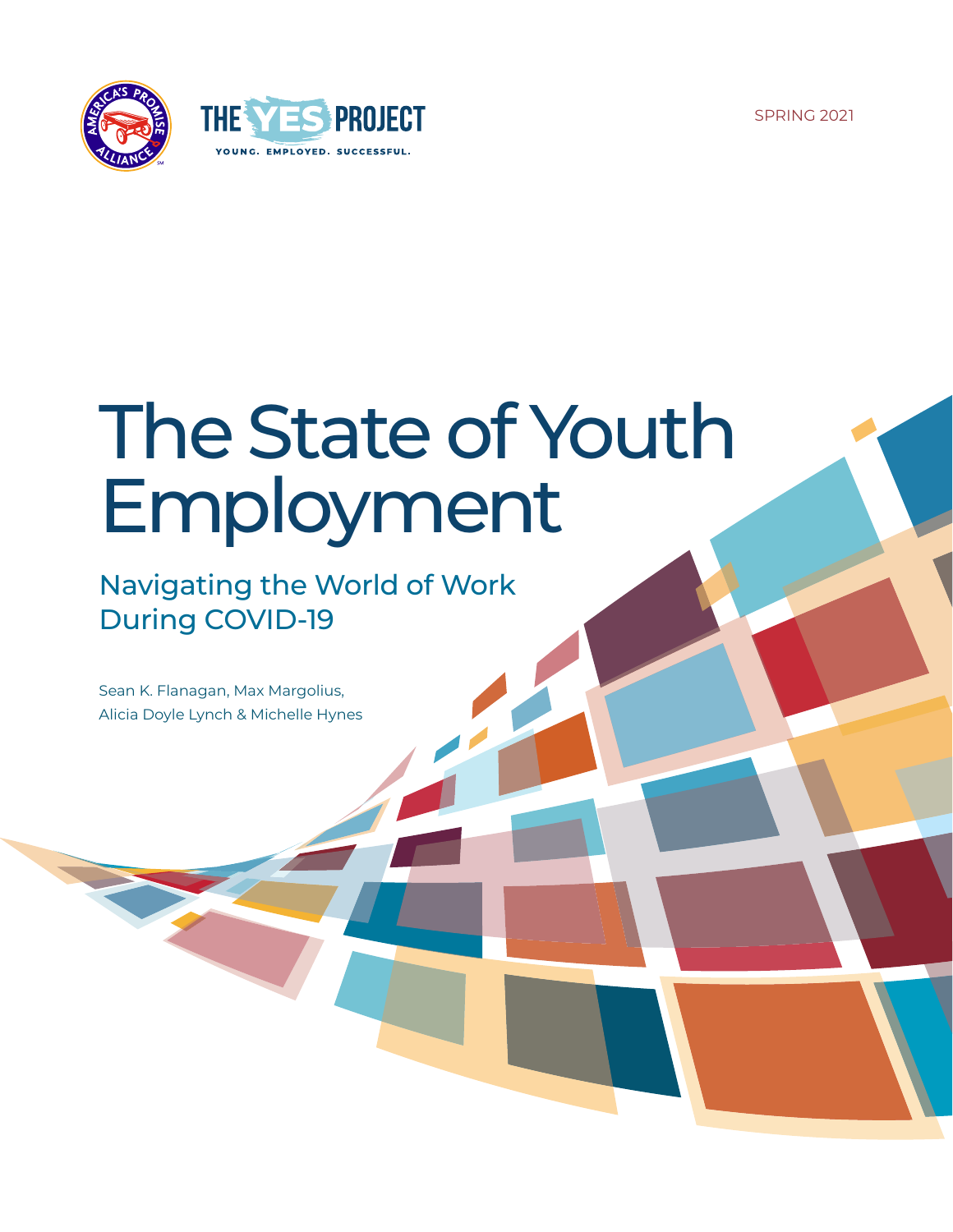

# **ABOUT THE CENTER FOR PROMISE**

The Center for Promise, affiliated with Boston University, is the applied research institute of America's Promise Alliance. Its mission is to develop a deep understanding of the conditions necessary for young people in the United States to succeed in school, work, and life. The Center's unique value as a research institute is its dedication to youth voice, whether by highlighting the voices and views of young people or through working with youth to develop and implement research methods to study the issues affecting their lives.

# **ABOUT THE YES PROJECT**

The YES Project—Young, Employed, Successful—engages America's Promise Alliance and its partners in unifying the nation to reach a major collective goal: every young person seeking a job can find a job. To tackle this ambitious goal, the YES Project works with nonprofit organizations, employers, researchers, policymakers, and young people to drive collective action so that young people are ready for, connected to, and continually supported within the world of work.

*Finding A Way Forward,* the YES Project's qualitative study that preceded this survey report, found that:

- Young people have a holistic view of readiness that includes what they've learned, what they can do, knowing who they are, and adapting to change. Education and skills training are crucial, but they are not enough; participants in this study expressed that becoming ready is a complex, ongoing process that also includes identity development and adaptability.
- Young people recognize the importance of connections and social capital for navigating their career journeys—but often struggle to build them. While young people benefit from relationships with close connections like family, friends, and teachers, many report a lack of access to a wider array of professional networks that can provide entry points to, footholds in, and engagement with the world of work.
- Young people's work and life are not siloed from one another, but are deeply intertwined; they require a multi-dimensional, whole-person approach to support. Young people assert that the support they need is not limited to their work lives. They issue a call to action for communities and workplaces to support the whole person.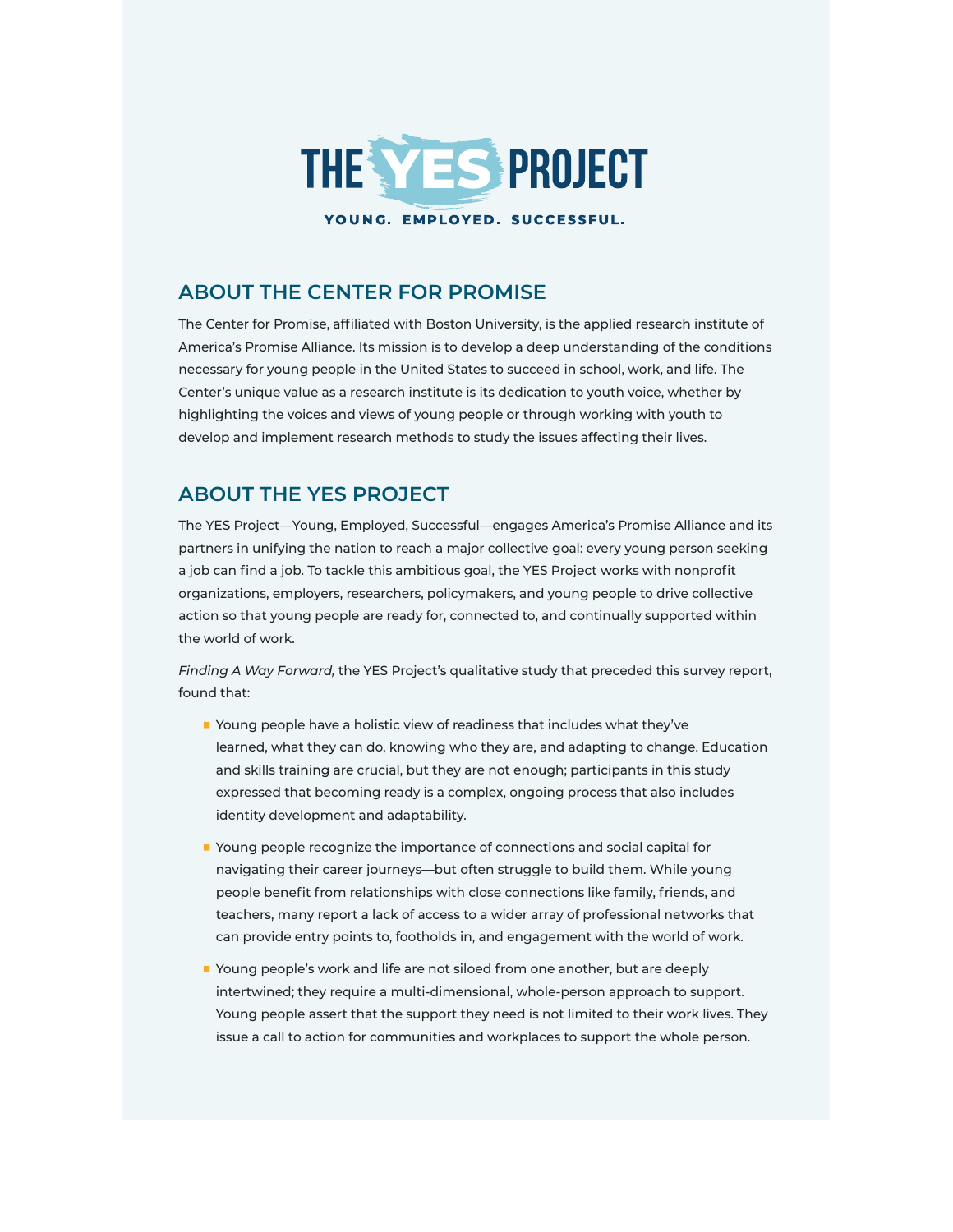# **Table of Contents**

| <b>INTRODUCTION</b>                                                                                                                                                                | $\mathbf{I}$ |
|------------------------------------------------------------------------------------------------------------------------------------------------------------------------------------|--------------|
| <b>ABOUT THIS REPORT</b>                                                                                                                                                           | <sup>2</sup> |
| Study Overview and Methods                                                                                                                                                         | -2           |
| <b>Research Questions</b>                                                                                                                                                          | 3            |
| Theory and Context                                                                                                                                                                 | 3            |
| <b>FINDINGS</b>                                                                                                                                                                    | -6           |
| FINDING ONE: Young people in America are struggling—they are financially strained,<br>emotionally drained, and facing significant barriers to employment.                          | -6           |
| FINDING TWO: COVID-19 and the related economic recession have disrupted young people's<br>work lives in myriad ways and prompted extraordinary levels of concern about the future. | 10           |
| FINDING THREE: Young people encounter pervasive race- and gender-based discrimination<br>within the world of work.                                                                 | 13           |
| FINDING FOUR: The professional connections and supportive relationships that can help<br>young people advance their work-related goals are out of reach for most youth.            | -16          |
| FINDING FIVE: Young people's hope about their future work lives is in jeopardy.                                                                                                    | -19          |
| A CALL TO ACTION: POLICIES, PROGRAMS, AND POSSIBILITIES                                                                                                                            | 21           |
| <b>CONCLUSION</b>                                                                                                                                                                  | 26           |
| <b>APPENDIX</b>                                                                                                                                                                    | 27           |
| <b>ENDNOTES</b>                                                                                                                                                                    | 34           |
| <b>REFERENCES</b>                                                                                                                                                                  | 36           |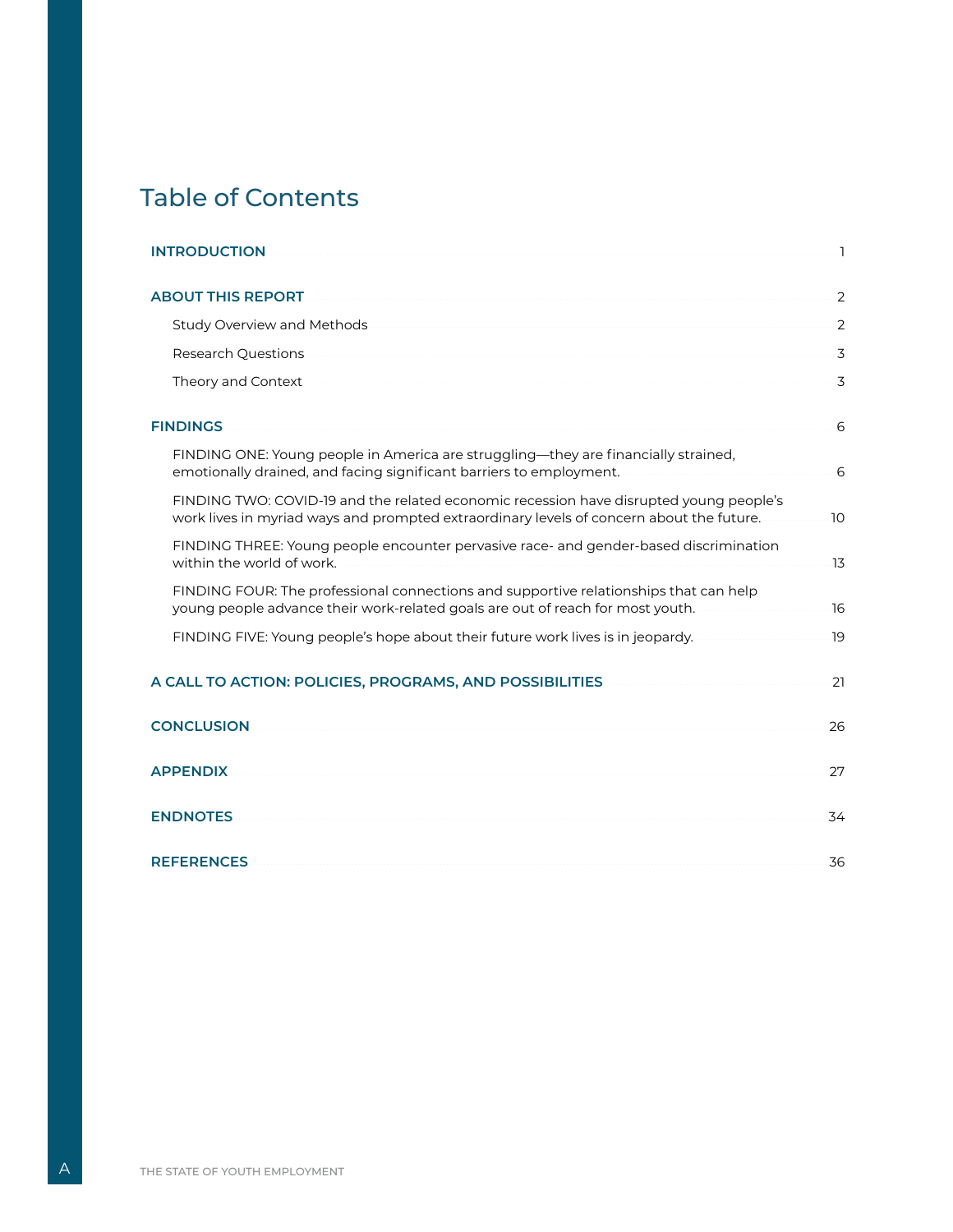# <span id="page-3-0"></span>INTRODUCTION

What do you do? How has your work changed over the past year? What role does work play in your life? These kinds of questions highlight the central role of work for many individuals and families—beyond exchanging time for a paycheck.

Work offers opportunities to fulfill basic needs, support oneself and one's family, participate in society, and for some, to express identity and purpose.<sup>1</sup> Year after year, however, unemployment rates for young people remain far greater than for the general population.<sup>2</sup> When young people are unable to gain a foothold at work, they lose more than an earning opportunity. They are disconnected from the social networks, family and community contributions, and sense of identity that work can offer.

Unemployment has spiked dramatically over the past year, and disruptions caused by the COVID-19 pandemic have widened the longstanding employment gap between young people and the rest of the working population. Further, young people of color, already facing the greatest barriers to decent early employment prospects, are experiencing disproportionate hardships as they try to secure sustainable employment in good jobs. For these reasons and more, youth unemployment and underemployment has grown in size, complexity, and urgency during the pandemic.

The global pandemic has also underscored the deep interdependence that enables the 21st century labor market. As work, school, and home become increasingly entangled, the importance of youth employment as an essential element of individual, family, and societal wellbeing has become even more apparent. When young people are able to work, it sets them on a path to independence and distributes both earning capacity and caregiving resources across a broader population. Our country cannot afford to slow that trajectory during the coming recovery, given that providing early and stable access to employment is one of the key predictors of long term individual financial health and societal economic vitality.<sup>3</sup>

To better understand young people's perspectives on their employment experiences during an unprecedented time, the Center for Promise at America's Promise Alliance asked more than 3,500 people aged 16-24 about the ways in which the COVID-19 pandemic and systemic inequities have affected their work lives. Overall, their responses to a nationally representative survey show that:

- FINDING ONE: Young people in America are struggling—they are financially strained, emotionally drained, and facing significant barriers to employment.
- FINDING TWO: COVID-19 and the related economic recession have disrupted young people's work lives in myriad ways and prompted extraordinary levels of concern about the future.
- FINDING THREE: Young people encounter pervasive race- and gender-based discrimination in the world of work.
- FINDING FOUR: The professional connections and supportive relationships that can help young people advance their work-related goals are out of reach for most youth.
- FINDING FIVE: Young people's hope about their future work lives is in jeopardy.

While these findings represent challenges confronting many young people today, they suggest that young people of color and women face disproportionately higher hurdles and experience significantly more negative effects than their peers. This pattern, which cuts across each of the findings, reflects the pervasive and persistent inequities that shape young people's experiences within, and en route to, the labor market. The findings in this report signal the urgent need for a renewed, intensive effort to ensure that a generation of young workers does not lose hope in the economic promise that this country can offer to all families.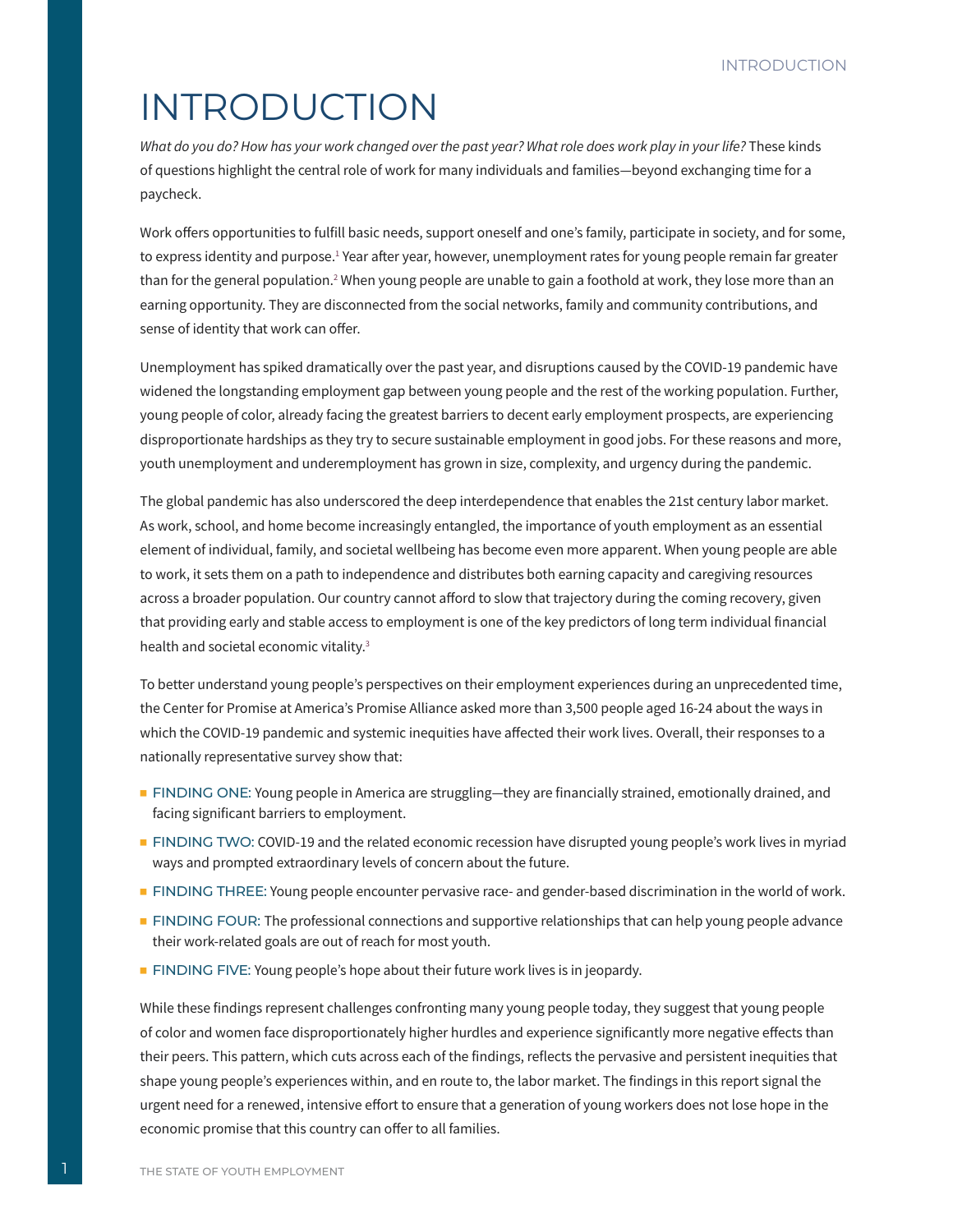# <span id="page-4-0"></span>ABOUT THIS REPORT

*The State of Youth Employment* is the second segment of a research series focused on understanding the experiences, assets, and conditions that shape young people's career development.*[Finding a Way Forward](https://www.americaspromise.org/finding-way-forward-young-peoples-experiences-navigating-world-work)*—a 2020 exploratory study based on interviews with young people across the country—yielded several findings about how young people experience entry to and growth within the world of work. Insights included how young people conceptualized becoming ready for work, the connections and support that facilitate their professional development, and the inseparable relationships between their professional and personal lives. The State of Youth Employment builds upon that qualitative study to explore the state of young people within the workforce in this current moment in history. This publication aims to elevate young people's work and career experiences over the past year to inform youthcentered policy, practice, and economic recovery efforts moving forward.

# **ABOUT THE YES PROJECT**

The YES Project (Young, Employed, Successful), a national initiative launched by America's Promise Alliance, was created to support and grow the youth workforce so that every young person seeking a job can find a job. To tackle this ambitious goal, the YES Project teamed up with nonprofits, researchers, and employers to articulate three conditions for success: Ready, Connected, and Supported. The Ready, Connected, and Supported framework is the backbone of the YES Project and serves as a consensus point for everyone—from public officials, to community leaders, to young people themselves—to drive action toward increasing youth employment.

# Study Overview and Methods

The Center for Promise, the research center at America's Promise Alliance, conducted a nationally representative survey<sup>A</sup> of 3,530 young people as part of the Young, Employed, Successful (YES) Project. The study was designed to assess young people's career and work-related experiences amidst the COVID-19 pandemic, the related economic recession, and our nation's ongoing struggle toward racial justice.

Survey respondents were ages 16-24 and self-identified as fitting one of three federally-designated labor market participation statuses:4

- Employed: working or holding a job for pay, part-time or full-time, at the time of the survey administration.
- Unemployed: not currently employed but available to work and have actively searched for work over the previous four-week period.
- Marginally attached: not currently employed nor actively searching for work over the previous four-week period but maintaining labor force attachment by having searched for work within the past 12 months (or since the last date of employment if within the previous 12 months).

A Representative sampling is a strategy used to enhance external validity and improve confidence in the ability to generalize findings and estimates from the sample to the broader population of youth across the United States (Laursen, Little, & Card, 2011). For the current study, nationally representative sampling parameters were established along dimensions of age, gender, ethnicity, race, geographic region, enrollment status, and education level.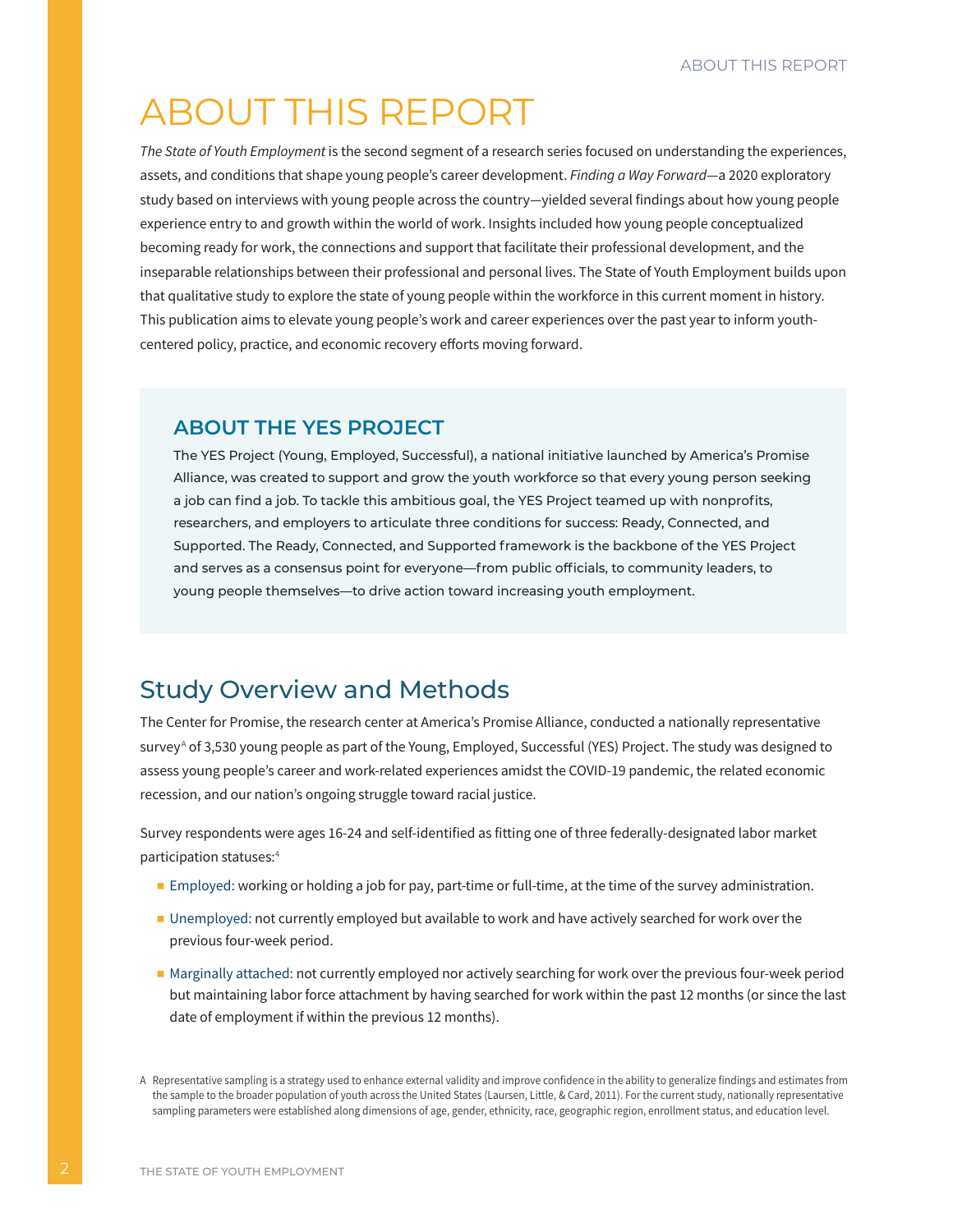<span id="page-5-0"></span>To account for seasonal fluctuations in youth employment (which typically rises over the summer and during the winter holidays) the survey for this study was disseminated over a three-week period from late January through mid-February 2021.<sup>5</sup> For a full description of study design, sample, and measures please see Appendix A.

# Research Questions

The survey items and analysis pursued five related research questions:

- 1. What is the current state of young people within the world of work? In other words, how are young people, including those within and on the fringes of the labor force, faring in the current moment?
- 2. How has COVID-19 shaped young people's work lives?
- 3. To what extent do young people report experiencing race- and gender-based discrimination within the world of work?
- 4. What levels of social connections and support do young people report that can help manage these barriers?
- 5. What sense of hope do young people hold for their future?

# Theory and Context

The Center for Promise's research is grounded in a positive youth development (PYD) framework.6 This perspective embraces the belief that all young people have strengths, agency, and the ability to thrive; and that every young person's development is shaped by the dynamic relationships between themselves and the multiple contexts or environments in which they grow up. Each of these contexts is linked, nested, or embedded within a broader youth-centered ecology. When those contexts are saturated with resources and aligned to support a young person's strengths and help to meet their needs, that supportive youth system can help a young person realize positive developmental outcomes.<sup>7</sup>

However, our nation's long history of discriminatory social systems, institutions, and practices present certain groups of young people with fewer supportive resources and more severe barriers to positive developmental outcomes than others. Psychology of Working Theory (PWT), accordingly, emphasizes the critical role that contextual factors such as economic and social marginalization play in young people's ability to access, sustain, and progress along dignified and fulfilling professional pathways.<sup>8</sup> Together with PYD, PWT emphasizes the relationship between person and context over time as a fundamental framework for understanding young people's professional journeys.

These theoretical perspectives guided much of the survey design and analysis represented in the current report, helping to frame the focus of the research questions and the applied implications of the findings in 2021 and beyond.

# **Young People at Work: A Year of Challenges and Change**

The past year has presented new and unforeseen challenges to young people's work lives and career development, with profound implications for the youth employment landscape and for our nation's economic health. From Spring 2019 to Spring 2020, youth unemployment nearly tripled—from 8.4% to 24.4%—with even higher unemployment rates for Black, Latinx, and Asian-American and Pacific Islander youth.º Part of that increase is related to the high numbers of young people working in industries such as hospitality and food service that have been disproportionately impacted by the pandemic.<sup>10</sup> These losses also included those with postsecondary credentials; college graduates experienced 13.2% unemployment as of June 2020, up from 4.1% in the year prior.<sup>11</sup> Moreover,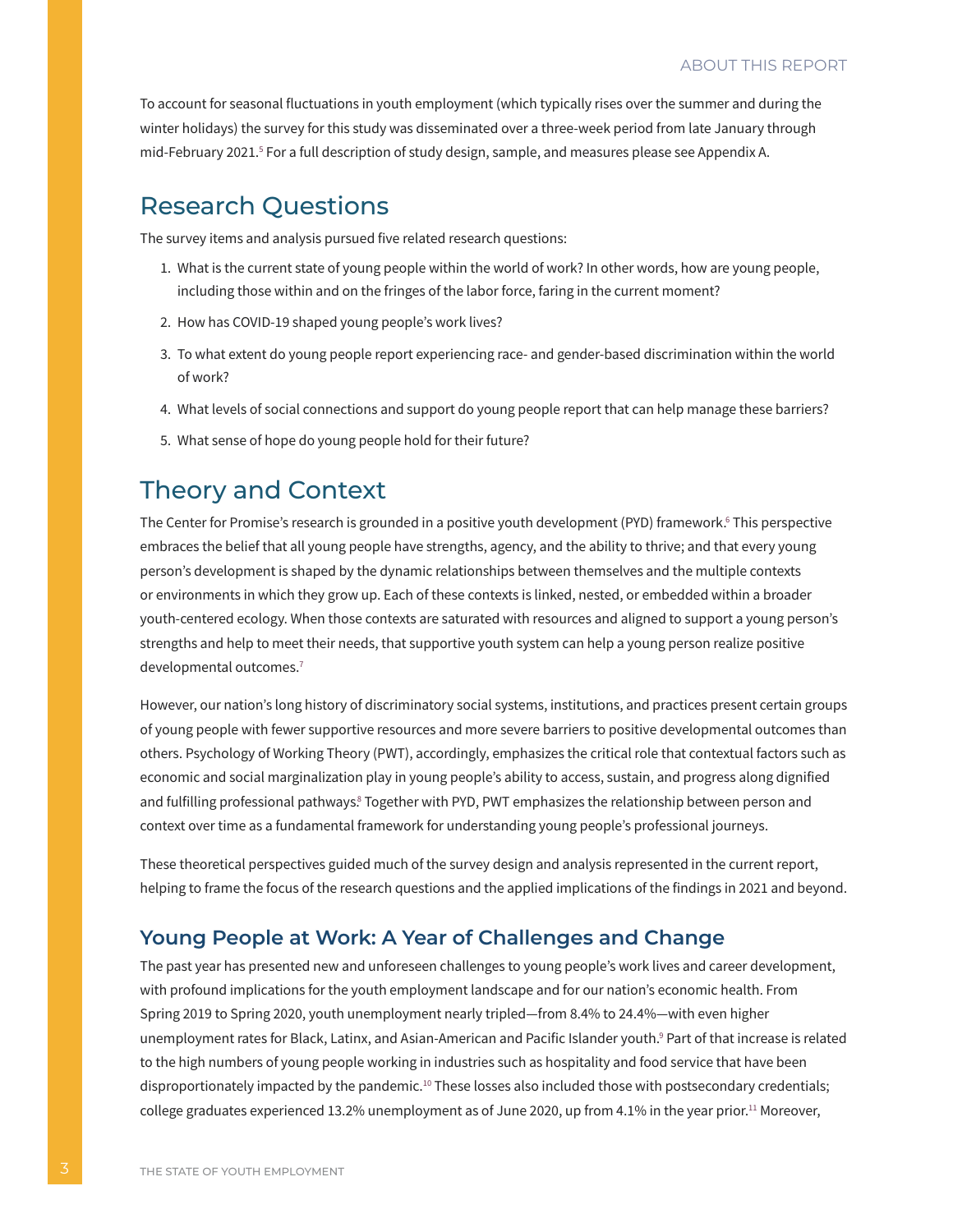those numbers fail to account for young people who may be out of work and, for any number of reasons, not currently searching for work. Thus, the true impact of the pandemic on young people's work lives may be far greater than can be understood by traditional labor market indicators.

**Youth unemployment nearly tripled, to 24%, between spring 2019 and spring 2020.**

Historically, one of the factors leading to lower levels of

youth employment during economic recessions has been that young people have enrolled in higher education at greater rates. For instance, during and after the recession in 2008, college enrollment rose nearly 16%.<sup>12</sup> However, current data show that enrollment in higher education has declined precipitously in 2020, down 6.8% overall and 10.7% for students attending schools in lower income areas.<sup>13</sup> FAFSA completion, another key predictor of postsecondary enrollment and persistence among low-income students, is down 9% overall and more than 12% in Title 1 eligible high schools.14 Thus, the current moment is one of unique vulnerability as rising unemployment and falling enrollment threaten to imperil the current and future prospects of a generation and elevate the risk of longterm adverse impacts on opportunity, achievement, and earnings.

### **Systemic Inequity: Race and Gender in the Labor Market**

While this study and other recent research offer a snapshot of COVID-19's disproportionate impact on select groups of young people, such differences also reflect long-standing, deeply entrenched, systemic inequities. Identity, oppression, and privilege, therefore, provide an important lens through which to understand young people's experiences in the labor market and workplace. Decades of literature and research, in addition to firsthand testimony from marginalized individuals and communities, make clear that social and economic privilege, or lack thereof, profoundly shapes young people's career trajectories, opportunities, and experiences within the labor market, contributing to persistent disparities in labor market outcomes and economic mobility.<sup>15</sup> Race and gender have long been pillars of social privilege, oppression, and discrimination that influence one's treatment and opportunity within the world of work.16

Racism remains an insidious and profound influence—shaping access to the labor market, affecting experiences in the workplace, and contributing immeasurably to the observed disparities in wealth, $17$  education, $18$  opportunity, employment, and income that exist within American society.<sup>19</sup> Highly publicized recent events—from police brutality against people of color, to politically and racially motivated violence at the Capitol, to inhumane immigration policies and the separation of children along the U.S. borders, to anti-Asian racism and violence amidst the backdrop of COVID-19—have evoked another necessary racial reckoning. The collective impact of these events calls society particularly white communities—to grapple more honestly with the current and historical existence and influence of racism in the U.S., as well as the recognition that racism's destructive role continues to manifest, not on the margins, but at the very center of American society and its institutions.

Gender- and sex-based discrimination also persist at scale, leading to glaring educational and economic disparities for women, trans, and non-binary individuals and communities and reflecting the systemic and institutional embeddedness of male privilege.<sup>20</sup> Gender pay inequities mean that compared to men, women with a college degree will earn \$700,000 less and those without a high school diploma will earn \$200,000 less over their careers.<sup>21</sup> Recent events such as the #MeToo movement, controversy over anti-trans education and labor policies (e.g., "bathroom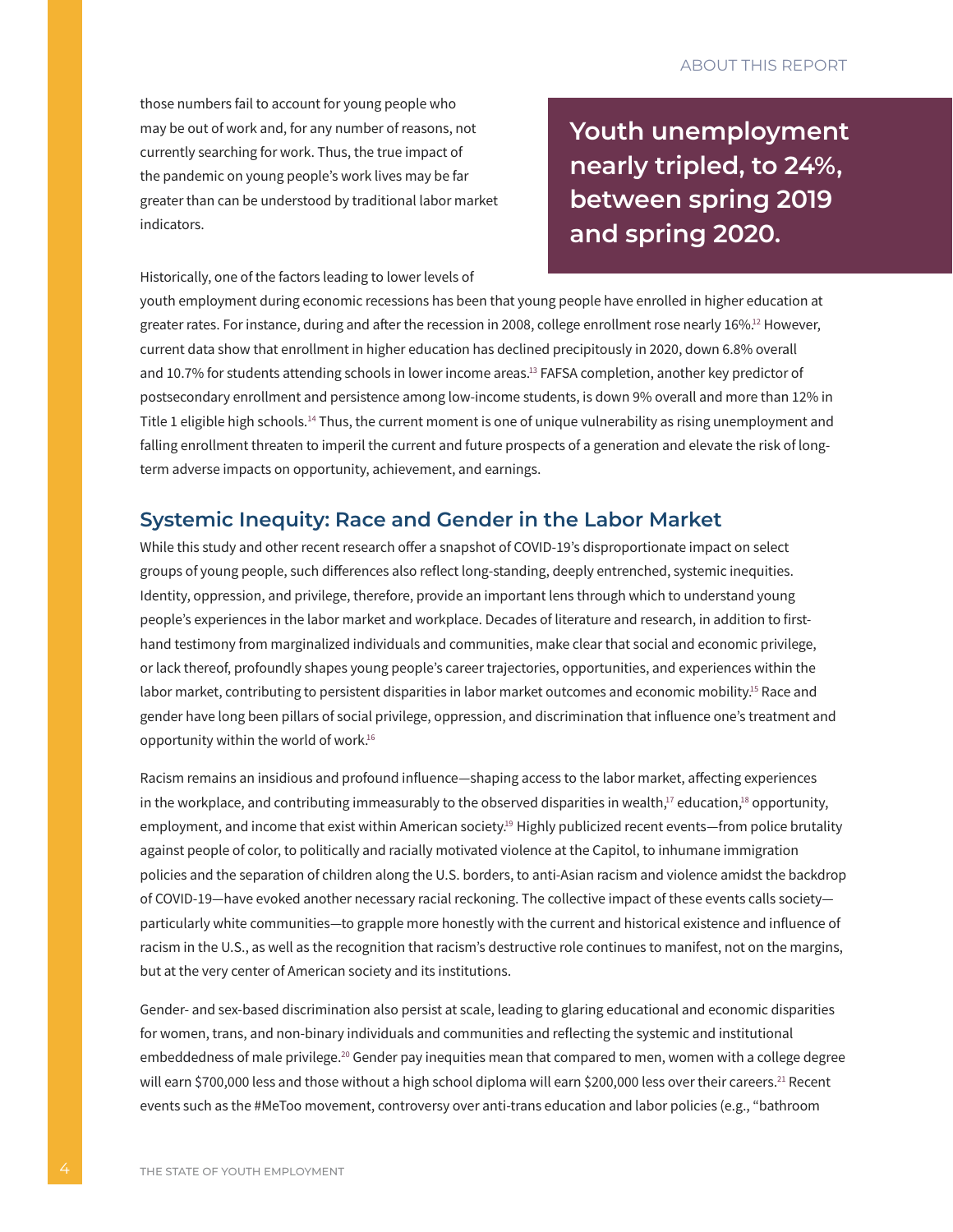bills"), and pervasive cross-sector incidents of sexual assault and the systemic silencing of women illustrate that sexism and gender bias in the workplace extend far beyond the gender pay gap.

To better understand young people's experiences and the progress that our nation has made toward equity, the present study asked young people directly about their experiences with race- and gender-based discrimination; the analysis throughout this report also examines group differences along the lines of race and gender where appropriate and possible.

# **Individual and Societal Costs of Youth Unemployment**

Early experiences of unemployment lead to significant individual and societal costs. Young people who experience unemployment early in their careers are more likely to experience lower rates of employment over the course of their lifetimes, which, in turn, leads to decreased earnings. For example, young people who are unable to access consistent work before age 25 will earn 44% less over the course of their lives.<sup>22</sup> The costs to society are immense as

well, with some estimating the annual cost to the nation at \$25 billion dollars in lost taxes per year.<sup>23</sup> Further, young people who are unable to provide for themselves and their families through employment are likely to rely on public assistance programs to help meet their needs. In 2013, economists estimated the cost to taxpayers for those programs at \$26.8 billion dollars. The current rise in youth unemployment, therefore, has significant implications both for the young people unable to access steady employment and for society. Without a robust response to this crisis, the consequences of rising youth unemployment will be felt for years to come.

**Young people who are unable to access consistent work before age 25 will earn 44% less over the course of their lives.**

Although federal labor statistics can sketch the broad outline of employment trends, this report colors in the lines. It offers much-needed insight into young people's experiences with employment from the perspectives of young people themselves. Considered in the context of overall trends, as well as existing literature related to youth employment, this new study's findings can point toward specific policies and practices that will enable young people to regain and sustain connections to the world of work.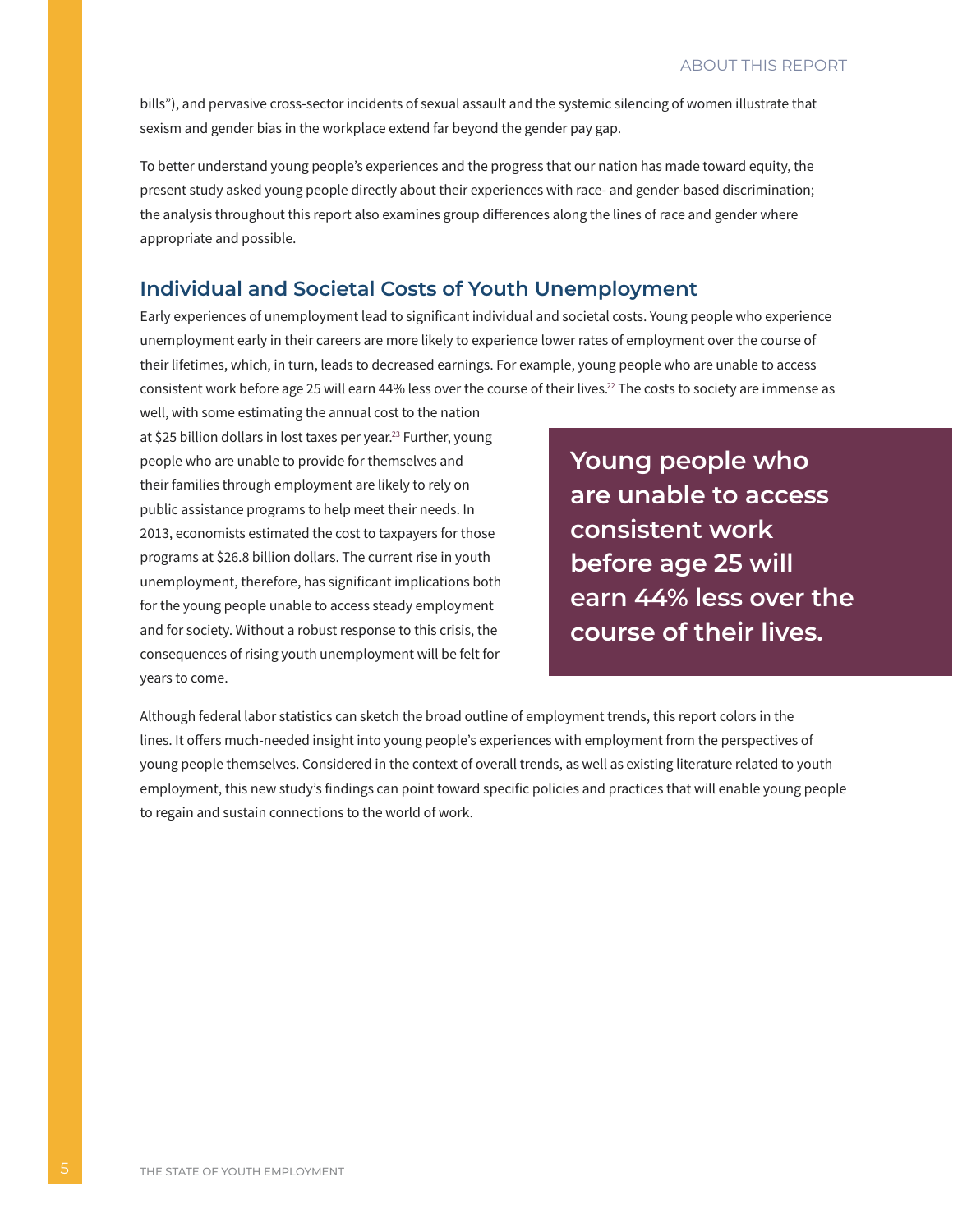# <span id="page-8-0"></span>FINDINGS

Pursuing the five research questions yielded a rich set of findings that offer a snapshot of young people's wellbeing, the barriers and discrimination they face, the personal and professional support available to help them, and their sense of hope related to work and their futures. Additionally, the findings give a troubling glimpse into the ways that race and gender explain differences in the amount and type of disruption young people are experiencing during the COVID-19 era.

## **FINDING ONE**

# Young people in America are struggling—they are financially strained, emotionally drained, and facing significant barriers to employment.

What is the current state of young people within the world of work? How are young people faring in the current moment? The answer is grim. Young people are financially deprived, emotionally depleted, and confronted by significant barriers—barriers that are most severe for Black and Latinx young people and women.

#### **Young people are financially strained.**

The young people surveyed indicated experiencing an acute sense of financial strain. For example, nearly 40% reported barely surviving financially; respondents indicated similarly high levels of difficulty making ends meet, affording bare essentials, paying their bills, and affording basic healthcare costs.

#### FIGURE 1: Young people's sense of financial strain

*Numbers represent the percentage of young people reporting that they "somewhat agree" or "strongly agree" with each statement describing financial deprivation*

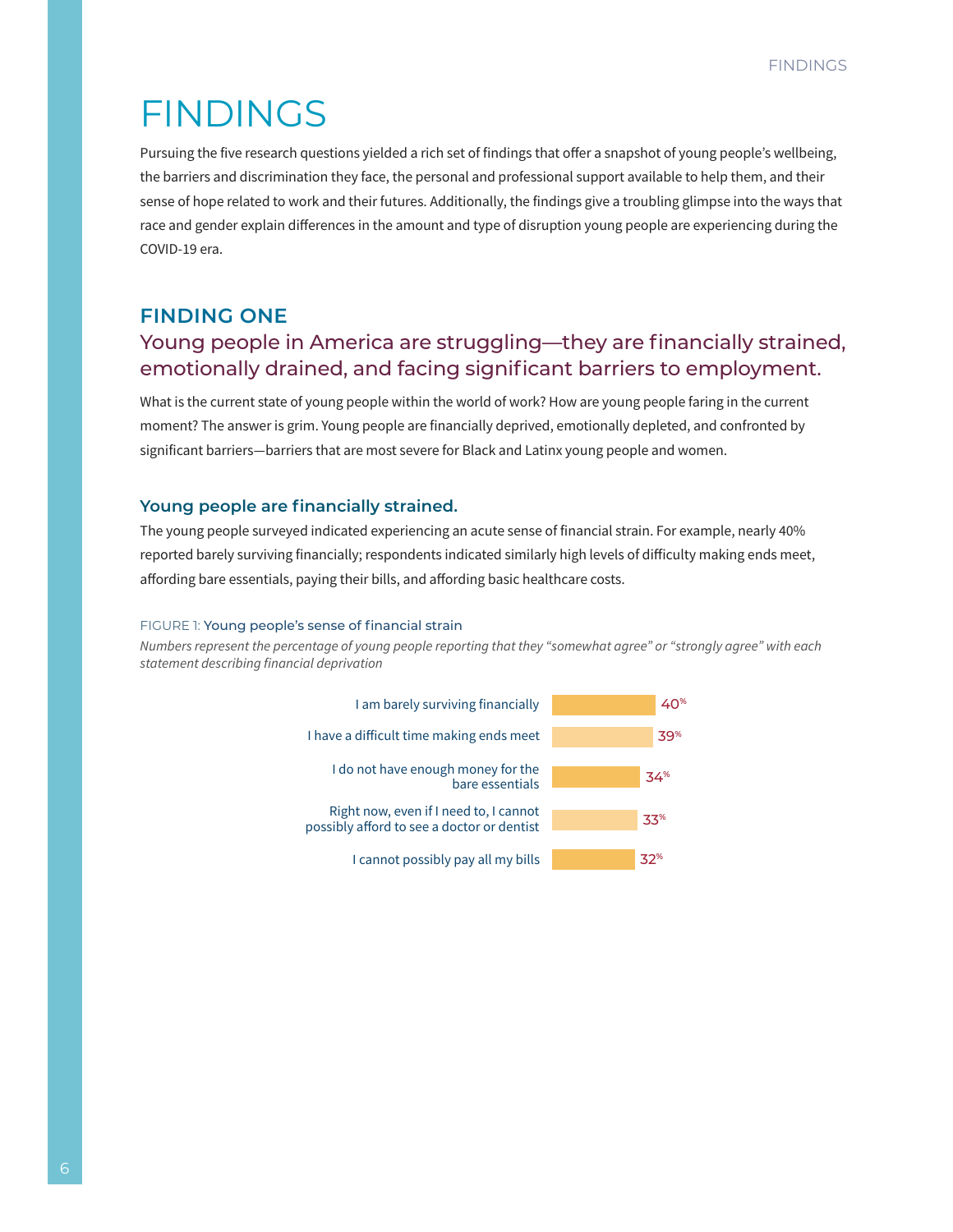#### **Young people are emotionally drained.**

The strain that young people are experiencing is not solely financial; it extends to their broader wellbeing. Nearly one in four young people (22.5%) assessed their current mental health as only *"fair"* or *"poor."* Further, more than two-thirds of young people (70.1%) report experiencing an elevated state of stress "*about half the time*" or more; and more than one in three young people (34.5%) report feeling this way "*most of the time" or "always."*



### **The considerable career barriers confronting young people are grave—most so for Black and Latinx young people as well as women.**

**GENERAL PERCEPTIONS**. Nearly two-thirds of young people (60.7%) indicated a general belief that many existing barriers will make it difficult to achieve their career goals.

#### FIGURE 4: General perceptions of career barriers, disaggregated by race

*Numbers represent the percentage of young people indicating "yes" to the statement "In general, I think that there are many barriers that will make it difficult to achieve my career goals"*

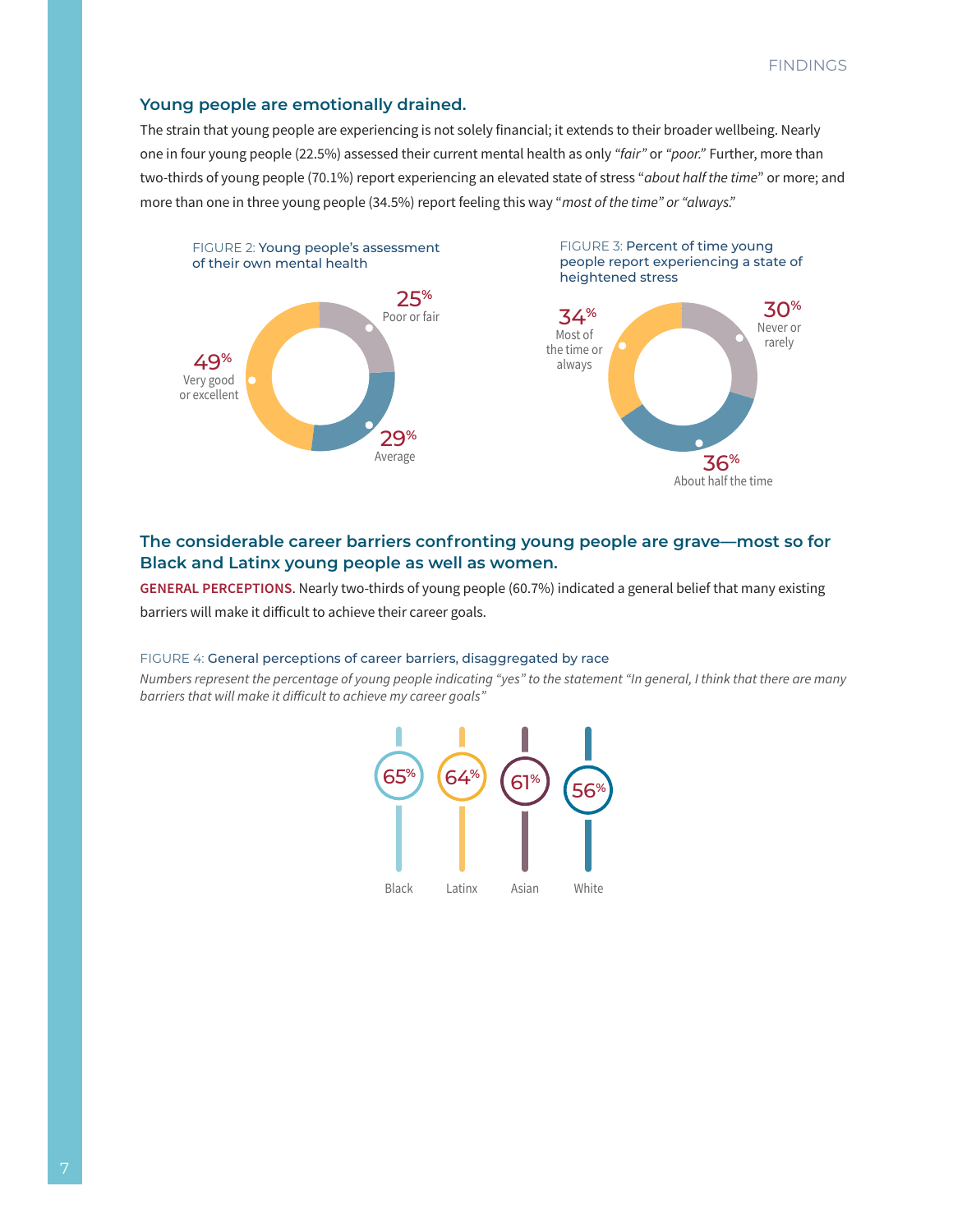Further, meaningful differences emerged across groups, indicating that some groups of young people perceive significantly higher barriers than others. In particular, Black and Latinx young people were significantly more likely (10%) to indicate a general perception of barriers to achieving their career goals than white students, even after controlling for differences associated with other characteristics.<sup>B</sup> Women were significantly more likely (7%) to perceive barriers to achieving their career goals than men (see Figure 5).

#### FIGURE 5: General perceptions of career barriers, disaggregated by gender

*Numbers represent the percentage of young people indicating "yes" to the statement "In general, I think that there are many barriers that will make it difficult to achieve my career goals"*



**SPECIFIC BARRIERS ENCOUNTERED.** In addition to assessing general perceptions of barriers, participants indicated the extent to which specific barriers have affected their employment pathways to date (see Figure 6).

On average, approximately 75% of young people reported that the specific barriers referenced have had *some effect or a large effect* on their ability to get the job they desire or achieve their career goals. Participants reported an average of five out of 11 barriers (m = 5.34, sd = 3.11). Compared to White youth, Latinx youth reported 24% more barriers, Black youth reported 20% more, and Asian youth reported 19% more barriers. There were no statistically significant differences between Black, Latinx, or Asian youth or by gender. The data highlight substantial differences, including sizable disparities in the extent to which young people of color face barriers related to racial discrimination; immigration, documentation, and citizenship status; and criminal record compared to white youth.

The financial strain, emotional hardship, and career barriers reported by the young people in this study provide important reference points to better understand young people's experiences in the current moment. Literature indicates that higher levels of social, economic, and educational barriers are associated with employment, earnings, access to decent and meaningful work experiences, and job satisfaction.<sup>24</sup> Helping young people successfully connect with work is crucial, as research has repeatedly demonstrated that early employment is strongly tied to long-term employment outcomes and lifetime earnings,<sup>25</sup> decreased risk of incarceration,<sup>26</sup> improved educational outcomes, and other indicators of health and wellbeing. $27$ 

B All group comparisons in this report were conducted using regression analysis to examine the unique contribution of the group characteristic of interest (e.g., race/ethnicity) in explaining differences in the outcome variable of interest (e.g., barriers). All models also controlled for differences explained by related characteristics, including age, gender, race/ethnicity, participant education level (college degree v. not), parent education level (college degree v. not), employment status (e.g., employed, unemployed, marginally attached), parental status (e.g., caretaker of children v. not) and place of birth (e.g., U.S. or non-U.S.). All statistically significant differences reported in text were significant at the level of p < .05. Though more complex examination of subgroup differences (e.g., disaggregation by race and gender simultaneously) was outside the scope of this report, extant literature documents the importance of intersectional approaches for understanding complex human phenomena and experiences. Future publications and analyses within this research series will explore such differences.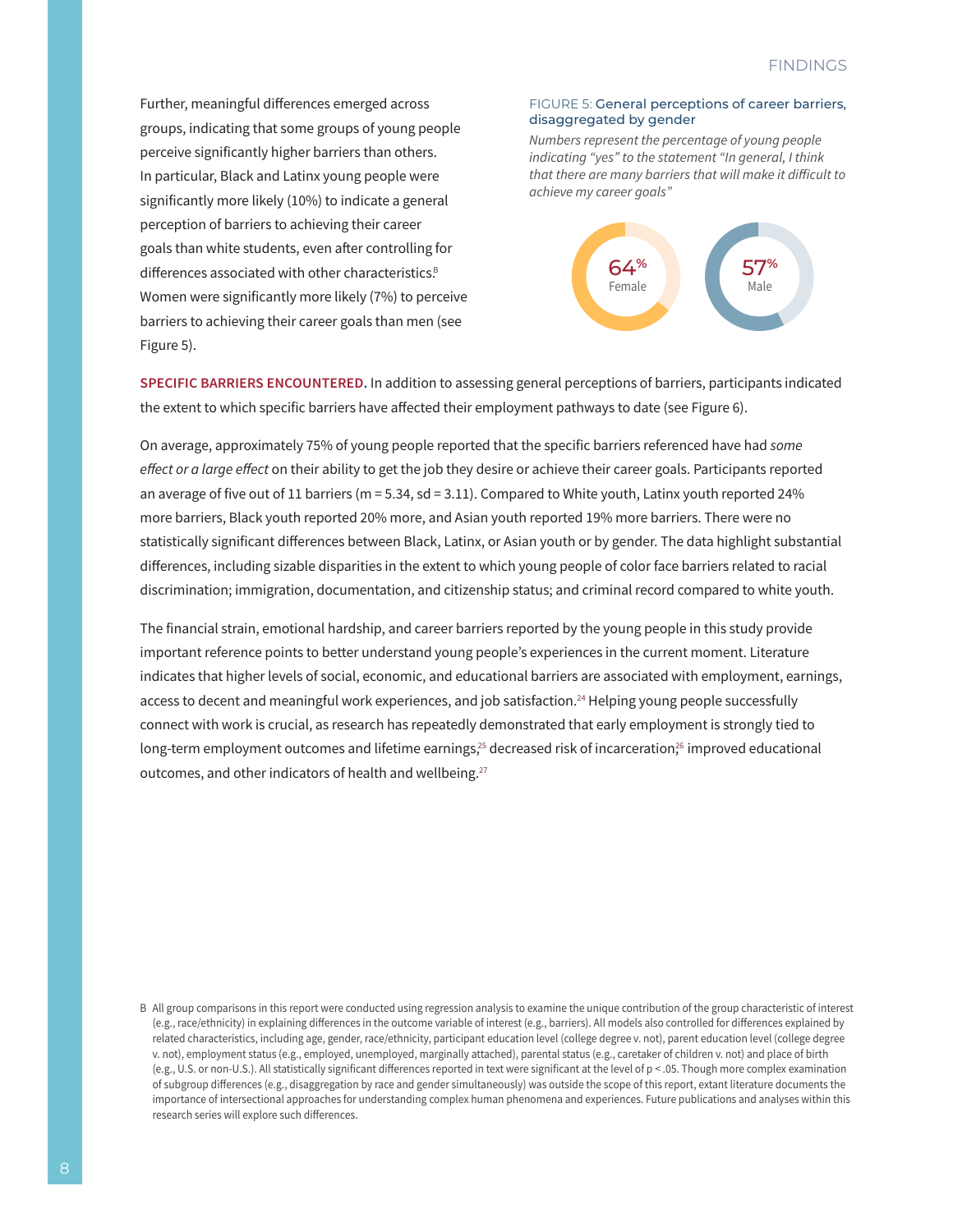#### FIGURE 6: Perceptions of specific career barriers

*Numbers represent the percentage of young people indicating that the barrier had "some effect" or "a large effect" on their ability to get the job they desire*



or citizenship status

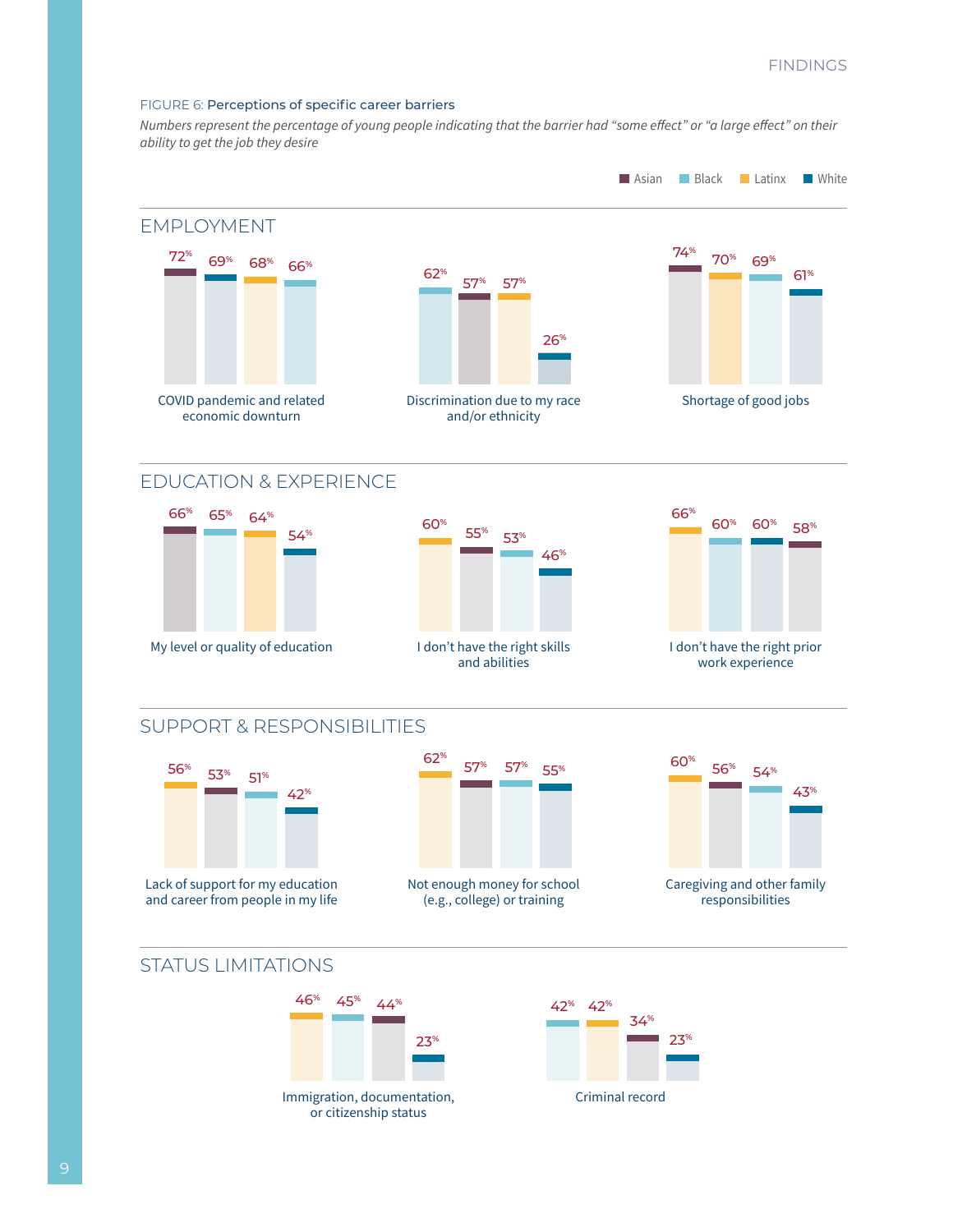# <span id="page-12-0"></span>**FINDING TWO**

# COVID-19 and the related economic recession have disrupted young people's work lives in myriad ways and prompted extraordinary levels of concern about the future.

How has the COVID-19 pandemic shaped young people's work lives over the past year? While young people report a host of hurdles along their paths, COVID-19 ranks among the most imminent. The young people surveyed suggest that COVID has devastated their work lives along multiple fronts and evoked monumental concerns about the future; these adverse impacts and worries disproportionately affect young people of color and women.

### **COVID-19 has adversely impacted young people's work situations, and the effects are disproportionately felt by young people of color.**

Among the many barriers confronting young people, more than two-thirds (67.8%) indicated that COVID-19 and the related economic recession have had some effect or a large effect on their work life (e.g., getting the job that they desire or achieving their career goals; see Figure 6).

Young people reported that COVID has adversely impacted their work lives on multiple fronts. Participants evaluated a list of 11 specific ways that COVID-19 may have impacted their work situation and were asked to indicate whether they have experienced each type of impact (see Figure 8). Participants indicated an average of three adverse COVIDrelated experiences on their work lives ( $m = 3.10$ , sd = 2.60).

Race significantly predicted the number of adverse COVID-related experiences impacting one's work situation. Specifically, Latinx and Black young people reported significantly higher adverse COVID-related experiences (33.9% and 27.8% higher, respectively) than white or Asian young people. There were no observed differences by gender.

Further, unemployed and marginally attached young people report that COVID-19 is fundamentally disrupting their ability to get connected or reconnected with work and opportunity. Among unemployed and marginally attached youth, three in four (76%) reported that COVID-19 has made their job search more difficult and nearly one in three (31%) reported having stopped their job search due to COVID-19.





Examination of group differences indicated that the likelihood of stopping one's job search due to COVID-19 differed significantly by race/ethnicity. Asian and Latinx youth were significantly more likely (14.8% & 7.4%, respectively) to report stopping their job search compared to white youth. No gender differences were observed.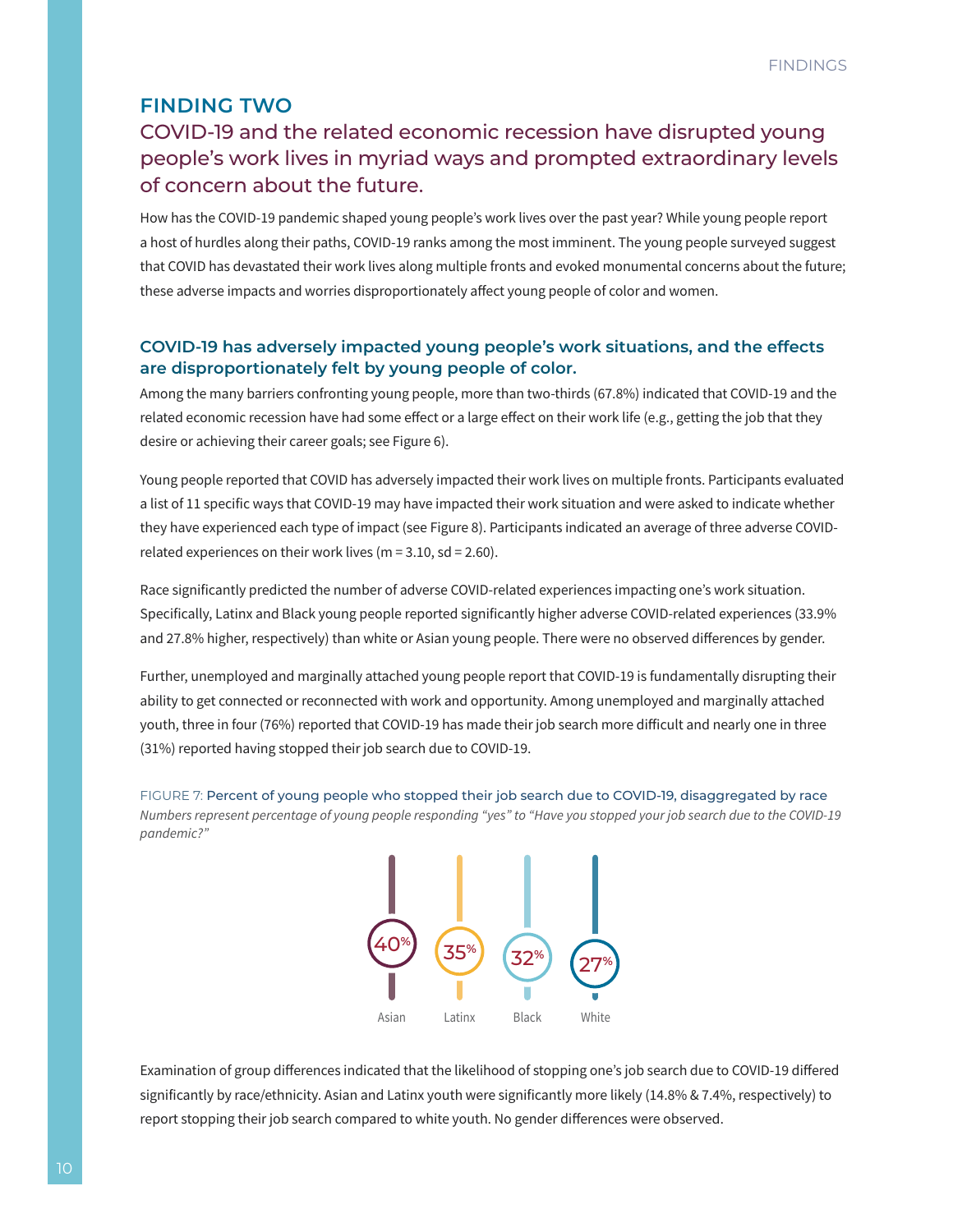#### FIGURE 8: Specific impacts of COVID-19 on young people's work lives, disaggregated by race *Numbers represent the percentage of young people responding "yes" to the statement "As a direct result of COVID did you ..."*



# CHANGES TO HOURS AND PAY





Have to work more hours than usual in your paid job



Have to work less hours than usual in your paid job



care responsibilities



Leave or reduce hours for own illness or fear of getting sick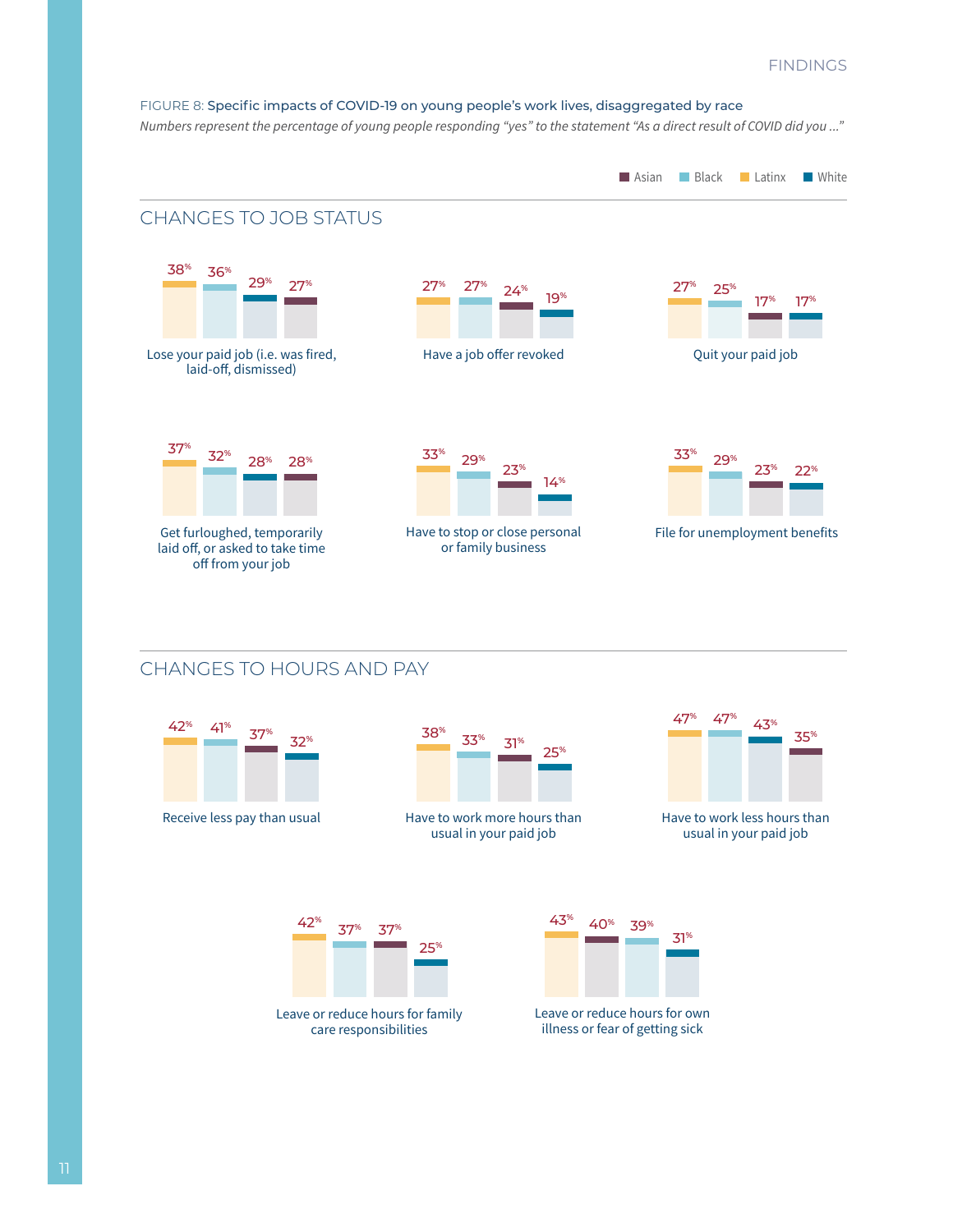### **Beyond its current impact, young people, particularly Latinx youth and women, are acutely concerned about the future effects of COVID-19.**

Young people are acutely concerned about the future effects of COVID-19 on their families' and their own physical health, economic wellbeing, and career prospects. Participants were asked to evaluate a list of specific potential effects of COVID-19 and assess the extent to which they are concerned about each. **Among unemployed and marginally attached youth, 76% reported that COVID-19 has made their job search more difficult and 31% reported having stopped their job search due to COVID-19.**

More than 3 in 4 (75–92%) young people reported worrying at least a little about each type of concern. Further, among the 11 types of concerns presented, young people reported an average of 8.76 concerns (sd = 2.85) for which they worried at least *a little*.

#### FIGURE 9: Concerns about the future impacts of COVID-19

*Numbers represent the percentage of young people reporting that they worry "a lot" or "a great amount" about each concern* 



Examination of group differences indicated that race and gender significantly predicted levels of concern about COVID-19's impact on physical health, economic wellbeing, and career prospects. Specifically, Latinx young people reported significantly higher numbers of concerns than white or Black young people. Further, women reported significantly higher concerns than men.

These findings are important, yet in many respects unsurprising. In Spring of 2020, amidst sweeping and historic job losses related to the COVID-19 pandemic, Black and Latinx workers, particularly women, were hit the hardest.<sup>28</sup> The downstream effects of such losses have also more acutely impacted families of color, on average, as the compounding influences of persistent income inequality, increased familial responsibilities, disparities in health and healthcare, and wealth disparities render many Black and Latinx workers more vulnerable during times of need.

Since April 2020, the economy has begun to recover, as evidenced by monthly employment gains across racial groups. <sup>29</sup> The data in the present study, however, challenge the assumption that a rising tide lifts all boats, as young workers in this study report vast differences by race and gender in their work-related experiences over the past year.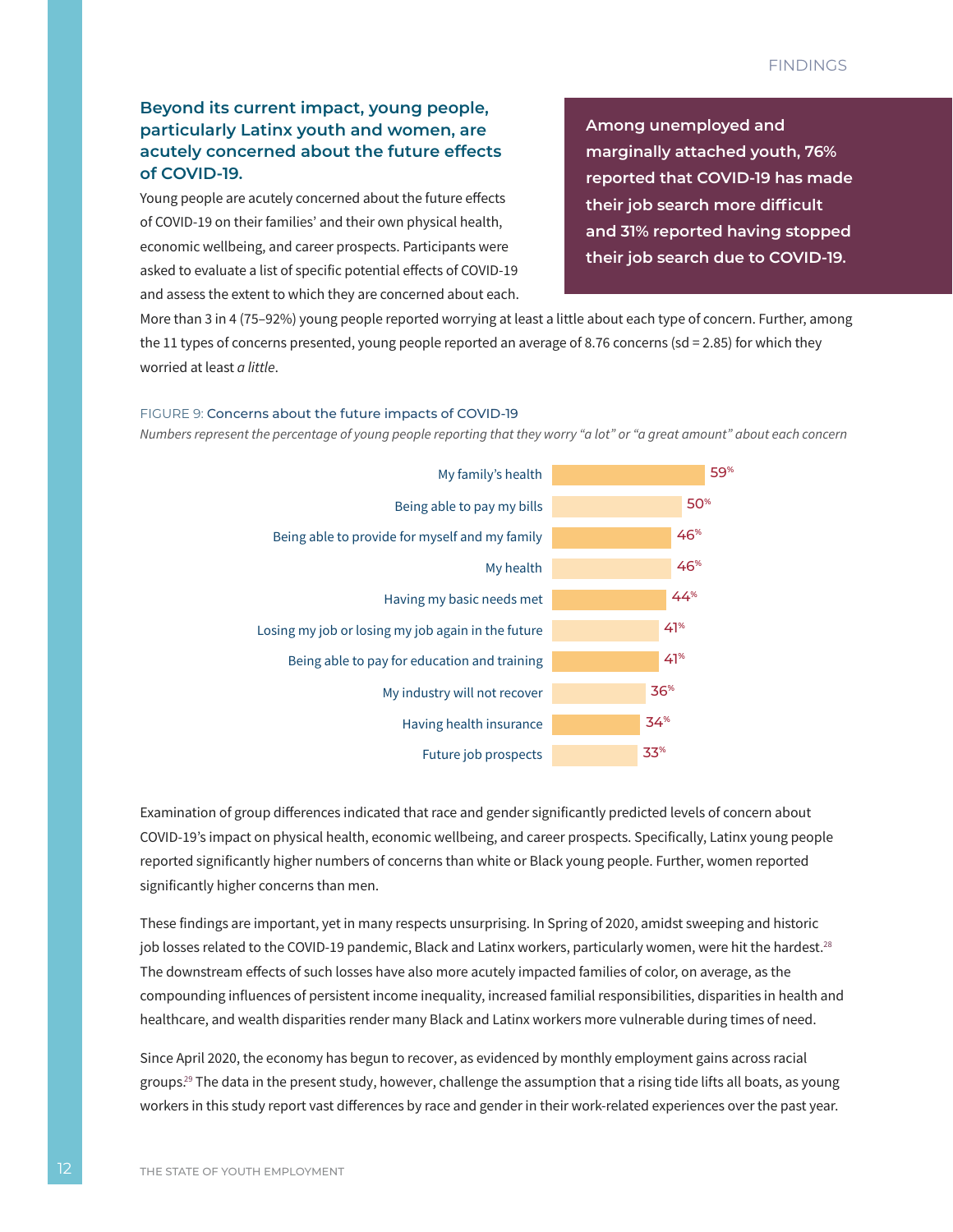# <span id="page-15-0"></span>**FINDING THREE**

# Young people encounter pervasive race- and gender-based discrimination within the world of work.

To what extent do young people report experiencing race- and gender-based discrimination as part of their workrelated experiences? The adverse impacts of COVID-19 are not the only barriers disproportionately impacting young people of color in today's society and economy. The young people who participated in the present study report widespread race and gender discrimination in today's labor market and workplace.

### **Racial discrimination is the norm for many young people of color in today's labor market.**

Young people of color across racial/ethnic groups report experiencing or anticipating<sup>30</sup> high levels of race-based discrimination within the world of work. Approximately half or more Asian, Black, and Latinx youth reported experiencing or anticipating discrimination in the workplace because of their race (e.g., "been treated differently"; "experienced negative comments"; "experienced discrimination"). Moreover, roughly 40% or more Asian, Black, and Latinx youth report having a harder time getting hired because of their race.

Compared to white youth, these differences are significant and substantive. Asian, Black, and Latinx youth were 1.9, 2.2, and 1.8 times more likely, respectively, to report experiencing racial discrimination compared to white youth, even after controlling for differences associated with other characteristics. There were no observed differences by gender.

#### FIGURE 10: Experiences of racial discrimination in the world of work, disaggregated by race *Numbers represent the percentage of young people responding "yes" to the statement "In my current or previous job(s),*

*I have…"*

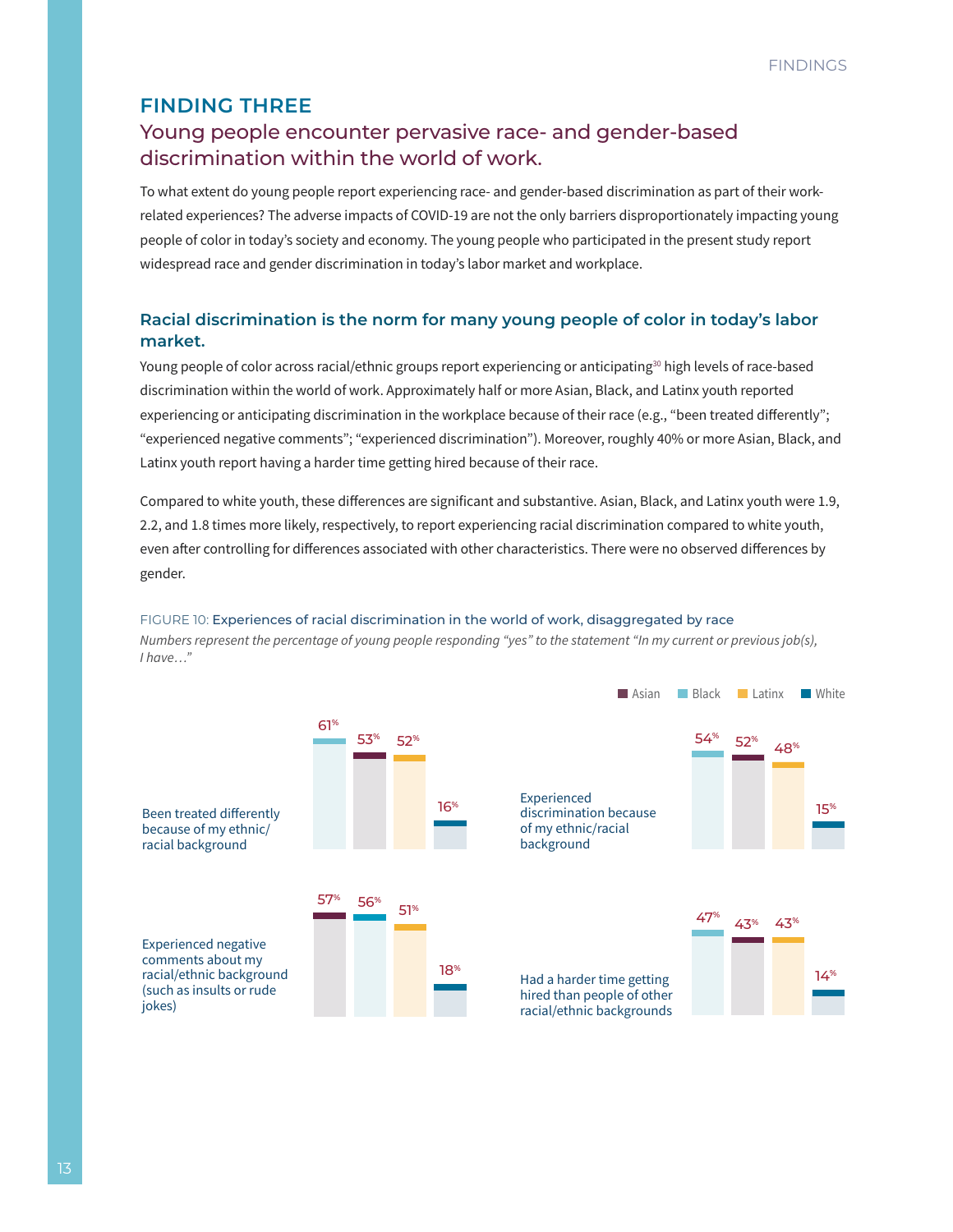### **Gender-based discrimination remains persistent as well, particularly for young people of color.**

In addition to the pernicious race-based discrimination confronting young people of color, survey responses also highlight the persistent presence of gender-based discrimination. Approximately two thirds of women (66%) reported experiencing at least one item related to gender-based discrimination (see Figure 11). Compared to men, women were 77% more likely to report experienced or anticipated gender-based discrimination.

#### FIGURE 11: Experiences of gender discrimination in the world of work, disaggregated by gender

*Numbers represent the percentage of young people responding "yes" to the statement "In my current or previous job(s), I have…"*



Examination of group differences indicated that the likelihood of experiencing gender-based discrimination differed significantly by race/ethnicity. Specifically, both Black and Latinx youth were 22% more likely than white youth to report gender-based discrimination, highlighting important insights about the intersectionality of gender and race and the potentially compounding effects of discrimination for young people of color in the labor market.

#### FIGURE 12: Experiences of gender discrimination in the world of work, disaggregated by race

*Numbers represent the percentage of young people responding "yes" to the statement "In my current or previous job(s), I have…"*

Asian Black Latinx White

|                                                                                               |     |     |     |     | — дэюн                                                             | <b>BULGO</b> N  | <b>ELGUILA</b> |                 | — vviite        |
|-----------------------------------------------------------------------------------------------|-----|-----|-----|-----|--------------------------------------------------------------------|-----------------|----------------|-----------------|-----------------|
| Been treated differently<br>because of my gender                                              | 52% | 48% | 44% | 41% | Experienced<br>discrimination because<br>of my gender              | 42%             | 41%            | 41%             | 30 <sup>%</sup> |
| <b>Experienced negative</b><br>comments about my<br>gender (such as insults<br>or rude jokes) | 45% | 43% | 42% | 37% | Had a harder time<br>getting hired than<br>people of other genders | 40 <sup>%</sup> | 38%            | 30 <sup>%</sup> | 25%             |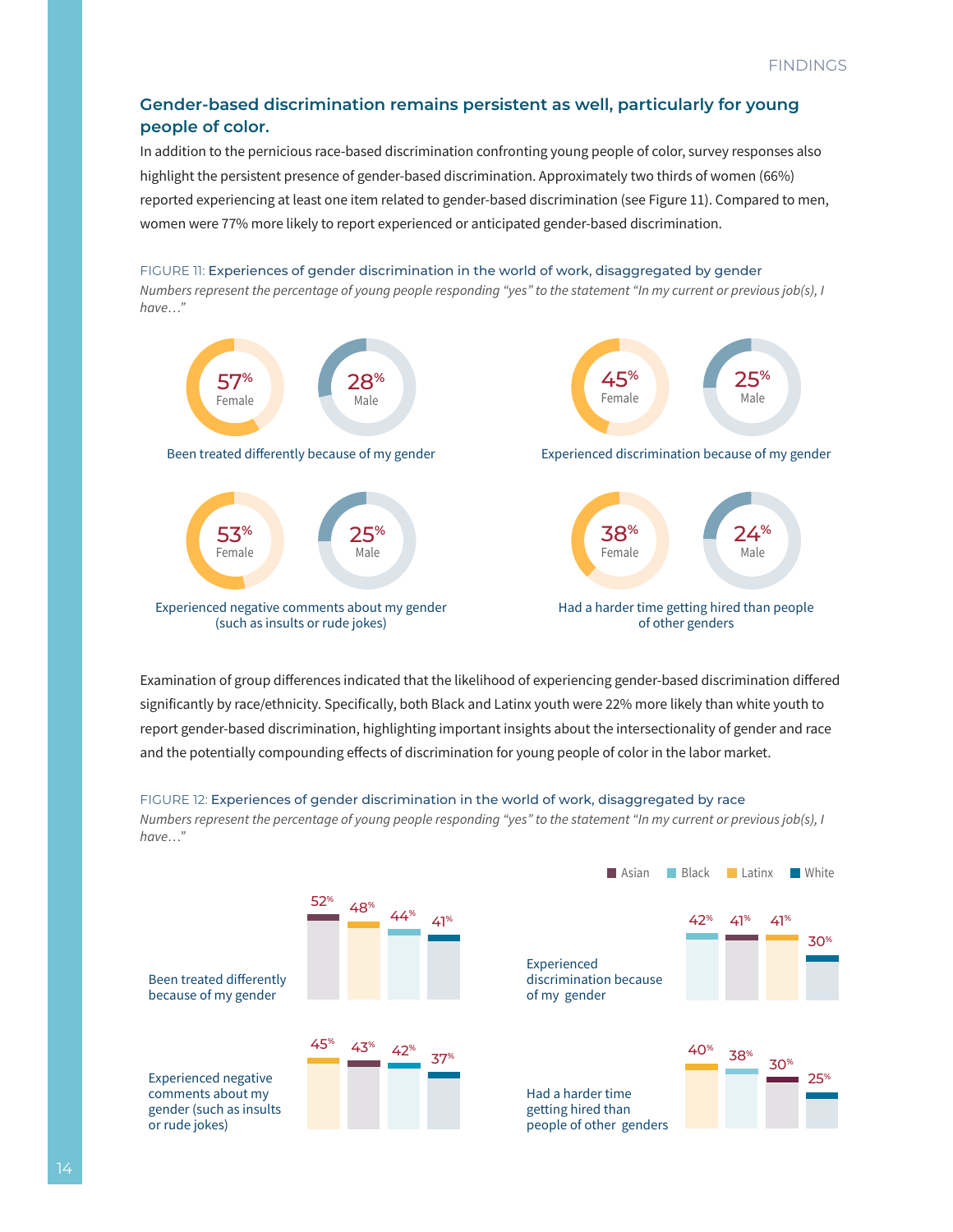While COVID-19 levied the biggest impacts against Black, Latinx, and women workers—in particular Black and Latinx women—young people's reports of racial and gender discrimination emphasize the persistent discriminatory interpersonal, institutional, and structural conditions that have made young people of color and women more vulnerable both in times of crisis, and beyond. Discrimination is associated with adverse education, workforce, and developmental outcomes for young people, including increased likelihood of disconnection and disengagement from education and work.<sup>31</sup> As noted throughout this report, when young people are disconnected from these pathways to adulthood, it has long-term consequences for them, their families, and their communities.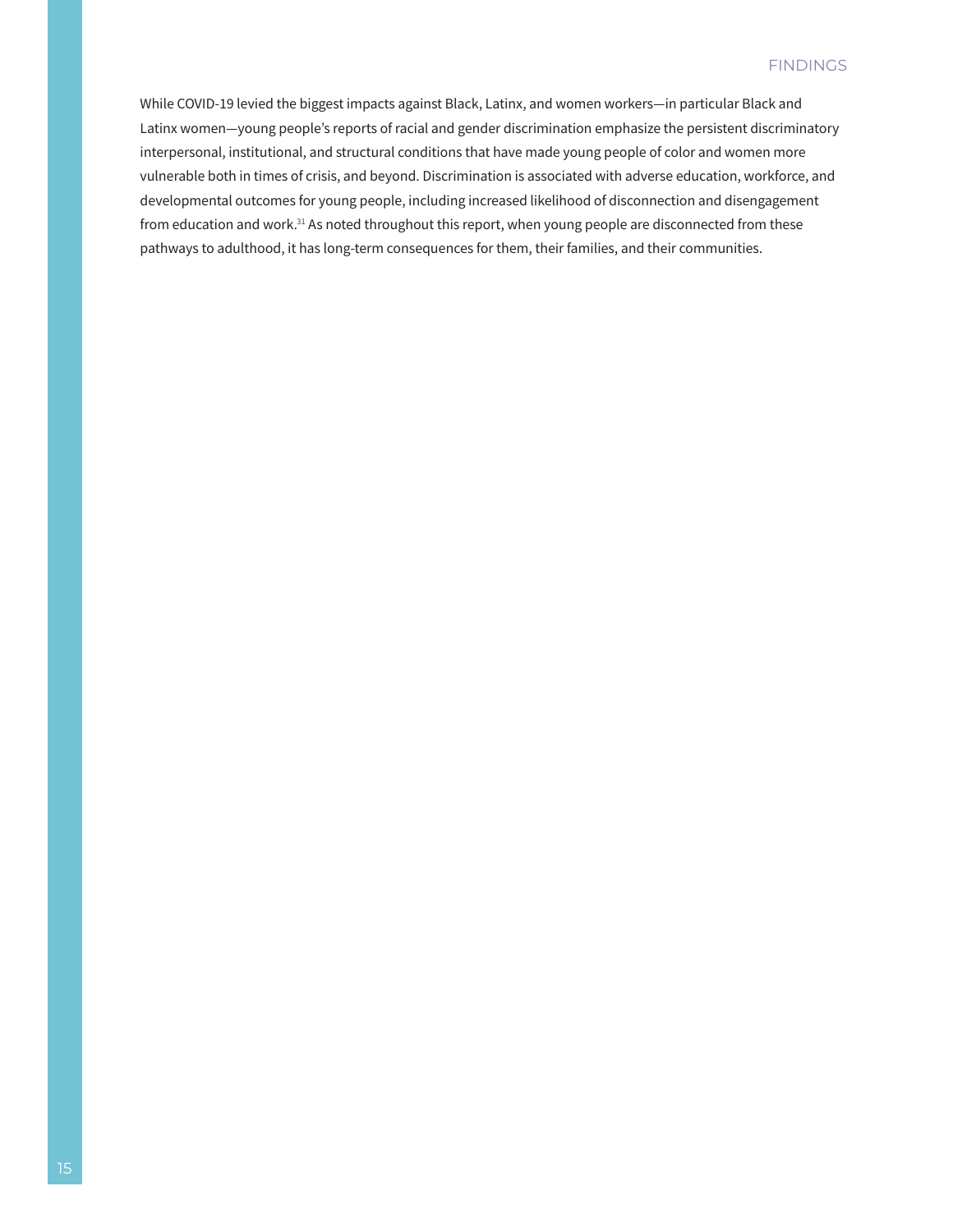# <span id="page-18-0"></span>**FINDING FOUR**

# The professional connections and supportive relationships that can help young people advance their work-related goals are out of reach for most youth.

This report's findings emphasize that young people are facing considerable challenges, constraints, and concerns. Social connections and supports can help mitigate these barriers, but many young people do not have ready access to these resources.<sup>32</sup>

### **Young people are struggling to identify professional connections that can help them find a job.**

Fewer than half of young people (42%) reported having an available network of professional connections that can help them find a job. Further, this sense of connection is not experienced equally by all young people. Young people of color, and those that are unemployed or marginally attached to the labor market, have limited access to relationships that can help them attain employment and their work-related goals.

#### FIGURE 13: Percent of young people reporting having a network of professional connections, disaggregated by race

*Numbers represent percentage of young people reporting they "agree" or "strongly agree" that they have an available network of personal or professional connections that can help them find a job*



Levels of connection differed significantly by race/ethnicity. Specifically, Black and Latinx young people were 9.3% and 8.8% less likely than white young people to report having an available network of connections that can help them find a job. No differences were observed by gender.

#### FIGURE 14: Percent of young people reporting having a network of professional connections, disaggregated by employment status

*Numbers represent percentage of young people reporting they "agree" or "strongly agree" that they have an available network of personal or professional connections that can help them find a job*

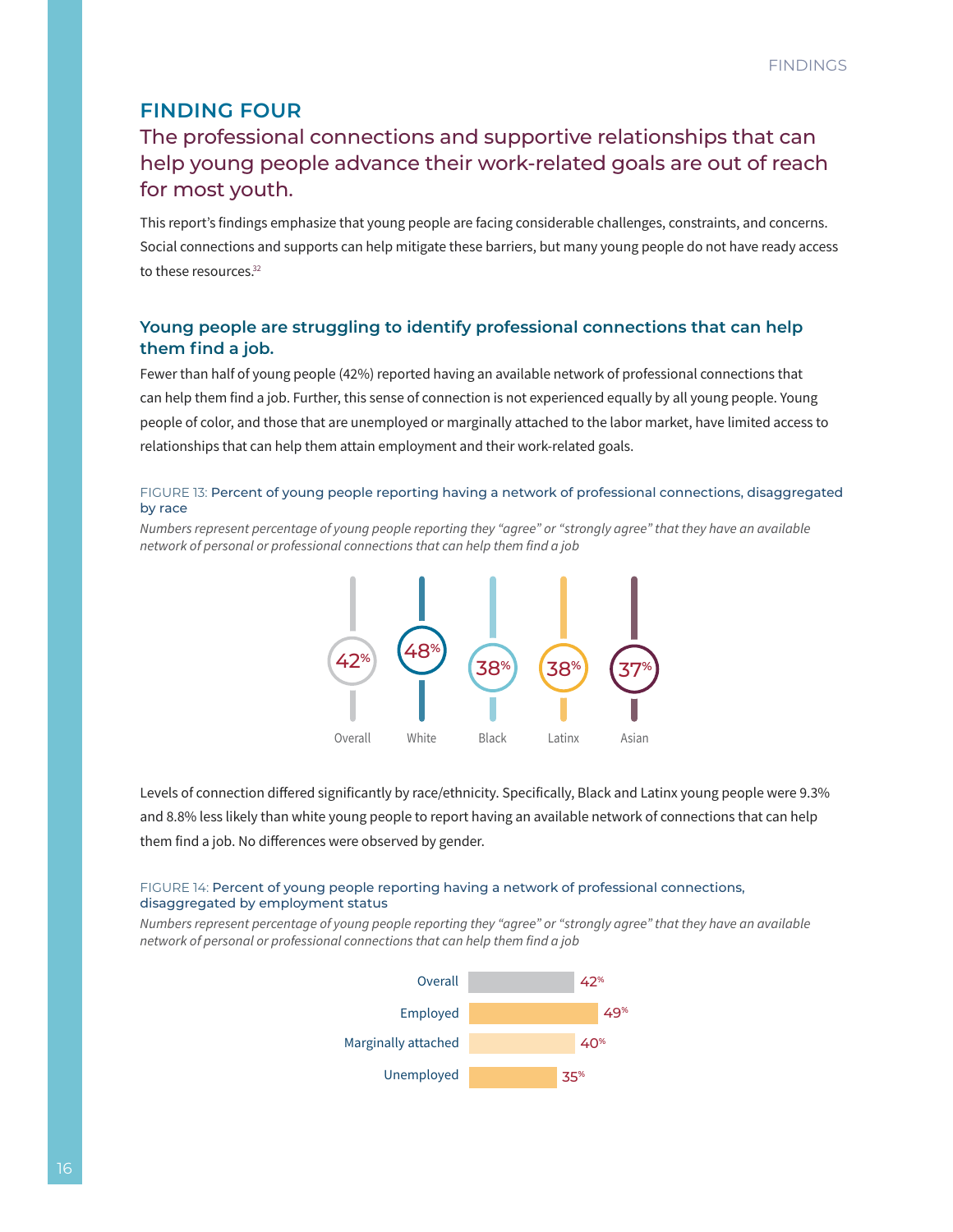Employed young people indicated significantly higher levels of connection than their unemployed or marginally attached peers. Specifically, unemployed youth and marginally attached youth were 11.2% and 5.6% less likely, respectively, to report having a large network of connections that can help them find work.

### **Social support for young people's broader personal and professional needs is also scarce, particularly for young people of color, women, and those who are unemployed or marginally attached to the labor market.**

Extant literature, including our recent report *Finding a Way Forward,* indicates that in addition to connections that can help with employment, young people rely on their relationships for various forms of social support that help manage personal *and* professional challenges in their lives.<sup>33</sup> The participants surveyed in the present study were asked about the personal (e.g., "My family really tries to help me") and professional (e.g., "My family helps me find information about college or jobs") supports they receive from family, friends, and non-familial caring adults (e.g., teachers, mentors, coaches).

Overall, the young people surveyed reported limited levels of social support from each of these sources; just 49% of young people reported receiving support from family, 44% reported receiving support from friends, and 45% reported receiving support from non-familial caring adults. Moreover, while support was limited across the full sample, important group differences emerged suggesting that social support is not experienced equally by all young people.

**RACE.** Reported levels of social support differed significantly by race/ethnicity. On average, Black, Latinx, and Asian young people were significantly less likely (12.4%, 11.4%, and 9.5%, respectively) than white young people to report family support for their professional and personal needs. Black and Latinx youth were significantly less likely (5.6% and 5.3% less likely, respectively) than white young people to report peer support. Finally, with respect to non-familial caring adults, Black young people were significantly less likely (11.8% and 6.2% less likely, respectively) than white and Latinx young people to report support from a non-familial caring adult.



FIGURE 15: Percent of young people experiencing support across sources, disaggregated by race *Numbers represent the percentage of young people reporting "agree" or "strongly agree" that they receive social and career support from each source*

**GENDER.** Young men and women were equally likely to experience support from family or non-familial caring adults but women were significantly less likely (4.3%) to report peer support compared to men.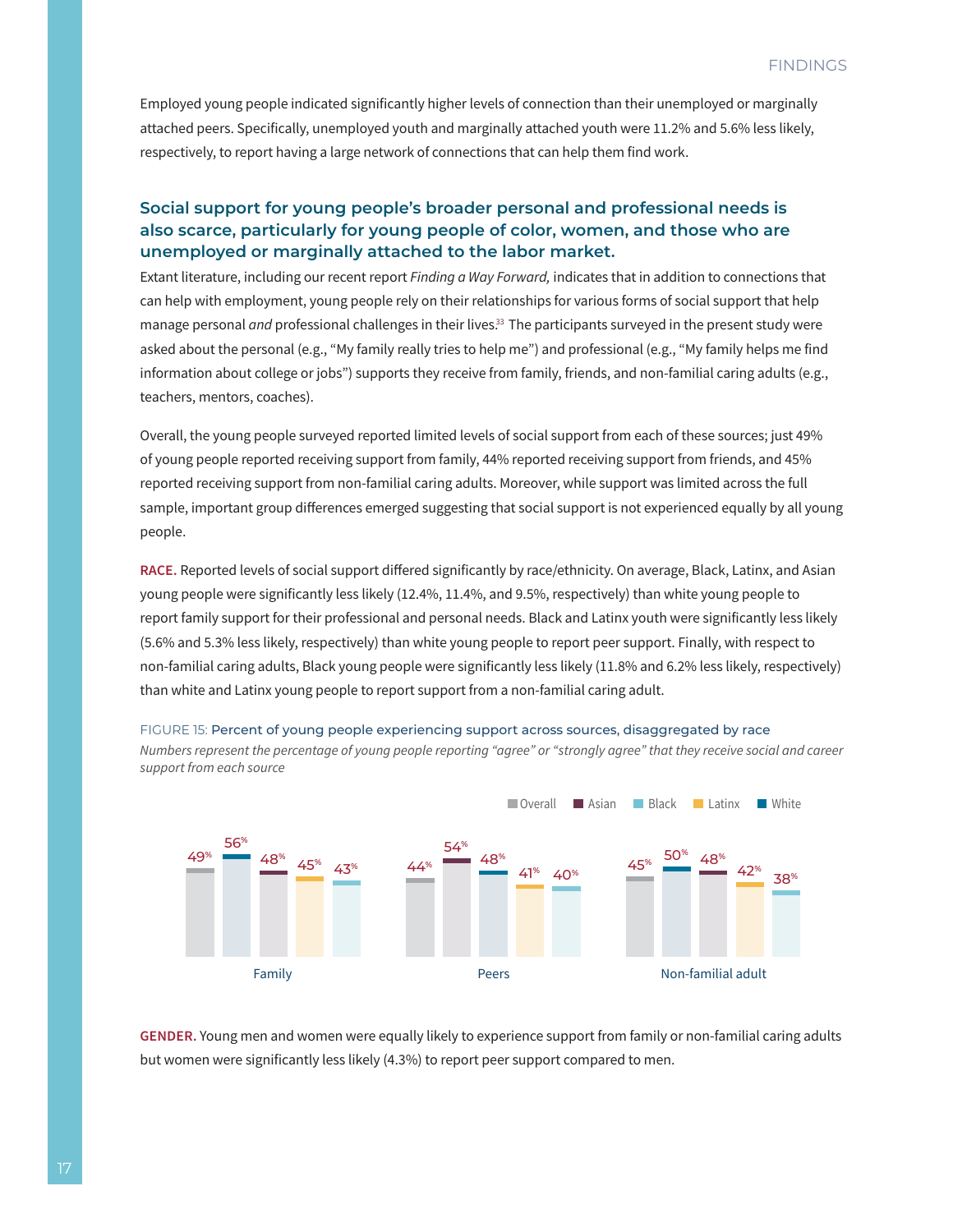**EMPLOYMENT STATUS.** Though no significant differences were observed in levels of support from family or peers, employed young people were significantly more likely than unemployed and marginally attached peers (4.7% and 5.8% more, respectively) to report support from a non-familial caring adult.

Relationships and social support are associated with positive outcomes related to career development, $34$ employment and training,<sup>35</sup> and long-term indicators such as persistence, earnings, and sustained employment.<sup>36</sup> Approximately half of U.S. workers attain employment through personal or professional connections, offering stark advantages for young people whose relationships can broker access to new networks, resources, and opportunities.37

Importantly, disparities in perceived connections and supports do not indicate race- or gender-based differences in the absolute levels of care, competence, or capital offered to young people within their relationships, families, and communities. All families and communities offer a diverse profile of assets, resources, and experiences. Disparities in perceptions of career-relevant connections and supports may, therefore, reflect differences in the degree to which diverse forms of social, educational, and economic capital (e.g., connections, knowledge, resources) are aligned with, valued within, and rewarded by the white dominant norms, practices, and institutions of the formal labor market.38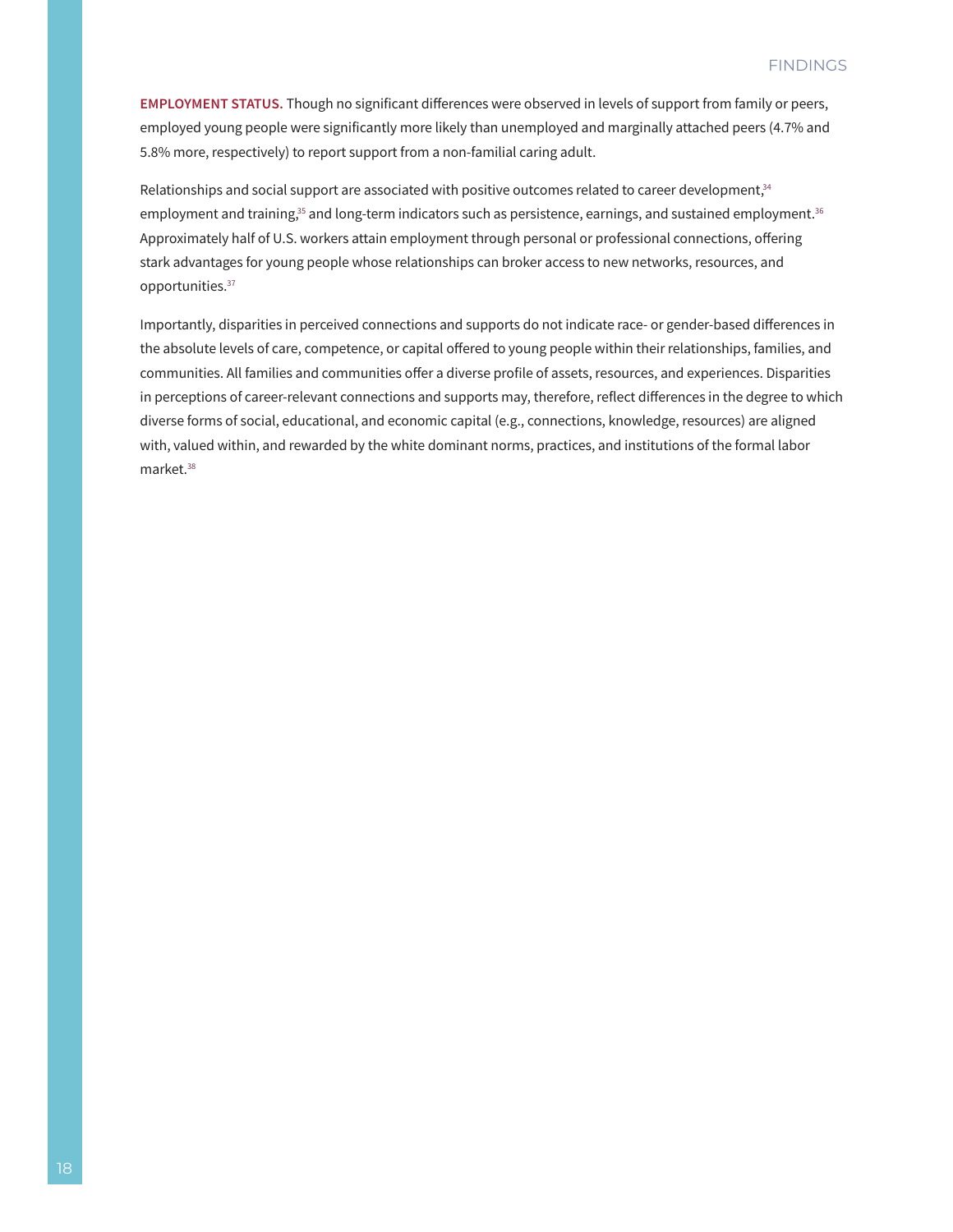# <span id="page-21-0"></span>**FINDING FIVE**

# Young people's hope about their future work lives is in jeopardy.

As young people navigate a volatile labor market imbued with the trauma, tension, and turmoil imposed by the pandemic and the racial reckoning of the past year, what sense of hope do young people in America hold for their futures? The answer: not much, but perhaps more than might be expected given the constraints that young people are up against.

Literature and theory suggest that work hope comprises the extent to which an individual holds a positive outlook on future work-related goals, the perceived pathways available to meet those goals, and one's sense of agency to navigate the world of work in pursuit of those ambitions.39

Overall, just one quarter (26%) of young people reported holding hopeful goals, and about half reported envisioning pathways to success (49%) and feeling a sense of agency to pursue their goals (50%). Moreover, this sense of hope is not experienced equally by all young people. Optimism about what's to come appears lowest among Black and Latinx youth, men, and employed youth.

FIGURE 16: Percent of young people indicating hope about their future work lives, disaggregated by race *Numbers represent the percentage of young people indicating they "agree" or "strongly agree" on average with items* 



**RACE.** Levels of hope differed significantly by race/ethnicity, even after controlling for differences associated with other characteristics. Overall, white and Asian youth were significantly more likely than their Black and Latinx peers to indicate a sense of hope about their work futures.

- Goals. Latinx and Black young people were 8.7% and 8.5% less likely, respectively, to report having hope about their work goals compared to white peers. Further, Latinx and Black young people were 12.9% and 12.7% less likely, respectively, to indicate a sense of hope toward their goals than Asian young people. There were no differences between white and Asian young people.
- Pathways. On average, Black and Latinx young people were 10.1% and 13.7% less likely than white peers to indicate a sense of hope about the pathways available to achieve their goals. Further, Latinx young people were 11.3% less likely than their Asian peers to report hope about the pathways to reaching their goals.
- Agency. Finally, Black and Latinx young people were significantly less likely (11.1% and 14.0% less likely, respectively) than white young people to report feeling a sense of agency to pursue their work-related ambitions. Further, Latinx young people were 10.9% less likely than Asian young people to indicate a sense of agency.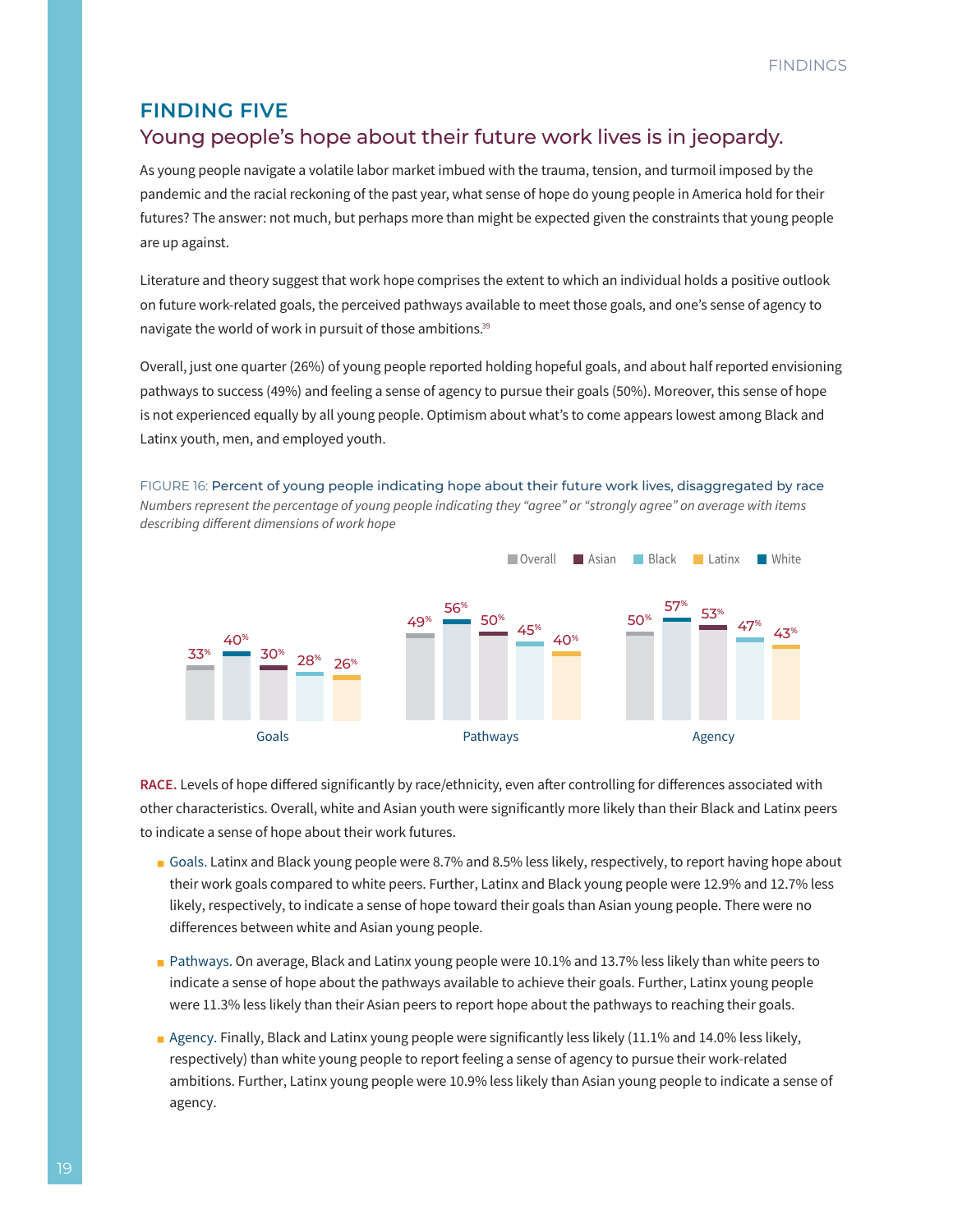**GENDER**. Levels of hope differed significantly by gender, even after controlling for differences associated with other characteristics. On average, women reported similar levels of hopeful goals compared to men, yet significantly higher levels of hope about the pathways available (7.4%) and their sense of agency to pursue their ambitions  $(7.1\%)$ .

**EMPLOYMENT STATUS**. Levels of hope differed significantly by employment status as well. Overall, employed youth were significantly less likely than their unemployed peers to hold a sense of hope about their goals (4.5% less likely), the pathways available (5.8% less likely), and their sense of agency to pursue their work ambitions (5.9% less likely). Employed young people were also 5.6% less likely than marginally attached young people to have hope about their own agency to pursue their work ambitions.

In summary, just half of all young people surveyed hold hope about their futures. The presence of hope among young people in the labor market is crucial as research suggests that hope is associated with positive career development, self-efficacy and -esteem, work performance, and employee wellbeing.<sup>40</sup>

These data present a critical inflection point for society. On one hand, 1 in 2 young people are not hopeful about their future work lives, illustrating a collective discouragement of our nation's youth and the unfulfilled promise of America as a land of opportunity. On the other hand, approximately 1 in 2 youth maintain a sense of hope in spite of the enormous barriers confronting young people in today's labor market—showcasing an optimism and resilience that we as a nation cannot let go unrealized. These findings, particularly the differences across groups, illustrate the complexity of young people's experiences across the labor force and raise additional questions about the confluence of factors that shape one's sense of hope for the future. What is clear, however, is the urgent collective imperative to maintain and restore the hope of this generation of young people in the workforce.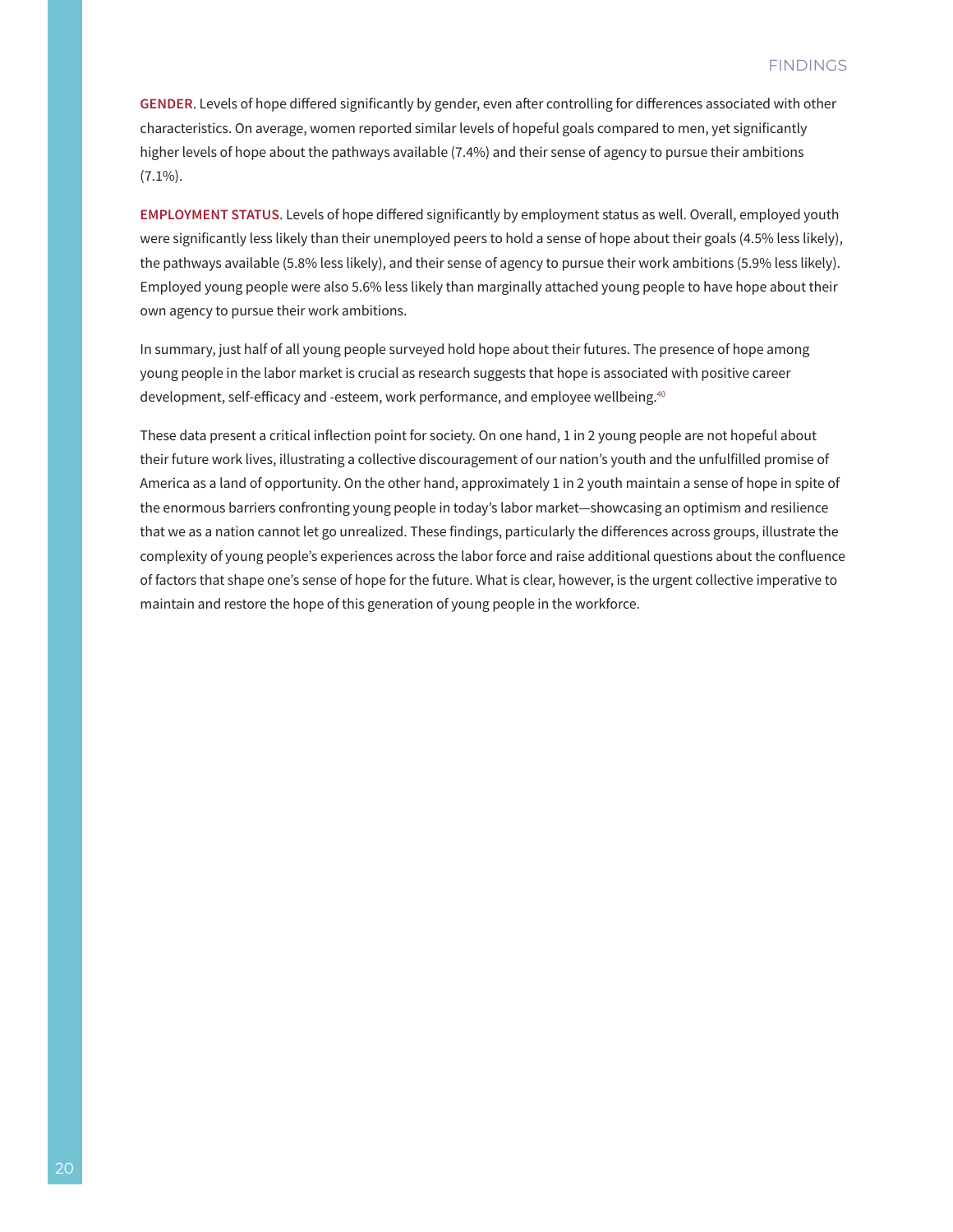# <span id="page-23-0"></span>A CALL TO ACTION: POLICIES, PROGRAMS, AND POSSIBILITIES

The young people surveyed for this study provide a glimpse into the devastating impact the pandemic has had on their efforts to access work, gain a foothold on a career path, and fulfill both personal and professional goals. What's more, the findings point us once again toward the ways that systemic racism, sexism, and other intersectional barriers constrain young people's hopes.

What is also important to note is that employers, youth-serving professionals, policymakers, and caring adults in communities can all play a part in creating a more hopeful future. Making young people a priority in the nation's ongoing recovery is an important first step. Overall, the 202[1 American Rescue Plan](https://independentsector.org/resource/americanrescueact21/) represents an enormous recovery effort, including provisions for working parents, lower-income workers, and college-age youth. $^{\rm c}$  Therefore, the coming year offers historic opportunities to advance comprehensive, multi-generational employment strategies that center young people as well as the adults and communities that support them.

The following recommendations offer specific suggestions for action that can address long-standing systemic issues, mitigate the disparities that have widened over the last year, and seize the moment of change that the American Rescue Plan offers.

**Leverage existing infrastructure to engage young people in high-quality programs and practices.**

1 Research shows that young people achieve specific gains when they participate in pathways programs that combine support for education, training and employment.<sup>D</sup> Many public-private partnerships and locally-managed public-sector programs that focus on youth employment already exist, and several are expanding as a result of new investments.E Here are three ways elected officials, employers, and workforce development practitioners can maximize the benefit of existing resources for young people who urgently need to get reconnected to the workforce.

- Summer jobs are one way that young people gain early work experience. Multiple public and private funding streams support summer youth employment programs (SYEP), a proven way to offer career development to young people from families with low income. See the "**learn more**" box for information and inspiration.
- Encourage young people to apply to national service programs supported by [AmeriCorps,](https://americorps.gov/about) which offer professional development, modest compensation, post-service hiring preference within a network of employers, and money to enroll in continuing education or repay student loans after a service member's term is complete. Similarly, young people can enter other federally-supported programs like [JobCorp](https://www.jobcorps.gov/)s and [Youth Build](https://www.dol.gov/agencies/eta/youth/youthbuild) across the country, or nonprofit programs like [YearUp](https://www.yearup.org/) and [Genesys Works](https://genesysworks.org/) in specific locations.
- [Registered Apprenticeship Programs](https://www.apprenticeship.gov/employers/registered-apprenticeship-program) offer supported education and employment pathways to living-wage jobs in industries like construction, health care, hospitality, and information technology. Participating employers have access to a network of technical assistance providers, may be eligible for tax credits, and can offer

C These include making child care more affordable, expanding eligibility for the Earned Income Tax Credit to young workers ages 19-24 who are not fulltime students, and easing access for some college students to federal food assistance. See, e.g., [www.childrensdefense.org/blog/american-rescue](https://www.childrensdefense.org/blog/american-rescue-plan-act/)[plan-act/](https://www.childrensdefense.org/blog/american-rescue-plan-act/); [frac.org/blog/new-exemptions-will-help-narrow-the-snap-gap-for-college-students-during-the-pandemic](https://frac.org/blog/new-exemptions-will-help-narrow-the-snap-gap-for-college-students-during-the-pandemic); and [www.americanactionforum.](https://www.americanactionforum.org/insight/the-american-rescue-plans-assistance-for-children-elderly-and-low-income-families/) [org/insight/the-american-rescue-plans-assistance-for-children-elderly-and-low-income-families/#ixzz6qRr8FgX](https://www.americanactionforum.org/insight/the-american-rescue-plans-assistance-for-children-elderly-and-low-income-families/)

D *See, e.g.* [National Service: Providing Pathways to Employment;](https://voicesforservice.org/research-and-reports/national-service-pathways-employment/) [Pathways After Service Report: Education and Career Outcomes for Service Year](https://www.serviceyearalliance.org/pathways_after_service_report)  [Alumni](https://www.serviceyearalliance.org/pathways_after_service_report); [Laying a Foundation: Four-Year Results from a National YouthBuild Evaluation](https://www.mdrc.org/publication/laying-foundation); and this [PACE evaluation of the Year Up program.](https://yearup.widen.net/s/dhhr6wxtsp/2018-pace-evaluation-results-overview)

E *See, e.g.* the recent [billion-dollar boost](https://americorps.gov/newsroom/news/american-rescue-plan) to AmeriCorps national service programs.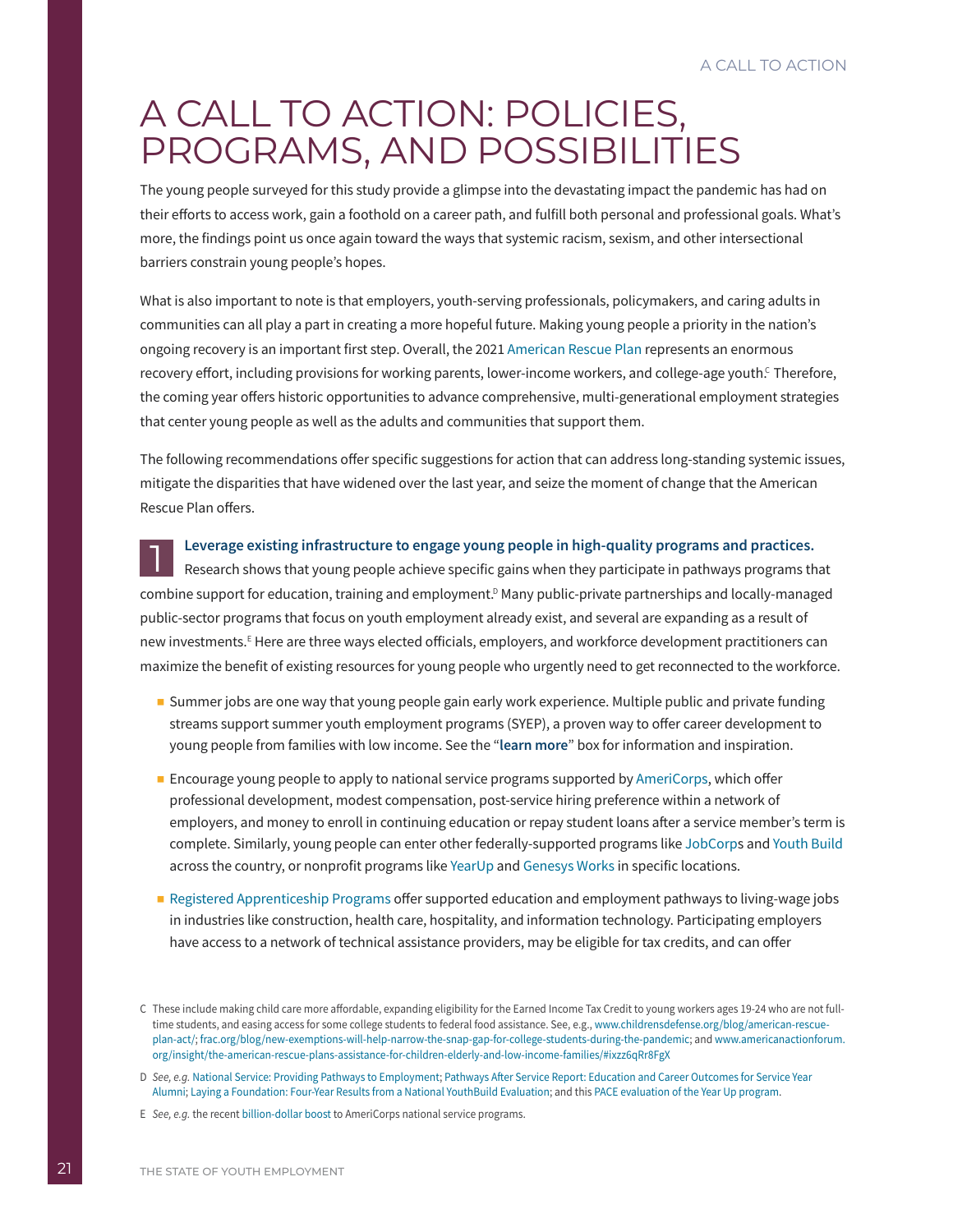graduates a nationally-recognized credential. A [new \\$31M investment i](https://www.dol.gov/newsroom/releases/eta/eta20210322-1)n technical assistance centers includes an emphasis on diversity and inclusion.

# learn more

# **High-Quality Supported Pathways**

- The Aspen Institute created, tested, and revised a [toolkit](https://www.aspeninstitute.org/publications/digital-summer-youth-employment-toolkit-2-0/) in 2020 that offers strategies for program leaders, policymakers, employers, and others interested in planning for summer youth employment in 2021 and beyond. Cities are already announcing creative, youth-centered approaches, including Washington, DC's decision to utilize a portion of their summer employment funds for a [blended "earn and learn" program](https://www.the74million.org/article/d-c-summer-jobs-program-will-pay-teens-to-take-classes-as-city-combats-learning-loss/).
- JFF's [Framework for High Quality Pre-apprenticeship Programs](https://www.jff.org/resources/jffs-framework-high-quality-pre-apprenticeship-program/) outlines key characteristics for practitioners, programs, and employers to design equitable experiences that can prepare young people to enter into registered apprenticeships and employment.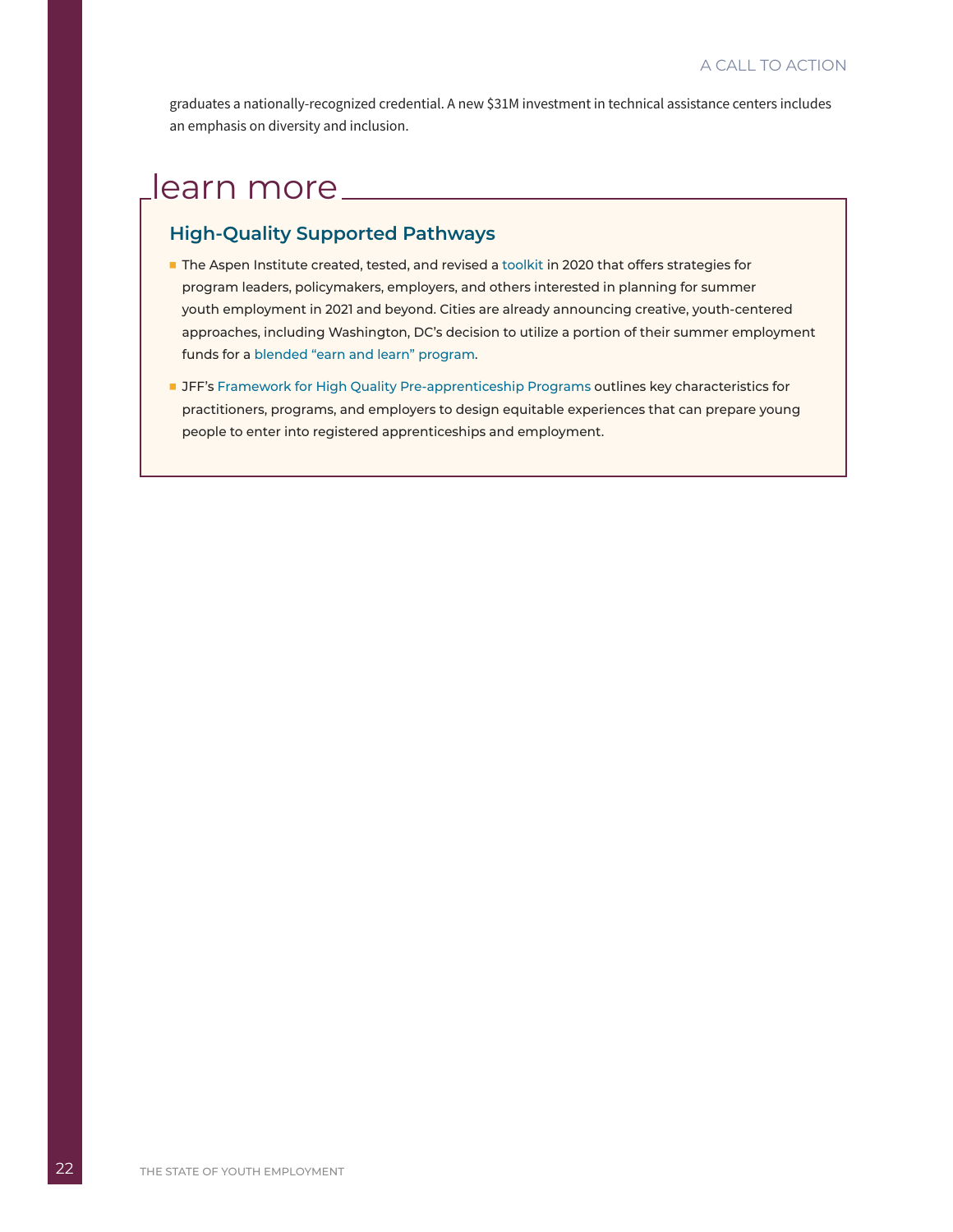**2** Dismantle workplace policies, practices, and systems that have adverse impacts on women and people of color. This study's findings emphasize the need for urgent attention to an anti-racist, intersectional approach to all facets of young people's relationship to work. This includes expanding and redesigning education and training pathways; rethinking and refining recruiting and hiring strategies; and reconstructing workplace culture, policy, and practice to promote a sense of belonging at work and close long-standing gaps in opportunity and advancement. How employers recruit, hire, and retain a diverse workforce is one starting point. Here are actionable policies and practices that employers can adopt to widen access for job-seekers.

- Specific educational requirements, like "must have a bachelor's degree," can create an unnecessary and discriminatory barrier for candidates who are otherwise well-qualified to do a particular job.41 The federal government [limits the use of degree requirements in hiring practices;](https://www.whitehouse.gov/wp-content/uploads/2021/01/Limiting-Use-of-Educational-Requirements-in-Federal-Service-Contracts.pdf) other employers can follow their lead.
- Similarly, asking about salary history during the recruitment and hiring process [reinforces pay inequity](http://www.bu.edu/articles/2020/salary-history-bans-help-narrow-racial-gender-wage-gaps/) for women, people of color, and anyone with a caregiving or unemployment gap in their work history. About two dozen states have instituted a ban on the practice; individual employers can too.
- Employers can diversify their workforce by utilizing the [Work Opportunity Tax Credit,](https://www.irs.gov/businesses/small-businesses-self-employed/work-opportunity-tax-credit) which creates incentives to hire people who have faced significant barriers to employment. Summer youth employees, recipients of federal food assistance (SNAP), and people living in designated high-poverty neighborhoods are all among the "targeted groups" for this program.

# learn more

# **Inclusive and Equitable Workplaces**

- The Meyer Foundation's racial equity toolkit includes resources curated from multiple sources in a number of categories, including Hiring and Employment Practices. See, for example, this guide to Equity, Diversity, and Inclusion in [Recruitment, Hiring, and Retention](https://www.meyerfoundation.org/wp-content/uploads/2019/12/USDN-Equity-Diversity-and-Inclusion-in-Recruitment-Hiring-and-Retention.pdf).
- Take a look at this report from Bentley University and YW Boston on Intersectionality in the [Workplace: Broadening the Lens of Inclusion](https://www.ywboston.org/2019/05/intersectionality-in-the-workplace-broadening-the-lens-of-inclusion/) for insights into how to make work more inclusive and equitable for women, people of color, and women of color.
- [Dismantling Racism Works](https://www.dismantlingracism.org/) (dRworks) offers rich, web-based resources for organizations interested in adopting an anti-racist frame and examining how white supremacy culture permeates the ways that people work together. For a summary of characteristics that show up in organizations, and suggested "antidotes," [see this PDF](https://www.dismantlingracism.org/uploads/4/3/5/7/43579015/okun_-_white_sup_culture.pdf) (*see also* Okun & Jones, 2000).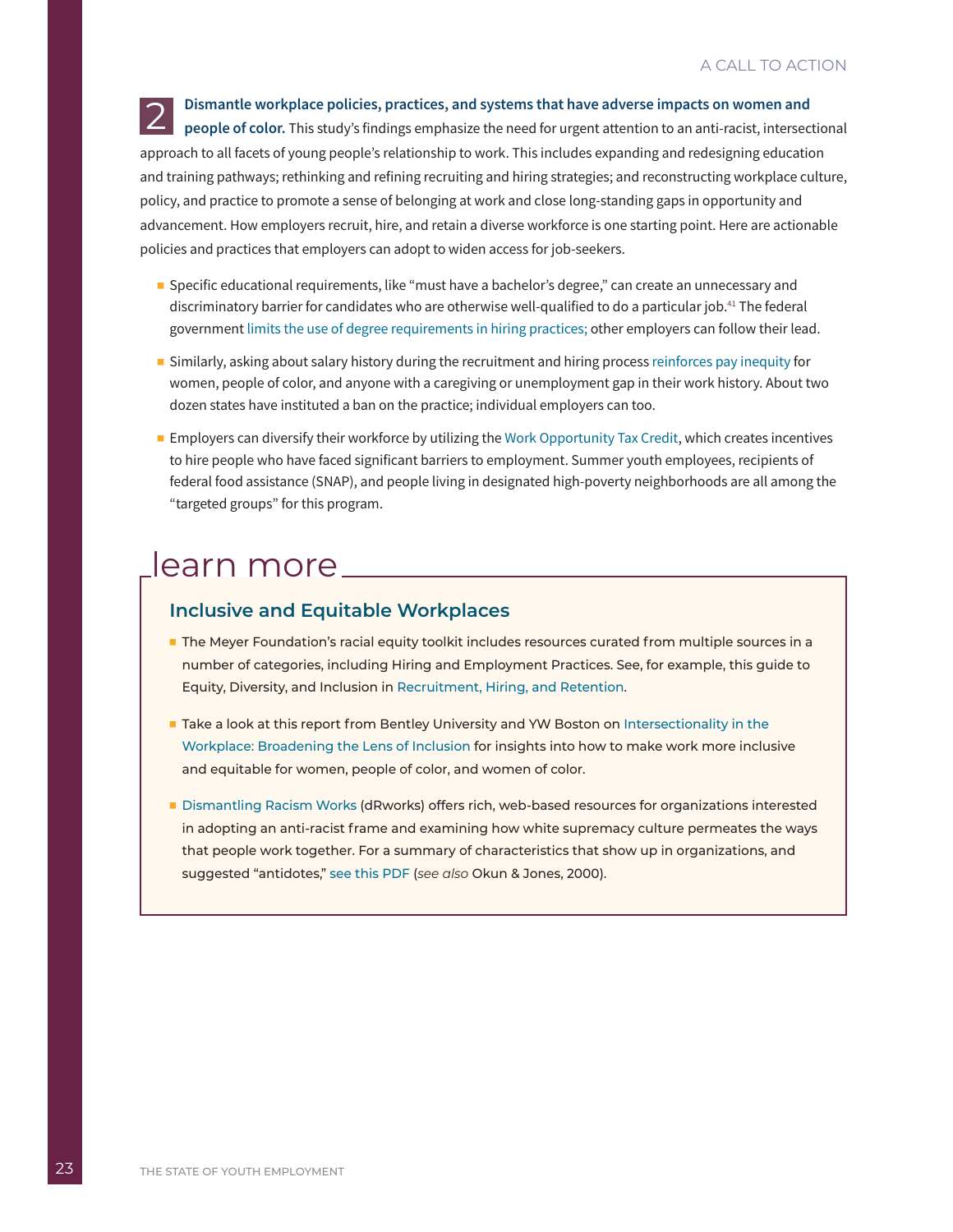**3** Enrich young people's network of relationships. To participate fully in our nation's recovery, young people need to build not just human capital, but social capital. This study's findings are a starting point for asking young people what they need in terms of workforce engagement. Educators, family members, faith leaders, youth-serving professionals, and employers can help young people build connections to the world of work that are centered on a young person's goals and ambitions so that they have ready access to webs of supportive relationships that are tailored to their career needs.<sup>42</sup> Here are three ways that caring adults can get started.

- Recognize that there is no "one size fits all." [Ask each young person](https://www.americaspromise.org/voices-of-young-people#google1) what they need right now. For some, work is a crucial economic lifeline for themselves and their families; others may be seeking social connection through work in a time of great isolation or want the opportunity to make a social impact.
- Free downloadable tools from the [Search Institute](https://www.search-institute.org/tools-resources/free-downloads/) can help family members and youth-serving professionals start and continue conversations with young people about their current concerns and their hopes for the future.
- Youth-supporting adults can help young people navigate Career Information Systems and tools as part of their career development process, like O-NET's [My Next Move](https://www.mynextmove.org/), managed by the federal government; or state-level resources such as [MassHire CIS.](https://portal.masscis.intocareers.org/)

Given the pandemic's widespread cross-generational impact, implementing ["two-generation"](https://ascend.aspeninstitute.org/two-generation/what-is-2gen/) approaches whenever possible will benefit youth and families together and build adult capacity to support young people.

# learn more

### **Relationships that Support Youth Employment**

- For youth-centered and programmatic perspectives on the importance of building relationships that support young people's workforce journeys, take a look at previous Center for Promise publications *[Finding a Way Forward](https://www.americaspromise.org/finding-way-forward-young-peoples-experiences-navigating-world-work)*, *[Turning Points](https://www.americaspromise.org/resource/turning-points-how-young-people-four-career-pathways-programs-describe-relationships-shape)*, and *[Relationships Come First](https://www.americaspromise.org/resource/relationships-come-first)*.
- A new resource from [The Clayton Christensen Institute](https://whoyouknow.org/Playbook/) offers educators and other youth-serving professionals a framework and customizable planning worksheets focused on helping students develop the supportive networks they need to thrive as they make transitions to work and other post-secondary efforts.
- [Youth Investment in Rural Areas](https://static1.1.sqspcdn.com/static/f/1003781/13662240/1344879487770/ruralyouth1203.pdf?token=G1MBCPPA8gBqWsiOBJFgd3cAB8Y%3D), developed in partnership with a group of Texas Workforce Development Boards, is one in a series of training guides from [School and Main Institute.](https://www.schoolandmain.org/tools/) It includes a rich set of tools for place-based resource mapping and workforce development planning.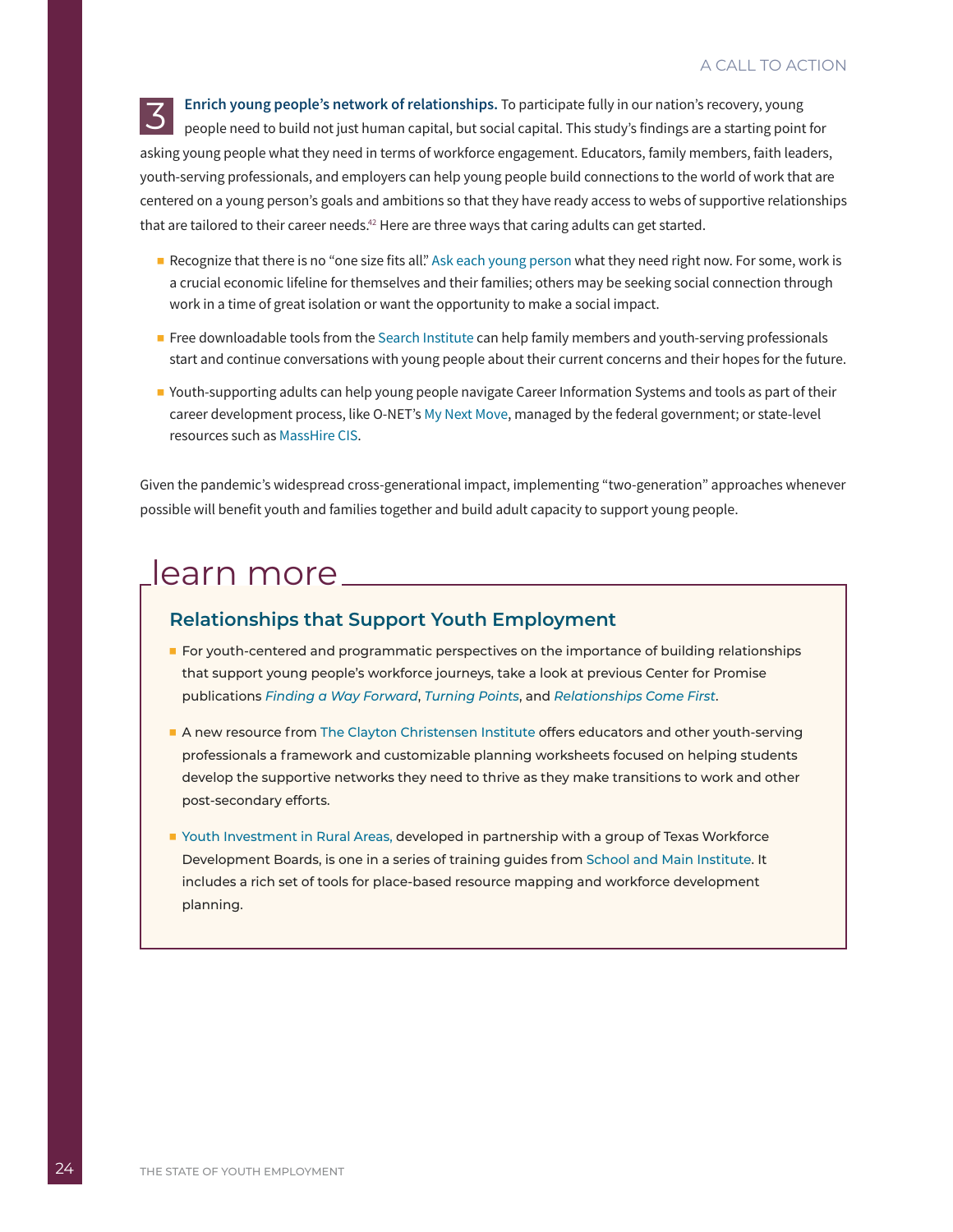**EXED Measure success beyond the numbers.** Creating a more hopeful future means more than a strong employment rate or quarterly jobs report; it means reimagining the world of work that young people step into. If we are to fulfill our promise to young people, we must think beyond traditional indicators of employment and workforce success. In this study, even employed young people reported low levels of hope about reaching their goals. Alleviating the emotional and financial strain young people are carrying now requires actions like:

- Raising the minimum wage and overhauling the federal poverty guidelines—two outdated measures that keep lower-income working people in poverty even when they are working full-time.
- Prioritizing decent and meaningful work opportunities for young people that pay fair wages, offer safe and dignified work conditions, and provide not just a job, but a foothold to a sustainable and purposeful career.<sup>43</sup>
- Broadening our collective definitions of "work" and "careers" beyond formal market occupations to understand and support the range of ways that work manifests (e.g., caregiving for children and elders, pro bono and volunteer efforts, etc.) and influences individuals' lives and experiences.<sup>44</sup>

# learn more \_\_\_\_\_\_\_\_\_\_\_\_

### **Success Indicators**

- Watch this one-hour Aspen Institute webinar, [Job Quality in Practice,](https://www.aspeninstitute.org/events/job-quality-in-practice-webinar-assessing-job-quality-and-equity-in-your-local-labor-market-a-closer-look-at-race-gender-and-place/) for actionable tips on why job quality matters and how to assess it with attention to race, gender, and place.
- Decent Jobs for Youth offers a range of [resources to support awareness](https://www.decentjobsforyouth.org/knowledge#learn) and action toward creating dignified work opportunities for youth across the globe and within the U.S.
- Read this report by Brookings and Child Trends on Pathways to High-Quality Jobs for Young [Adults,](https://www.brookings.edu/wp-content/uploads/2018/10/Brookings_Child-Trends_Pathways-for-High-Quality-Jobs-FINAL.pdf) including key factors that shape access to high-quality employment experiences.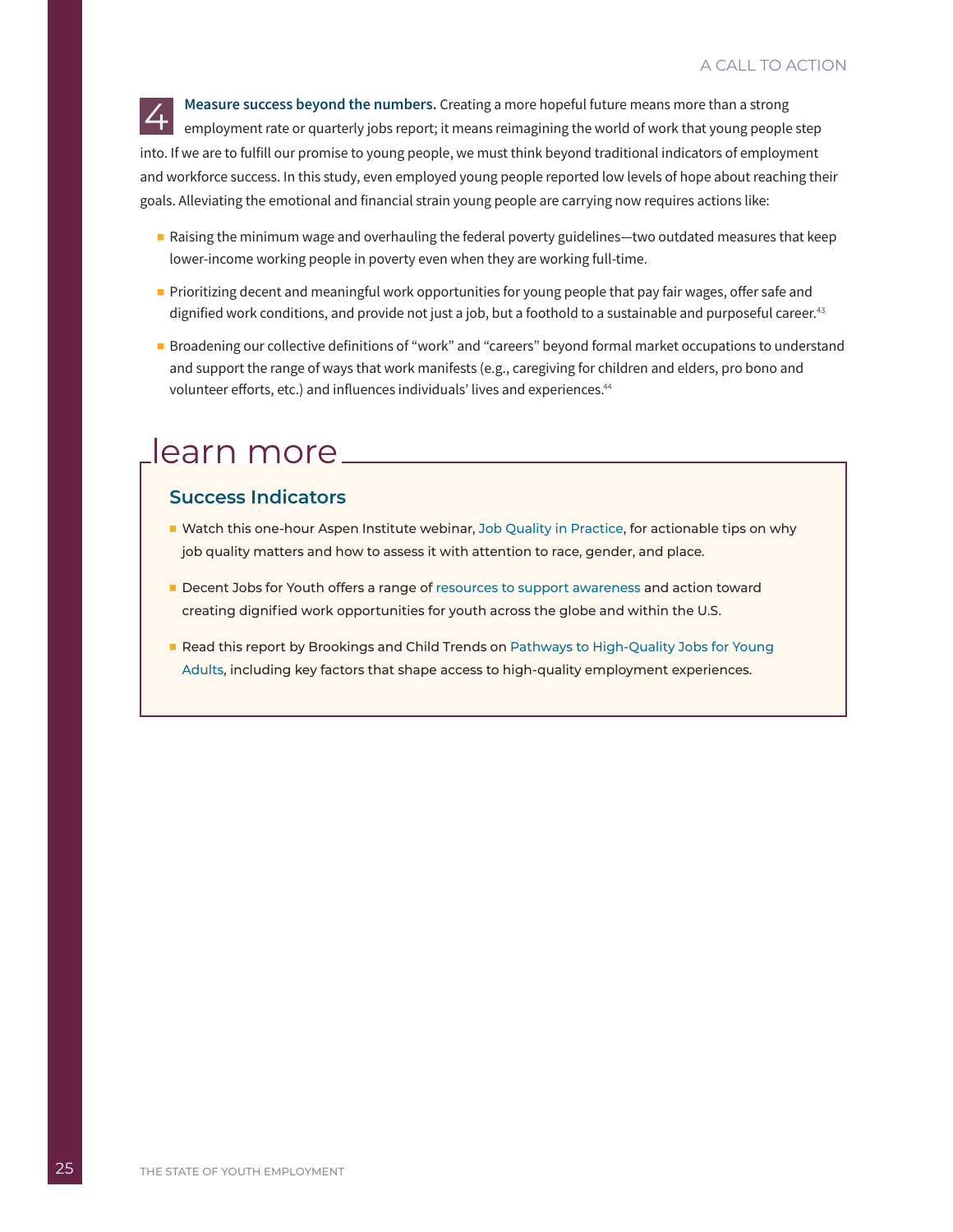# <span id="page-28-0"></span>**CONCLUSION**

The opportunity to find a place in the world of work is a promise our nation makes to its young people. Realizing this promise offers crucial benefits to individuals, their families, and society at large; yet it remains out of reach for many adolescents as they grow toward adulthood. Countering the effects that COVID-19 and centuries of discrimination has had on many young people's entry to and advancement in the world of work requires concerted collective action.

Research overwhelmingly demonstrates that early and consistent connections to employment yield lifetime benefits, yet American spending on workforce development programs and infrastructure is just one-fifth of what nations with comparable economies invest.<sup>45</sup> Guidance at the federal level, resources allocated to state agencies and community partners, and money flowing directly to families can support immediate and long-term efforts to engage young people in the workforce. New investments in the youth workforce can boost youth employment efforts already underway across sectors and broker the possibility of more wholly fulfilling the promise of opportunity for young people today and tomorrow.

The insights garnered from this study underscore that there is more to learn from young people about

**Early and consistent connections to employment yield lifetime benefits, yet American spending on workforce development programs and infrastructure is just one-fifth of what nations with comparable economies invest.**

the factors that shape their experiences in the world of work. As the nation responds to and recovers from the multiple crises of the last year—compromising not only public health but economic, environmental, and emotional wellbeing—decision makers must deeply consider young people's perspectives. Strategies to promote equitable, transformative, and sustainable change must be grounded in the experiences of the young workers and job seekers themselves, particularly those confronted with the gravest barriers to opportunity. Caring adults, decision makers, and communities seeking to nurture hope among our nation's youth can start by embracing young people as partners who can lead the way in designing the future of work for this generation and those to come.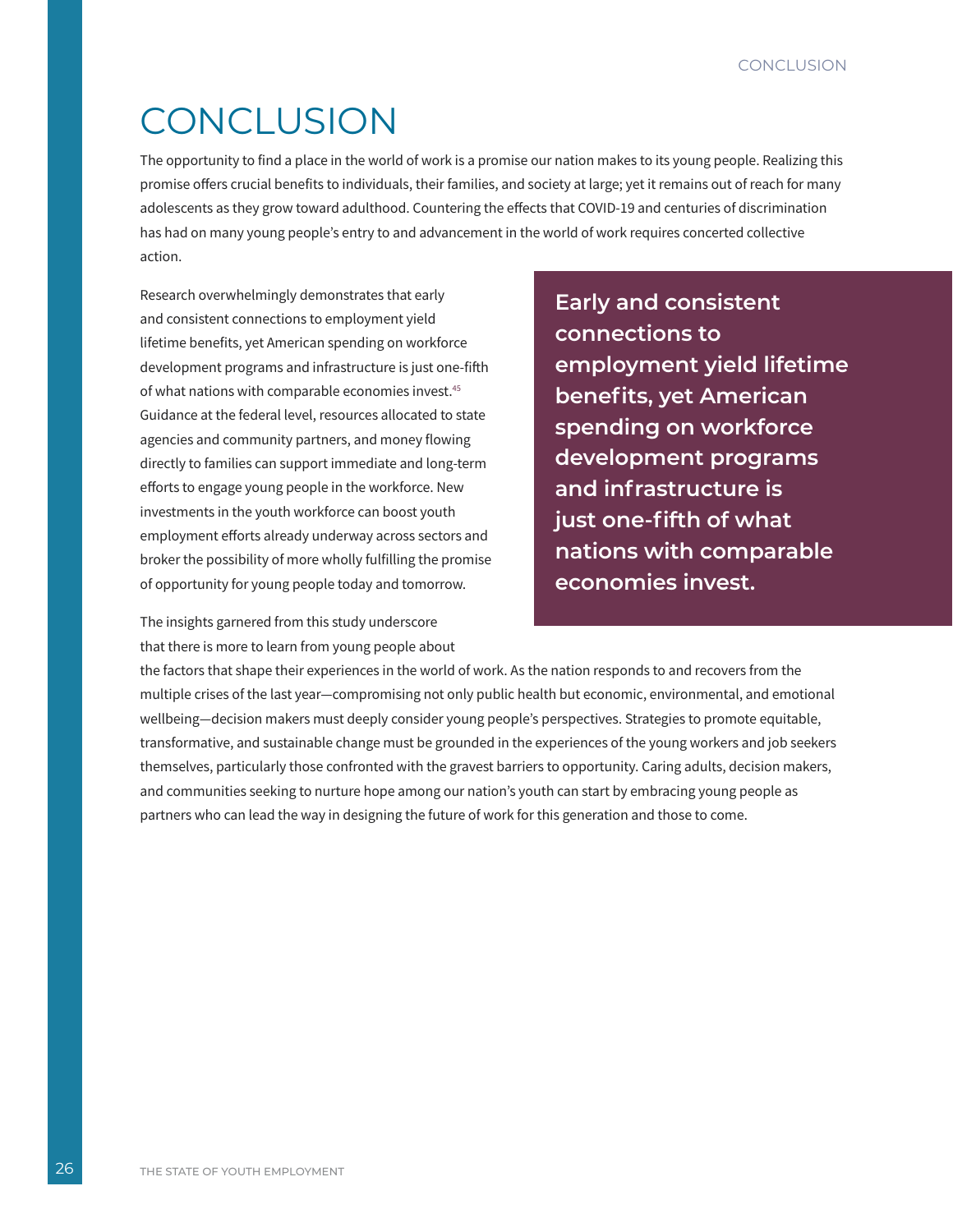# <span id="page-29-0"></span>APPENDIX

# Method & Analysis

# **Design**

This brief describes selected data from a nationally representative survey of 3,530 young people, aged 16-24, that was conducted as part of the YES Project at America's Promise Alliance. The study employed a correlational, crosssectional, survey designed by the team at the Center for Promise and America's Promise Alliance. The study was designed to assess young people's career and work-related experiences amidst the COVID-19 pandemic, related economic recession, and the most recent events and efforts in our nation's struggle toward racial justice.

### **Procedure**

A web-based survey was designed by the authors using Qualtrics and included the measures described below. To ensure face validity of the items, the survey was audited by a research faculty member, senior research scientist, several doctoral research assistants, and staff members at the Center for Promise at Boston University, as well as several staff from America's Promise Alliance.

After obtaining approval from the Boston University Institutional Review Board, the survey was administered online by Qualtrics, an online survey platform, over a three-week period from late January mid February 2021. Participants were not directly compensated for participation. For any young person under 18, consent was obtained via parental consent forms.

# **Sample**

The sampling design sought to recruit a representative sample of the population of young people within the U.S. labor force, including both employed and unemployed young people, as well as those who maintain more limited attachment to the labor market. Young people were eligible to complete the survey if they were between the ages of 16-24 and indicated falling within one of three labor market participation statuses as defined and designated by federal labor market policy (BLS, 2014):

- Employed: Individuals that indicate working or holding a job for pay at the time of the survey administration (includes part- and full-time).
- Unemployed: Individuals that are not currently employed but are available to work and have actively searched for work over the previous four-week period.
- Marginally attached: Individuals that are not currently employed nor actively searching for work (over the previous four-week period), but maintain some level of labor force attachment evidenced by having searched for work within the past 12 months (or since the last date of employment if within the previous 12 months).

A non-probability, representative sampling strategy was used to enhance accurate approximation of the U.S. population distributions within each of the three subsamples. Representative sampling is a strategy used to enhance external validity and improve confidence in the ability to generalize findings and estimates from the sample to the broader population of youth across the United States (Laursen, Little, & Card, 2011). For the current study, nationally representative sampling parameters were established along dimensions of age, gender, ethnicity, race, geographic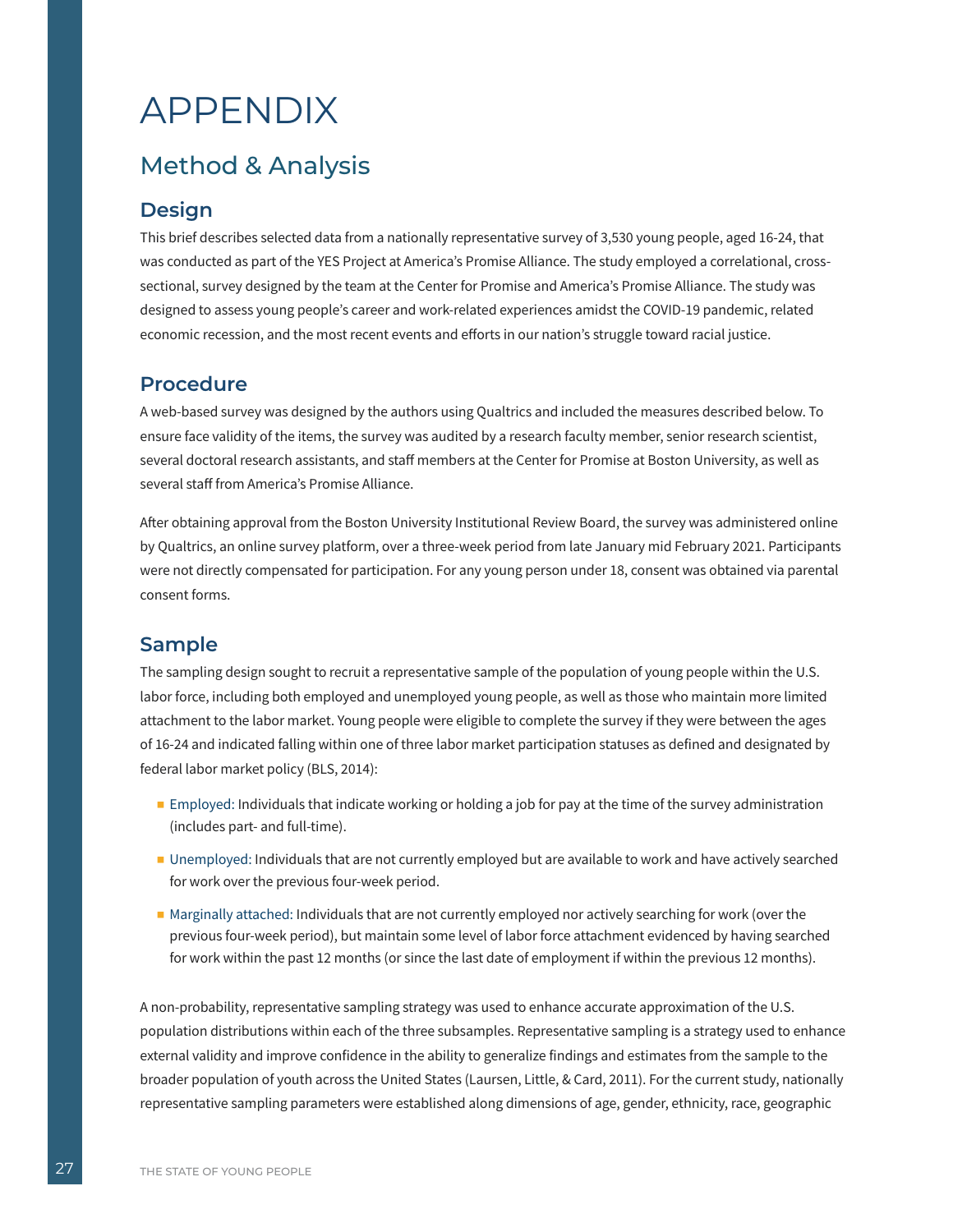region, enrollment status, and education level. Parameter estimates were referenced according to the most recently available seasonally adjusted annual and/or monthly federal labor market statistics published by the Bureau of Labor Statistics.

The final sample included 3,530 young people between the ages of 16 and 24. The demographics for the final sample are presented in Table 1.

#### TABLE 1: Sample Demographics

|                               | <b>EMPLOYED</b> | <b>UNEMPLOYED</b> | MARGINALLY ATTACHED | <b>TOTAL</b> |  |  |  |  |  |  |
|-------------------------------|-----------------|-------------------|---------------------|--------------|--|--|--|--|--|--|
| <b>CHARACTERISTIC</b>         | 1,544 (43.7%)   | 1,467 (41.6%)     | 519 (14.7%)         | 3,530        |  |  |  |  |  |  |
| AGE                           |                 |                   |                     |              |  |  |  |  |  |  |
| 16-17 Years                   | 90 (5.8%)       | 170 (11.6%)       | 51 (9.8%)           | 311 (8.8%)   |  |  |  |  |  |  |
| 18-19 Years                   | 326 (21%)       | 401 (27.3%)       | 148 (29%)           | 875 (24.8%)  |  |  |  |  |  |  |
| 20-24 Years                   | 1,128 (73%)     | 896 (61.1%)       | 320 (62%)           | 2,344 (66.4) |  |  |  |  |  |  |
| <b>GENDER</b>                 |                 |                   |                     |              |  |  |  |  |  |  |
| Female                        | 727 (47%)       | 697 (48%)         | 234 (45%)           | 1658 (47.0)  |  |  |  |  |  |  |
| Male                          | 739 (48%)       | 711 (48%)         | 258 (50%)           | 1708 (48.4)  |  |  |  |  |  |  |
| Non-Binary                    | 78 (5.1%)       | 59 (4.0%)         | 27 (5.2%)           | 164(4.6)     |  |  |  |  |  |  |
| <b>RACE</b>                   |                 |                   |                     |              |  |  |  |  |  |  |
| Asian                         | 74 (4.8%)       | 73 (5.0%)         | 29 (5.6%)           | 176 (5.0)    |  |  |  |  |  |  |
| <b>Black</b>                  | 210 (14%)       | 294 (20%)         | 80 (15%)            | 584 (16.5)   |  |  |  |  |  |  |
| Hispanic/Latinx               | 394 (26%)       | 421 (29%)         | 149 (29%)           | 964 (27.3)   |  |  |  |  |  |  |
| Other                         | 107 (6.9%)      | 113 (7.7%)        | 35 (6.7%)           | 255(7.2)     |  |  |  |  |  |  |
| White                         | 759 (49%)       | 566 (39%)         | 226 (44%)           | 1551 (43.9)  |  |  |  |  |  |  |
| <b>ENROLLMENT STATUS</b>      |                 |                   |                     |              |  |  |  |  |  |  |
| Enrolled                      | 681 (44%)       | 682 (46%)         | 233 (45%)           | 1596 (45.2)  |  |  |  |  |  |  |
| Not Enrolled                  | 863 (56%)       | 785 (54%)         | 286 (55%)           | 1934 (54.8)  |  |  |  |  |  |  |
| <b>EDUCATIONAL ATTAINMENT</b> |                 |                   |                     |              |  |  |  |  |  |  |
| Bachelors+                    | 316 (20%)       | 144 (9.8%)        | 41 (7.9%)           | 501(14.2)    |  |  |  |  |  |  |
| HS Diploma or Equivalent      | 881 (57%)       | 913 (62%)         | 339 (65%)           | 2133 (60.4)  |  |  |  |  |  |  |
| Less than HS                  | 255 (17%)       | 344 (23%)         | 115 (22%)           | 714 (20.2)   |  |  |  |  |  |  |
| Some College                  | 92 (6.0%)       | 66 (4.5%)         | 24 (4.6%)           | 182(5.2)     |  |  |  |  |  |  |
| <b>REGION</b>                 |                 |                   |                     |              |  |  |  |  |  |  |
| Midwest                       | 339 (22%)       | 261 (18%)         | 111 (22%)           | 711(20.1)    |  |  |  |  |  |  |
| Northeast                     | 269 (18%)       | 253 (17%)         | 94 (18%)            | 616(17.5)    |  |  |  |  |  |  |
| South                         | 618 (40%)       | 622 (43%)         | 201 (39%)           | 1441 (40.8)  |  |  |  |  |  |  |
| West                          | 308 (20%)       | 320 (22%)         | 110 (21%)           | 738 (20.9)   |  |  |  |  |  |  |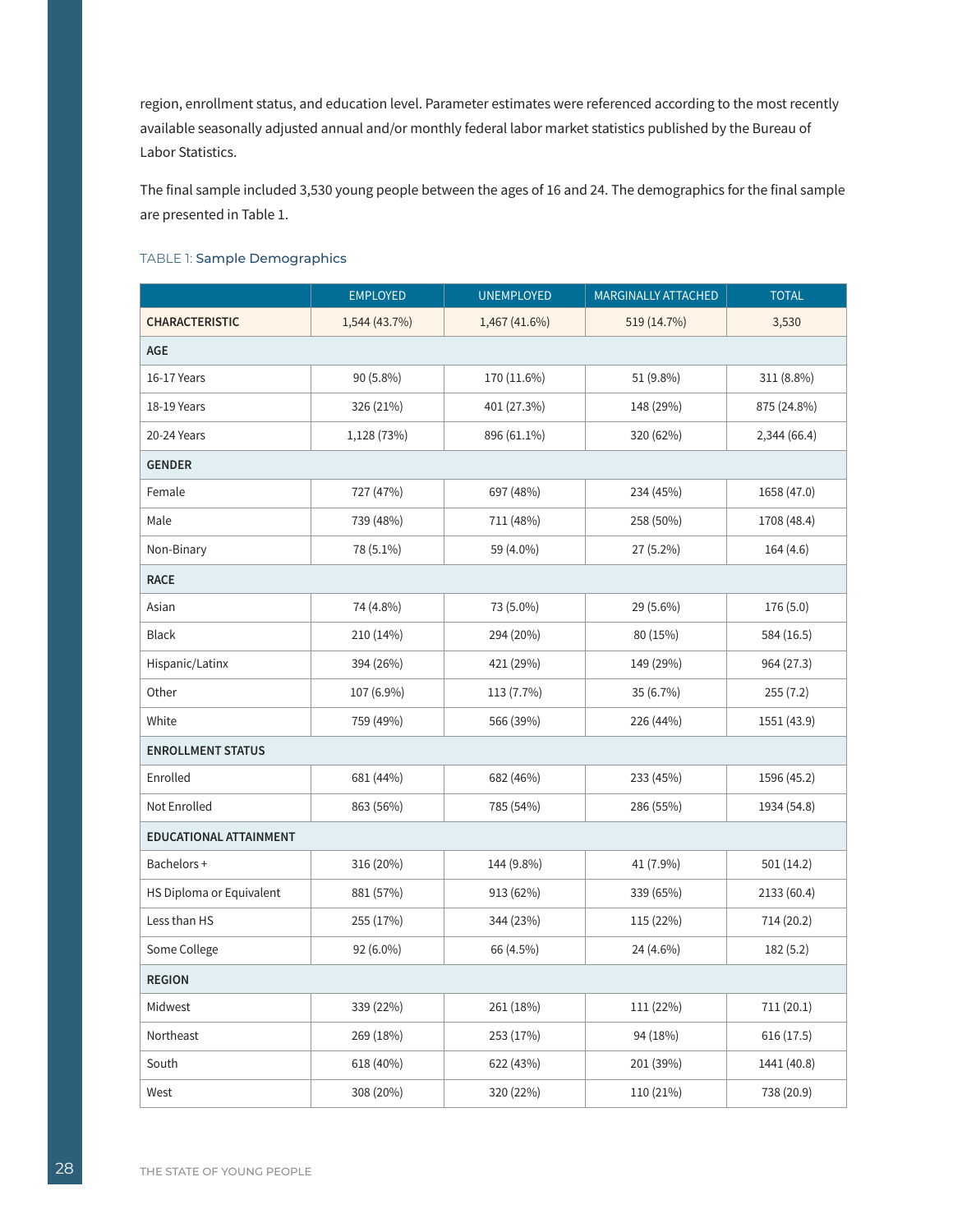### **Measures**

The following section details the survey items and measures that were included in this brief.

Demographic Covariates. Demographic information, including age, gender, race/ethnicity, employment status, enrollment status, participant education level, and geographic region are described above.

Financial Deprivation. Financial deprivation was measured using five items from the Financial Deprivation Scale (Brief, Konovsky, Goodwin, & Link, 1995), an 8-item measure assessing levels of perceived financial and/or economic strain. To reduce survey burden on youth, the authors selected five items total, prioritizing items with strong factor loadings and representing theoretical coverage within the original scale (original scale items 3, 7, 8 omitted). Sample items include: "I am barely surviving financially," "I do not have enough money for the bare essentials," and "I have a difficult time making ends meet." Participants responded to items on a five-point Likert scale ranging from 1 = *Strongly Disagree* to 5 = *Strongly Agree* with higher scores indicating greater levels of financial deprivation. Brief and colleagues (1995) found strong internal consistency for the total scale ( $a = .84$ ). In the present study, the Cronbach's alpha was strong for the total scale ( $a = .88$ ).

Wellbeing. Wellbeing was measured using the single-item Self-Rated Mental Health Question (SRMHQ; Maguire, Reay, & Raphael, 2016), assessing one's overall psychological and emotional health. Participants were presented with the following question: "How would you describe your mental health, in general?" and asked to indicate their overall level of psychological functioning on a five-point Likert scale ranging from 1 = *Poor* to 5 = *Excellent*, with higher scores indicating higher levels of psychological and emotional wellbeing.

Stress. Stress was measured using a single item assessing the frequency by which one experiences psychological stress (Elo, Leppanen, & Jahkola, 2003). Participants were presented with the following prompt "Stress means a state in which a person feels tense, restless, nervous or anxious or is unable to sleep at night because their mind is troubled" and asked to indicate "How often do you feel this kind of stress these days?" Items were answered on a five-point Likert scale ranging from 1 = *Never* to 5 = *Always*, with higher scores indicating higher levels of stress.

Career Barriers. Career barriers were measured using a single item adapted from the Perceived Barriers Scale (PBS; McWhirter, 1997), assessing General Perceptions of Barriers related to careers and work. Participants were asked to indicate whether they agree with the following item ""In general, do you think that there are many barriers that will make it difficult for you to achieve your career goals?" Items were answered on a dichotomous response scale ranging from 0 = No to 1 = Yes indicating one's general perception of career barriers. Barriers were further assessed using an adapted version of the Perceived Barriers Scale (PBS; Howell, Frese, Sollie, 1977, 1984), which assesses the perceived impact of a range of specific barriers impeding the achievement of one's career goals. Presentation of the items begins with a general prompt, which asks participants to assess the following, "How much effect do you think each of the following things have had in keeping you from getting the job you desire or achieving your career goals?" with respect to a series of 11 items representing possible career barriers. Sample items include, 'shortage of good jobs," "Not enough money for school," and "Caregiving and other family responsibilities." Items were answered on a four-point Likert scale ranging from 1 = *No effect* to 4 = *A large effect.* Higher scores indicate higher levels of barriers. Cronbach's alpha for the scale was (.88).

Impact of COVID on Work. The Impact of COVID on Work was measured using 11 items adapted from the International Labor Organization's Technical Note, COVID-19: Guidance for Labour Statistics Data Collection, which provides guidance on the administration of rapid surveys to understand the impact of COVID on individuals and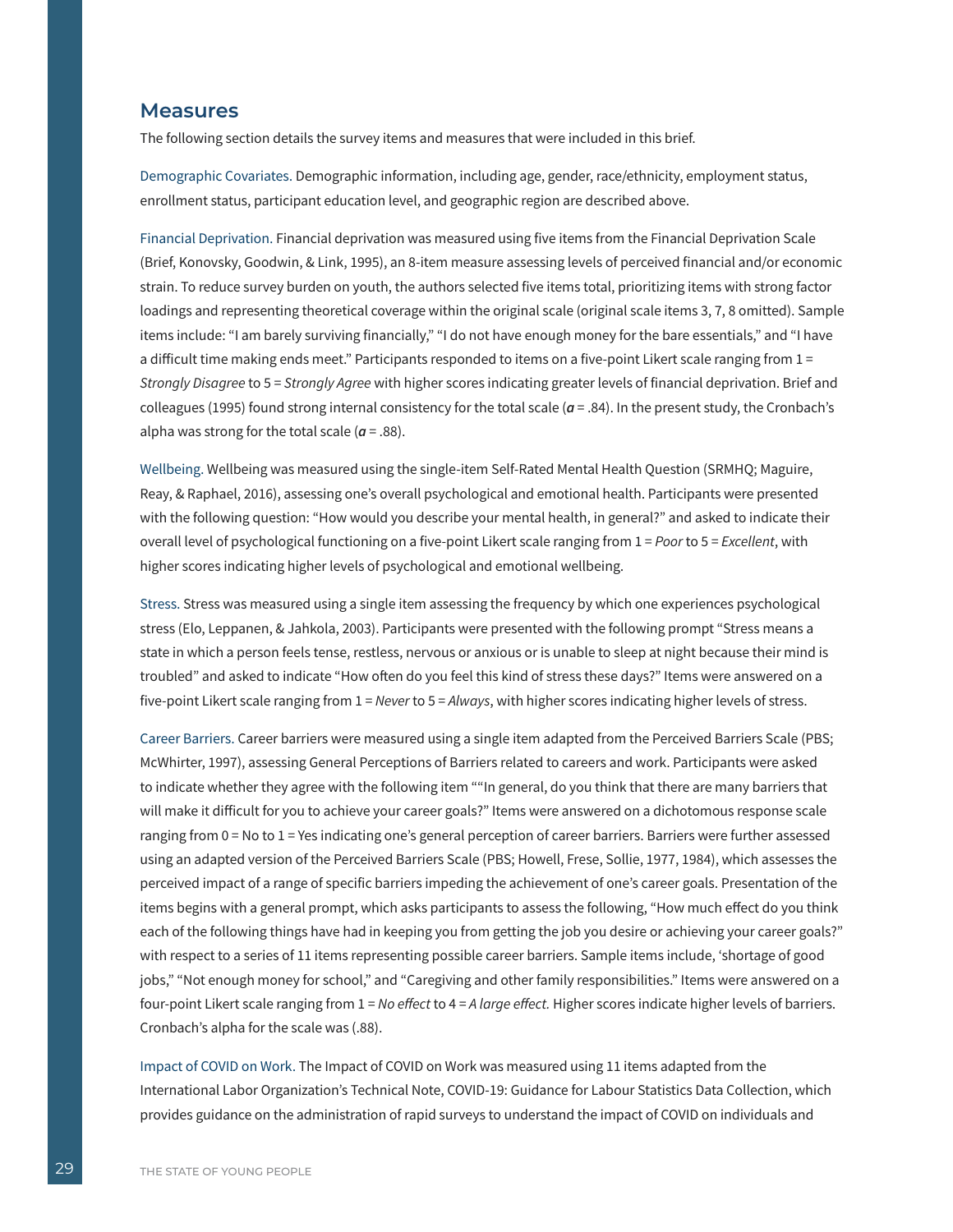families (ILO, 2020). The technical note includes a series of 8 items assessing the various impacts of COVID-19 on person-level work situations (ILO, 2020, Strategy II: Module person-level changes in working situation, item WSI\_2). Presentation of the items begins with a general prompt, 'since the COVID outbreak, did you:" Subsequent sample items include, "Lose your paid job" and "Have to work less hours than usual." In the present study, several additional items were developed and included by the authors to capture additional experiences relevant to young people's work situations (e.g., "Have a job offer revoked"). Participants were asked to indicate whether they have experienced each type of impact (e.g., 0 = No, 1 = Yes) and scores were summed to calculate the total number of negative effects experienced with higher scores indicating more types of adverse effects imposed by COVID.

COVID-19 Concerns. In addition to the observed impact of COVID-19 on individuals" work situations, levels of COVID-19-related Concerns were measured using 10 items developed by the authors to assess participants" worries about the economic, health, and career-related impacts of COVID-19. Presentation of the items begins with a general prompt, 'since the COVID outbreak, how much do you worry about:" Subsequent sample items include "Future job prospects"; "Having my basic needs met"; and "My health." Items were answered on a five-point Likert scale ranging from 1 = *Not at all* to 5 = *A great deal*, with higher scores indicating higher levels of worry about the effects COVID-19. Internal consistency estimates for the COVID-19 Concerns scale was strong (*a* = .91).

Race-based Discrimination. Race-based discrimination was measured using four items from the Ethnic Discrimination subscale from the Perceived Barriers Scale (PBS; McWhirter, 1997), a measure assessing a range of perceived educational and career barriers. The Ethnic Discrimination subscale is composed of four items assessing the level of anticipated career barriers one expects to encounter based on their racial-ethnic identity. Presentation of the items begins with a general prompt, "In my future job, I will probably,", followed by sample items such as: "Be treated differently because of my ethnic/racial background" and "Have a harder time getting hired than people of other racial/ethnic backgrounds." Items were adapted to assess experienced, rather than anticipated discrimination, for individuals who currently or had previously held employment. Participants were prompted to "Please indicate whether you have had each of the following experiences in your current or prior job(s)" and sample items included "Been treated differently because of my ethnic/racial background" and "Had a harder time getting hired than people of other racial/ethnic backgrounds." Participants responded to items on a dichotomous response scale ranging from 0 = No to 1 = Yes, with affirmative answers indicating that participants had experienced or anticipate experiencing race-based descrimination in their work or career. McWhirter (1997) found strong internal consistency estimates for the Ethnic Discrimination subscale  $(a = .89)$ . In the present study, the Cronbach's alpha was good for the Ethnic Discrimination ( $a = .84$ ) subscale was good.

Gender-based Discrimination. Gender-based discrimination was measured using the Sex Discrimination subscale from the Perceived Barriers Scale (PBS; McWhirter, 1997), a measure assessing a range of perceived educational and career barriers. The Sex Discrimination subscale is composed of 4 items assessing the level of anticipated career barriers one expects to encounter based on their gender-identity. Presentation of the items begins with a general prompt, "In my future job, I will probably,", followed by sample items such as: "Be treated differently because of my gender" and "Have a harder time getting hired than people of other genders." Items were adapted to assess experienced, rather than anticipated discrimination, for individuals who currently or had previously held employment. Participants were prompted to "Please indicate whether you have had each of the following experiences in your current or prior job(s)" and sample items included "Been treated differently because of my gender" and "Had a harder time getting hired than people of other genders." Participants responded to items on a dichotomous response scale ranging from 0 = *No* to 1 = *Yes*, with affirmative answers indicating that participants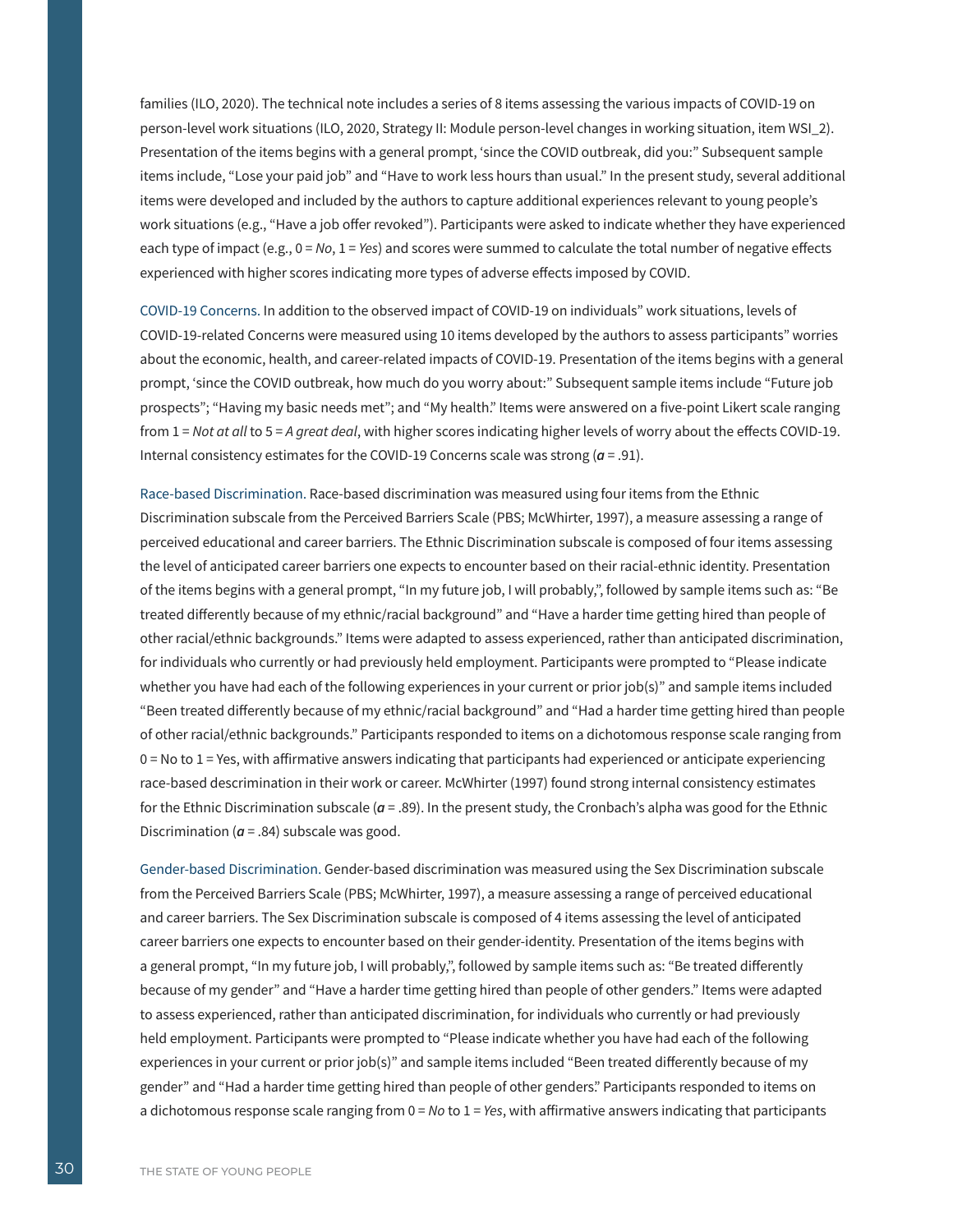had experienced or anticipate experiencing gender-based descrimination in their work or career. McWhirter (1997) found strong internal consistency estimates for the Sex Discrimination subscale (*a* = .86). In the present study, the Cronbach's alpha was good for the Sex Discrimination ( $a = .84$ ) subscale was good.

Connections. Connections were measured using the three items from the Network Size subscale of the Social Network Characteristics scale (Van Hoye, van Hooft, & Lievens, 2009), a measure assessing the structure, composition, and relevance of one's social network to job seeking and career development efforts. The Network Size subscale is composed of 4 items assessing the availability and size of one's social network related to job seeking and career development. To reduce survey burden on youth participants, one item was omitted in the present study (item 3, "I know few people who might help me search for employment") on the basis of redundancy and readability (e.g., inverse identical to item 1, reverse-coded). Sample items include: "I know a lot of people who might help me find a job" and "I have connections I can talk to to help me find a job". Participants responded to items on a five-point Likert scale ranging from 1 = *Strongly Disagree* to 5 = *Strongly Agree* with higher scores indicating greater levels of connection. Van Hoye and colleagues (2009) found strong internal consistency estimates for the Network Size (*a* = .85) subscale. In the present study, the Cronbach's alpha for the Network Size subscale was strong (*a* = .78).

Social Support. Social Support was measured using 12 items adapted from two measures, the Multidimensional Scale of Perceived Social Support (MSPSS; Zimet, Dahlem, Zimet, & Farley, 1988) and the Contextual Support for Post Secondary Plans Scale (CSPSPS; Ali, Martens, Button, & Larma, 2011), which assess perceived levels and sources of social support for fulfilling domain-general (i.e., any areas of one's life) and domain-specific (e.g., work and careers) needs, respectively. The MSPSS is composed of 12 items comprising three subscales measuring various sources of perceived social support: Family, Friends, and a Significant Other (i.e., 'special person"). The CSPSPS is composed of more than 200 items comprising six subscales measuring various sources (mother, father, sibling, peers, school personnel, and community) of perceived support specific to work and career planning. To reduce survey burden on participants, the authors adapted 4 items (two MSPSS items, two CSPSPS items) to assess perceived support from each three sources (12 items total): Family, Friends, and Non-Familial Caring Adults. In selecting items from each measure, the authors prioritized items with strong factor loadings and representing theoretical coverage (e.g., domain-general and domain-specific supports). The sources reflect the structure outlined within the MSPSS, however, "significant other" was replaced with "Non-familial Caring Adult" to acknowledge caring adults from a range of contexts (e.g., school teacher, coach, mentor). Sample items include: "I can count on my [friends/family/an adult outside my family] when things go wrong" and "I can talk with my [friends/family/an adult outside my family] about my future career plans." Participants responded to items on a five-point Likert scale ranging from 1 = *Strongly Disagree* to 5 = *Strongly Agree* with higher scores indicating greater levels of hope. Zimet and colleagues (1988) found internal consistency estimates ranging from good to excellent for the MSPSS total scale ( $a = .88$ ), as well as subscales of Family (*a* = .87), Friends (*a* = .85), and Significant Others (*a* = .91). In the present study, the Cronbach's alphas were good for the total scale ( $a = .87$ ), Family ( $a = .82$ ), Friends ( $a = .78$ ), and Non-familial Caring Adults ( $a = .85$ ) subscales.

Work Hope. Work hope was measured using 10 items from the Work Hope Scale (WHS; Juntunen & Wettersten, 2006), a measure assessing one's positive cognitive and motivational state associated with current and future work goals. The WHS is composed of 24 items comprising three subscales measuring one's positive appraisal of work-related: Goals, Agency, and Pathways. To reduce survey burden on youth, the authors selected 10 items total, prioritizing items with strong factor loadings and representing theoretical coverage within and across the three dimensions of the original scale (Goals items = 18, 20, 24; Agency items = 8, 11, 14; Pathways items = 1, 3, 6, 22). Sample items include: "I am confident that things will work out for me in the future", "I can identify many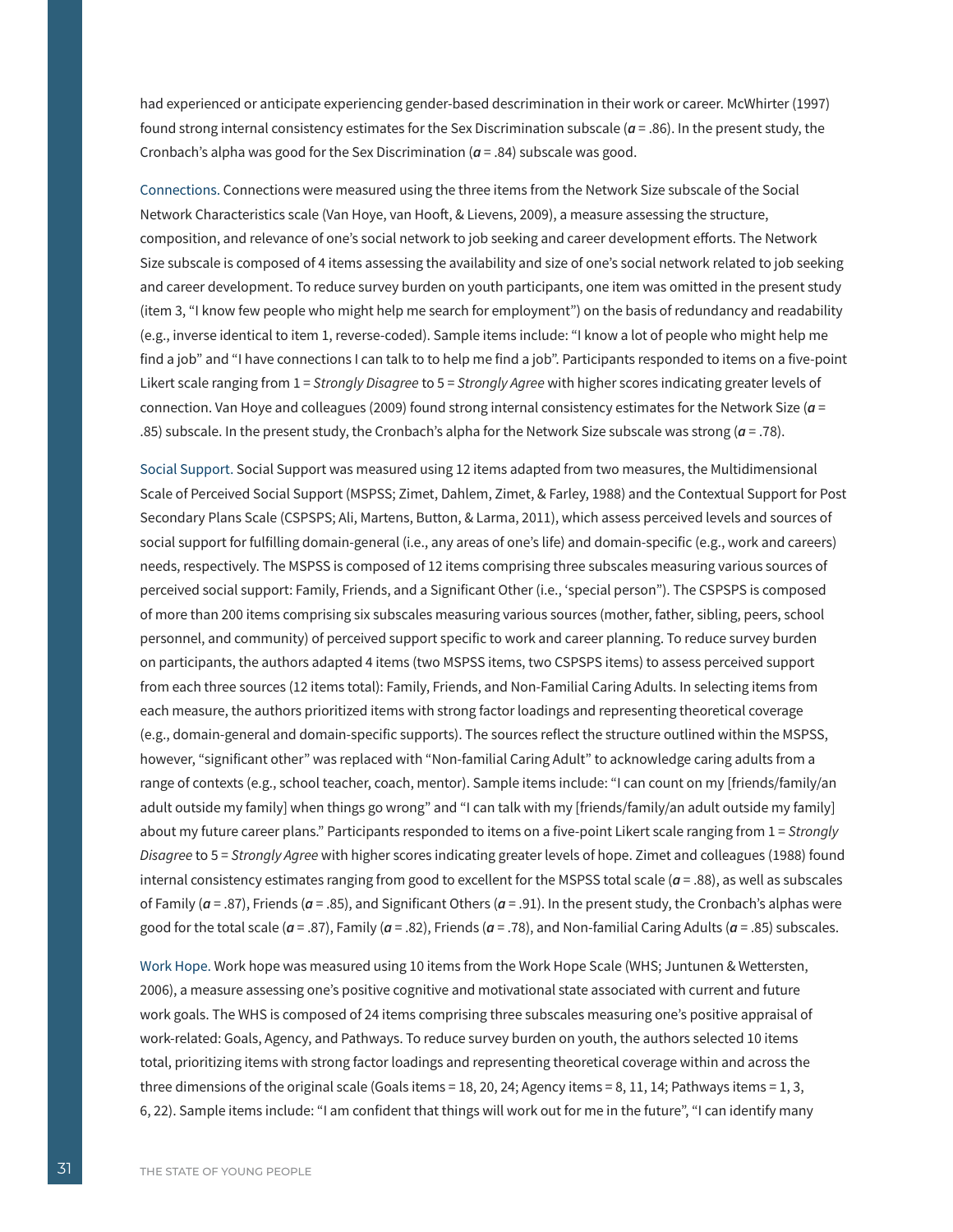ways to find a job that I would enjoy", and "I think I will end up doing what I really want to do at work". Participants responded to items on a five-point Likert-type scale ranging from 1 = *Strongly Disagree* to 5 = *Strongly Agree* with higher scores indicating greater levels of hope. Juntunen and Wettersten (2006) found internal consistency estimates ranging from good to excellent for the WHS total scale (*a* = .93), as well as subscales of Goals (*a* = .81), Agency (*a* = .68), and Pathways (*a* = .87). In the present study, the Cronbach's alphas were strong for the total scale (*a* = .89), Goals (*a* = .85), Agency (*a* = .82), and Pathways (*a* = .82) subscales.

# Analysis

### **Data screening**

To ensure data integrity and quality, several rounds of data screening were performed by the authors as well as by Qualtrics. Data was screened and scrubbed for invalid responses according to the following criteria:

- Duplicates
- Response Pattern invalidations (e.g., 'straight-line" responses; illogical or inconsistent responses)
- Extreme completion time (i.e., too quickly [1/3rd median response time], too slow)
- Inattentive responders (i.e., start the survey, and return to complete the survey several hours later)
- Illogical or inconsistent answers
- Bots or non-human responders
- Geographic eligibility (e.g., geolocation violations)
- Unintelligible or vulgar open-ended responses

A total of 3,709 participants completed the survey, among which 179 were removed based on the abovementioned criteria, yielding a final sample of 3,530. Following the removal of invalid responses, data were cleaned using standard procedures, including examining descriptive statistics and frequency distributions for outliers and multivariate normality, assessing patterns of missingness, and evaluating the psychometric properties of multi-item scales. On average, participants were missing less than 1% of data. Given the exceedingly small amount of missing data, missingness was managed using listwise deletion in all analyses. Constructs represented using multi-item scales (Race-based Discrimination, Gender-based Discrimination, COVID-19 Concerns, Professional Connections, Social Support, and Work Hope), demonstrated strong psychometric properties with Crohnbach's alphas equaling or exceeding .80, suggesting excellent internal reliability. For scales using a Likert response format, overall scale scores were generated using an average of all items; for scales that used a dichotomous (i.e., Yes/No) response format, overall scale scores were generated by calculating the total number of positively endorsed items.

Throughout this document, subgroup differences in regard to gender, race/ethnicity and employment status are highlighted. All subgroup comparisons were tested using logistic regression analysis to examine the unique contribution of the group characteristic of interest (e.g., race/ethnicity) in explaining differences in the outcome variable of interest (e.g., Work Hope). Logistic regression models were preferred to linear models in order to provide accessible, uniformly reported estimates of subgroup differences across all analyses. To prepare constructs of interest for the logistic regression models, we converted scale scores into median splits with values of "1" given to individuals with scores greater than or equal to .20 points above the median, and values of "0" given to individuals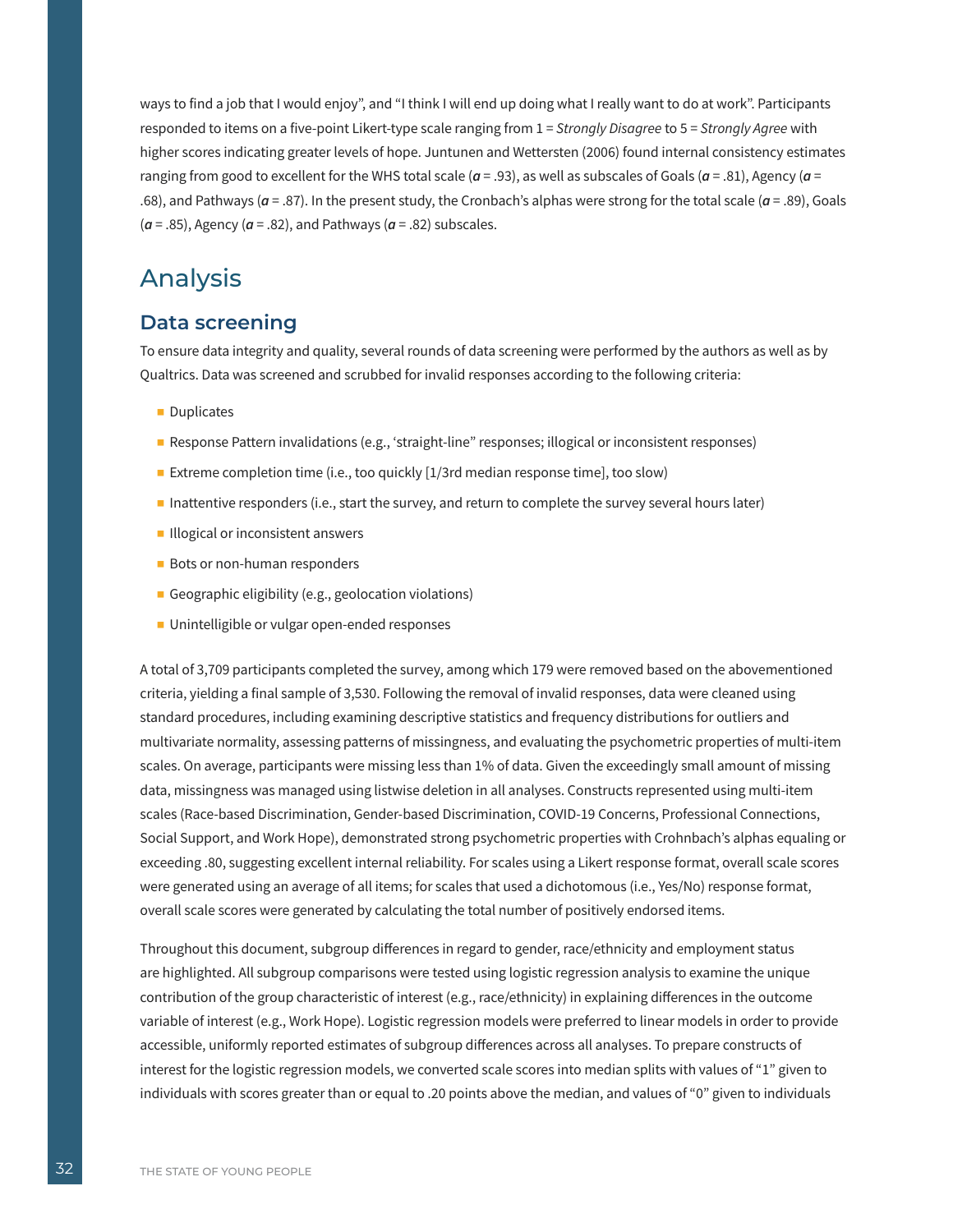with scores less than or equal to .20 points below the median. All models controlled for differences explained by related characteristics, including age, gender, race/ethnicity, participant education level (college degree v. not), parent education level (college degree v. not), employment status (e.g., employed, unemployed, marginally attached), parental status (e.g., caretaker of children v. not) and place of birth (e.g., U.S. or non-U.S.). All statistically significant differences reported in text were significant at the level of p < .05.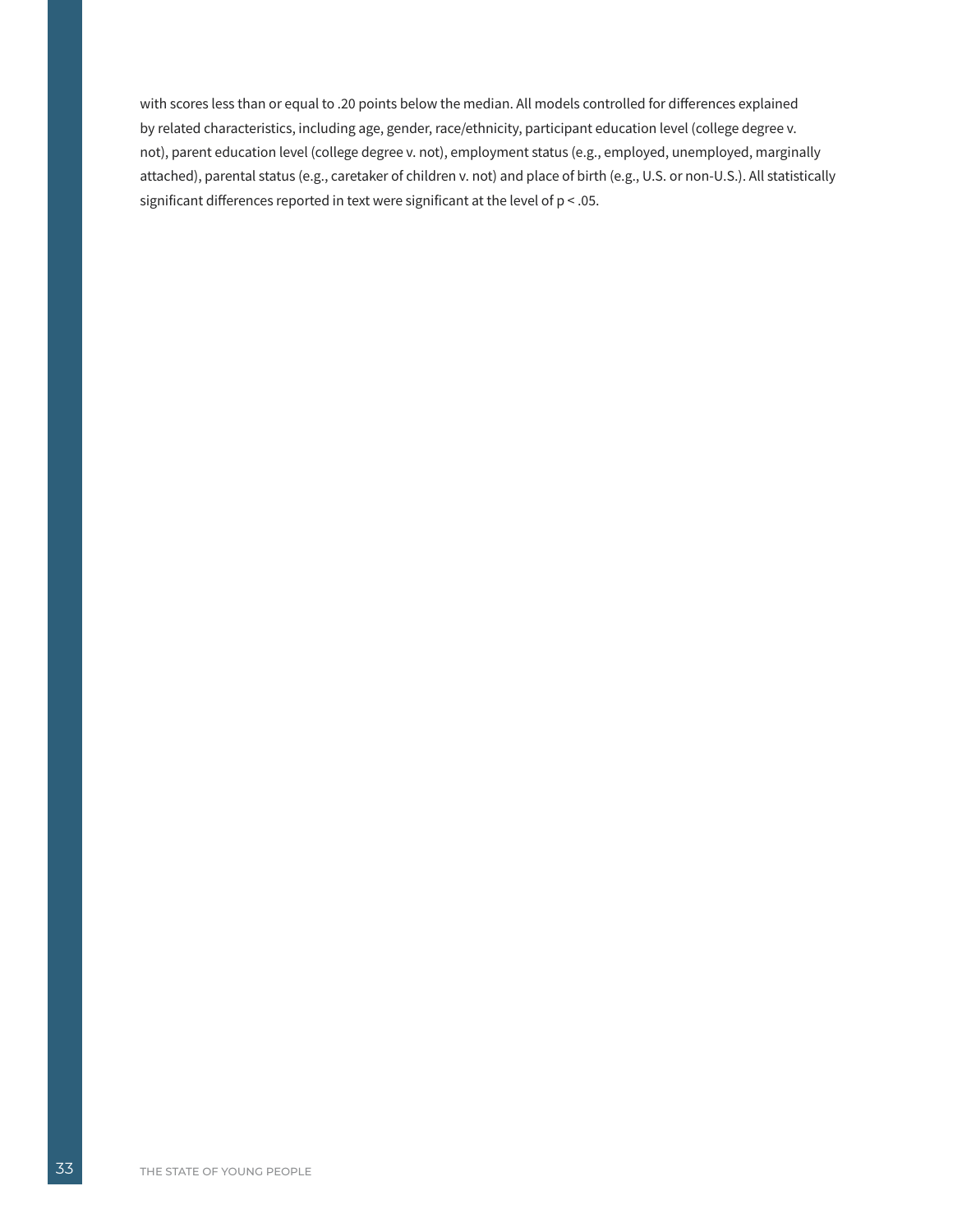# <span id="page-36-0"></span>ENDNOTES

- 1. Blustein, 2006; Duffy, Blustein, Diemer, & Austin, 2016; Savickas, 2012
- 2. BLS, 2020; Sum, Khatiwada, McLaughlin, & Palma, 2008
- 3. Steinberg, 2013; Belfield, Levin, & Rosen, 2012
- 4. BLS, 2014
- 5. BLS, (n.d.)
- 6. Lerner, Lerner, Bowers, & Geldhof, 2015
- 7. Zaff, Donlan, Pufall Jones, Anderson, & Lin, 2016
- 8. Blustein, 2006; Duffy et al., 2016
- 9. Gould & Kassa, 2020
- 10. BLS, 2020
- 11. BLS, 2021
- 12. Gould & Kassa, 2020
- 13. Causey, Harnack-Eber, Ryu, & Shapiro, 2021
- 14. National College Attainment Network, 2021; McKinney & Novak, 2015
- 15. Blustein, 2006; Chetty, Friedman, Hendren, Jones, & Porter, 2018; Chetty, Hendren, Jones, & Porter, 2020; Duffy et al., 2016
- 16. Chetty et al. 2020
- 17. McIntosh, Moss, Nunn, & Shambaugh, 2020; Hardy & Logan, 2020
- 18. Bell, 1995; Emdin, 2016; Nogeura, 2003, 2016
- 19. Chetty et al., 2018, 2020; Williams & Wilson, 2019
- 20. Adelman & Lugg, 2012; [Arons, 2008; Eagly & Carli, 2007; Gates, 2011; Mishel, 2016; Petersen & Morgan, 1995; S](https://cdn.americanprogress.org/wp-content/uploads/issues/2008/pdf/equal_pay.pdf)tamarski & Son Hing, 2015
- 21. [Arons, 2008](https://cdn.americanprogress.org/wp-content/uploads/issues/2008/pdf/equal_pay.pdf)
- 22. Belfield, Levin, & Rosen, 2012
- 23. Belfield et al., 2012; O'Sullivan, Muggleston, & Allison, 2014
- 24. Autin & Allan, 2020; Blustein et al., 2020; Chetty et al. 2018; Chetty et al., 2020; Duffy, Kim, Allan, & Prieto, 2020; Kim, Duffy, & Allan, 2020; Lewis & Gluskin, 2018
- 25. Lewis & Gluskin, 2018; Nichols, Mitchell, & Lindner, 2013
- 26. Paternoster, Bushway, Apel, & Brame, 2003
- 27. Ross & Mirowsky, 1995; Burgard, Brand, & House, 2007
- 28. Black and Latinx women experienced the steepest and deepest job losses of any workers between February and April 2020. 18.8% of Black women workers lost their job in that time, and one in five Latinx women were unemployed as of April 2020 (Gould & Rawlston-Wilson, 2020; Gould, Perez, & Rawlston-Wilson, 2020).
- 29. For instance, federal data shows a similar 9% unemployment drop for all racial groups from April 2020 to March 2021 (Gould, 2021).
- 30. Young people who were not currently nor ever previously employed (e.g., has never held a job) were asked to assess the extent to which they anticipate experiencing race- and gender-based discrimination upon entering the workforce. Items presented to employed or previously employed youth were adapted accordingly (e.g., Sample prompt "In my future jobs I will probably:"; Sample items "be treated differently because of my racial/ethnic background", "experience negative comments...", "have a harder time getting hired...").
- 31. Storlie, Albritton, Cureton, & Byrd, 2019; Block, Koch, Liberman, Merriweather, & Roberson, 2011; Hossain & Bloom, 2015; Pass, 2018; Roscigno, 2019; Yeager, Purdie-Vaughns, Hooper, & Cohen, 2017
- 32. Chu, Saucier, & Hafner, 2010; Cohen & Wills, 1985; Flanagan, Zaff, Varga, & Margolius, 2020; Fisher, 2018; Kawachi & Berkman, 2001; Small, 2017
- 33. Flanagan et al., 2020
- 34. Kenny, Blustein, & Meerkins, 2018
- 35. Hossain & Bloom, 2015; Gardecki, 2001; McDonald, Gaddis, Trimble, & Hamm, 2013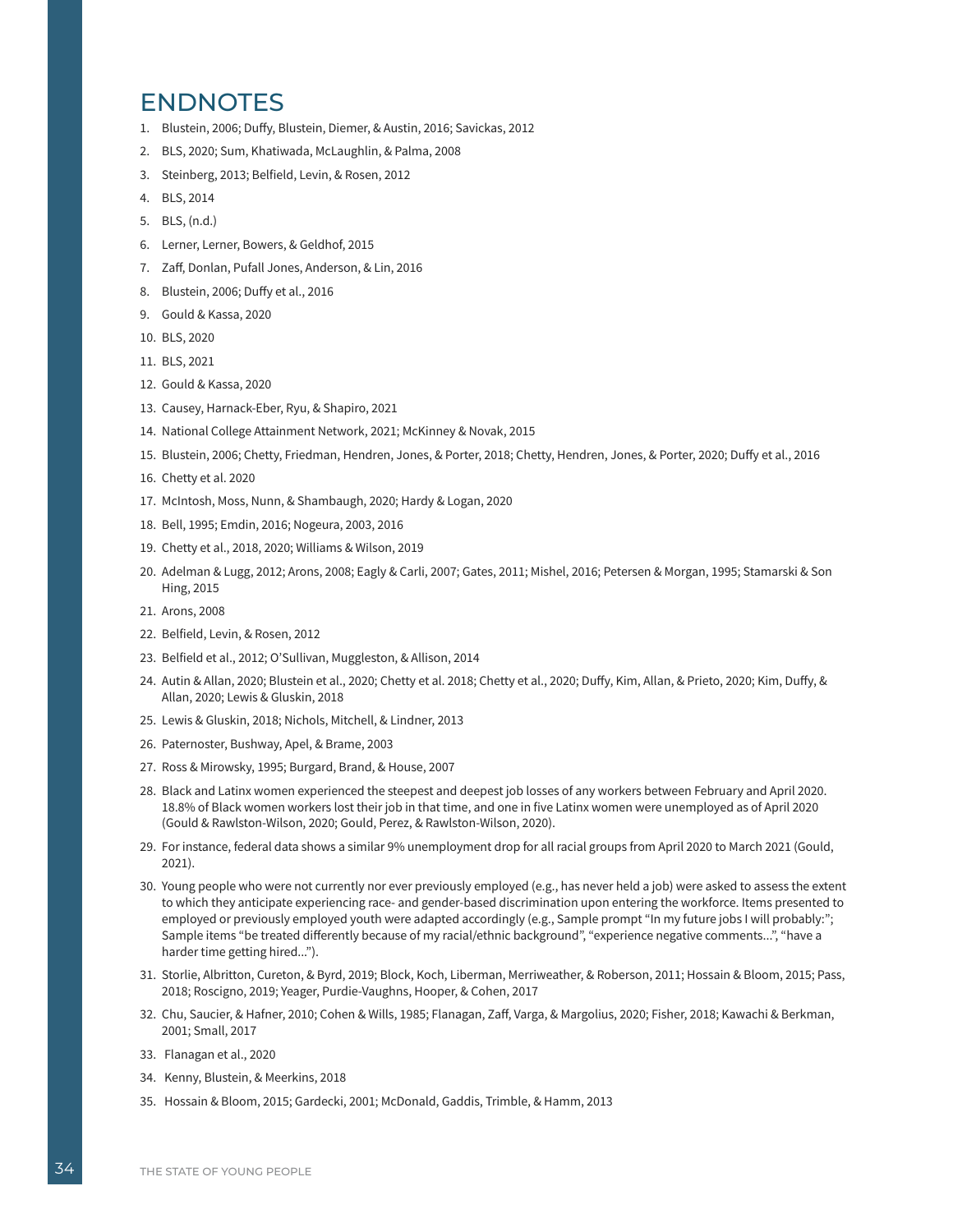- 36. Nichols, Mitchell, & Lindner, 2013
- 37. Gardecki, 2001; McDonald, Gaddis, Trimble, & Hamm, 2013
- 38. Yosso, 2005
- 39. Snyder, Rand, & Sigmon, 2002; Juntunen & Wettersten, 2006
- 40. Diemer & Blustein, 2007; Hirschi, 2014; Hong, Choi, & Polanin, 2014; Jackson & Neville, 1998; Kenny, Walsh-Blair, Blustein, Bempechat, & Seltzer, 2010; Juntunen & Wettersten, 2006; Reichard, Avey, Lopez, & Dollwet, 2013
- 41. Canner, Carlton, Halfteck, & Irons, 2016
- 42. Flanagan et al., 2020
- 43. Allan, Batz-Barbarich, Sterling & Tay, 2019; Blustein, Olle, Connors-Kellgren, & Diamonti, 2016; Duffy et al., 2017; Frey, 2017; Steger & Dik, 2009
- 44. Blustein, 2006; England, 2005; Richardson, 2012; Richardson & Schaeffer, 2013; Schultheiss, 2009
- 45. White House Council of Economic Advisors, 2016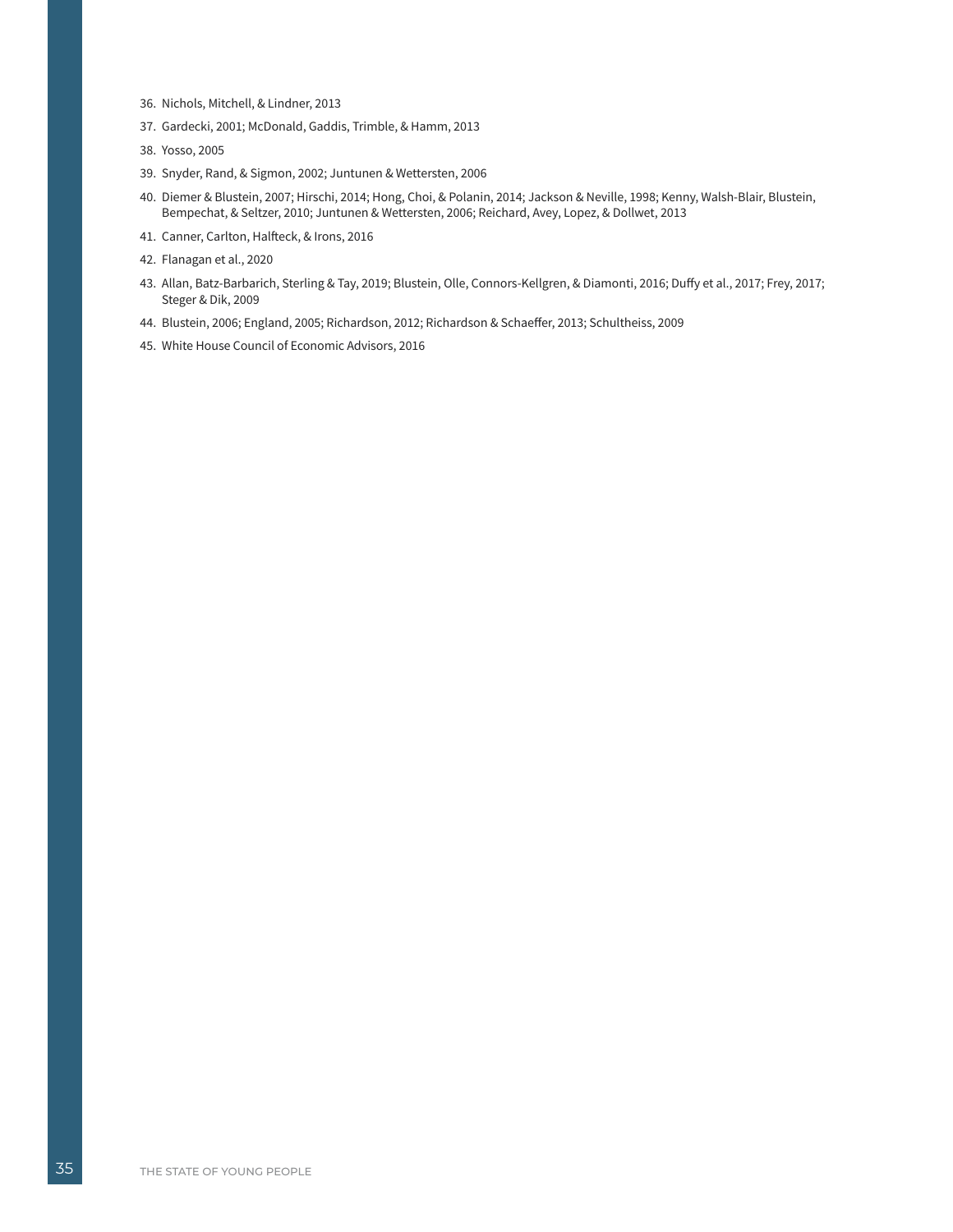# <span id="page-38-0"></span>**REFERENCES**

Adelman, M., & Lugg, C. A. (2012). Public schools as workplaces: The queer gap between "workplace equality" and "safe schools". *Law Journal for Social Justice,* 3, 27-46.

Ali, S. R., Martens, J. K., Button, C., & Larma, N. C. (2011). Initial scale development of the contextual support for post-secondary planning scales. *Journal of Career Development, 38*(2), 128-146.

Allan, B. A., Batz-Barbarich, C., Sterling, H. M., & Tay, L. (2019). Outcomes of meaningful work: A meta-analysis. *Journal of Management Studies, 56*(3), 500-528.

Arons, J. (2008). *Lifetime losses: The career wage gap.* Center for American Progress: Washington, D.C. Retrieved from [www.](http://www.americanprogressaction.org/issues/ 2008/pdf/equal_pay.pdf. ) [americanprogressaction.org/issues/ 2008/pdf/equal\\_pay.pdf.](http://www.americanprogressaction.org/issues/ 2008/pdf/equal_pay.pdf. ) 

Autin, K. L., & Allan, B. A. (2020). Socioeconomic privilege and meaningful work: A psychology of working perspective. *Journal of Career Assessment, 28*(2), 241-256.

Belfield, C. R., Levin, H. M., & Rosen, R. (2012). *The economic value of opportunity youth.* Civic Enterprises: Washington, D.C. Retrieved from [www.civicenterprises.net/MediaLibrary/Docs/ econ\\_value\\_opportunity\\_youth.pdf](http://www.civicenterprises.net/MediaLibrary/Docs/%20econ_value_opportunity_youth.pdf)

Bell, D. A. (1995). Racial realism. In K. Crenshaw, N. Gotanda, G. Peller, & K. Thomas (Eds.), *Critical race theory: The key writings that formed the movement* (pp. 302–312). The New Press.

Block, C. J., Koch, S. M., Liberman, B. E., Merriweather, T. J., & Roberson, L. (2011). Contending with stereotype threat at work: A model of long-term responses. *The Counseling Psychologist, 39*(4), 570-600.

Blustein, D. L. (2006). *The psychology of working: A new perspective for career development, counseling, and public policy.* Lawrence Erlbaum Associates Publishers.

Blustein, D. L., Olle, C., Connors-Kellgren, A., & Diamonti, A. J. (2016). Decent work: A psychological perspective. *Frontiers in Psychology, 7*, 407.

Blustein, D. L., Perera, H. N., Diamonti, A. J., Gutowski, E., Meerkins, T., Davila, A., Erby, W. & Konowitz, L. (2020). The uncertain state of work in the US: Profiles of decent work and precarious work. *Journal of Vocational Behavior, 122*, 1-13.

Brief, A. P., Konovsky, M. A., Goodwin, R., & Link, K. (1995). Inferring the meaning of work from the effects of unemployment. *Journal of Applied Social Psychology, 25*(8), 693-711.

Bureau of Labor Statistics (2021, February). *The labor market for recent college graduates.* Federal Reserve Bank of New York. Retrieved from [www.newyorkfed.org/research/college-labor-market/college-labor-market\\_unemployment.html](https://www.newyorkfed.org/research/college-labor-market/college-labor-market_unemployment.html)

Bureau of Labor Statistics (2020). *Employment and unemployment among youth summary.* Retrieved from www.bls.gov/news. release/youth.nr0.htm#:~:text=The%20number%20of%20unemployed%20youth,olds%20than%20in%20July%202019

Bureau of Labor Statistics (2014). *How the government measures unemployment.* Retrieved from [www.bls.gov/cps/cps\\_htgm.pdf](https://www.bls.gov/cps/cps_htgm.pdf)

Bureau of Labor Statistics (n.d.) *Handbook of methods: Seasonal adjustment.* Retrieved from https://www.bls.gov/opub/hom/ topic/seasonal-adjustment.htm

Burgard, S. A., Brand, J. E., & House, J. S. (2007). Toward a better estimation of the effect of job loss on health. *Journal of Health and Social Behavior, 48*(4), 369–384.

Canner, N., Carlton, A., Halfteck, G., & Irons, J. (2016). *Impact hiring: How data will transform youth employment.* A joint report from Incandescent, Knack, & the Rockefeller Foundation: New York, NY. Retrieved from [www.rockefellerfoundation.org/wp-content/](https://www.rockefellerfoundation.org/wp-content/uploads/Impact-Hiring-How-Data-Will-Transform-Youth-Employment.pdf) [uploads/Impact-Hiring-How-Data-Will-Transform-Youth-Employment.pdf](https://www.rockefellerfoundation.org/wp-content/uploads/Impact-Hiring-How-Data-Will-Transform-Youth-Employment.pdf)

Carnevale, A., Strohl, J., Gulish, A., Van daer Werf, M., & Campbell, K. (2019). *The unequal race for good jobs: How whites made outsized gains in education and good jobs compared to Blacks and Latinos.* Georgetown University, Center on Education and Workforce: Washington, D.C.

Causey, J., Harnack-Eber, A., Ryu, M., & Shapiro, D. (March 2021). *A COVID-19 Special Analysis Update for High School Benchmarks.* National Student Clearinghouse Research Center: Herndon, VA.

Chetty, R., Friedman, J. N., Hendren, N., Jones, M. R., & Porter, S. R. (2018). *The opportunity atlas: Mapping the childhood roots of social mobility* (No. w25147). National Bureau of Economic Research: Cambridge, MA. Retrieved from [www.nber.org/papers/](https://www.nber.org/papers/w25147) [w25147](https://www.nber.org/papers/w25147)

Chetty, R., Hendren, N., Jones, M. R., & Porter, S. R. (2020). Race and economic opportunity in the United States: An intergenerational perspective. *The Quarterly Journal of Economics, 135*(2), 711-783.

Chu, P. S., Saucier, D. A., & Hafner, E. (2010). Meta-analysis of the relationships between social support and well-being in children and adolescents. *Journal of Social and Clinical Psychology, 29*(6), 624-645.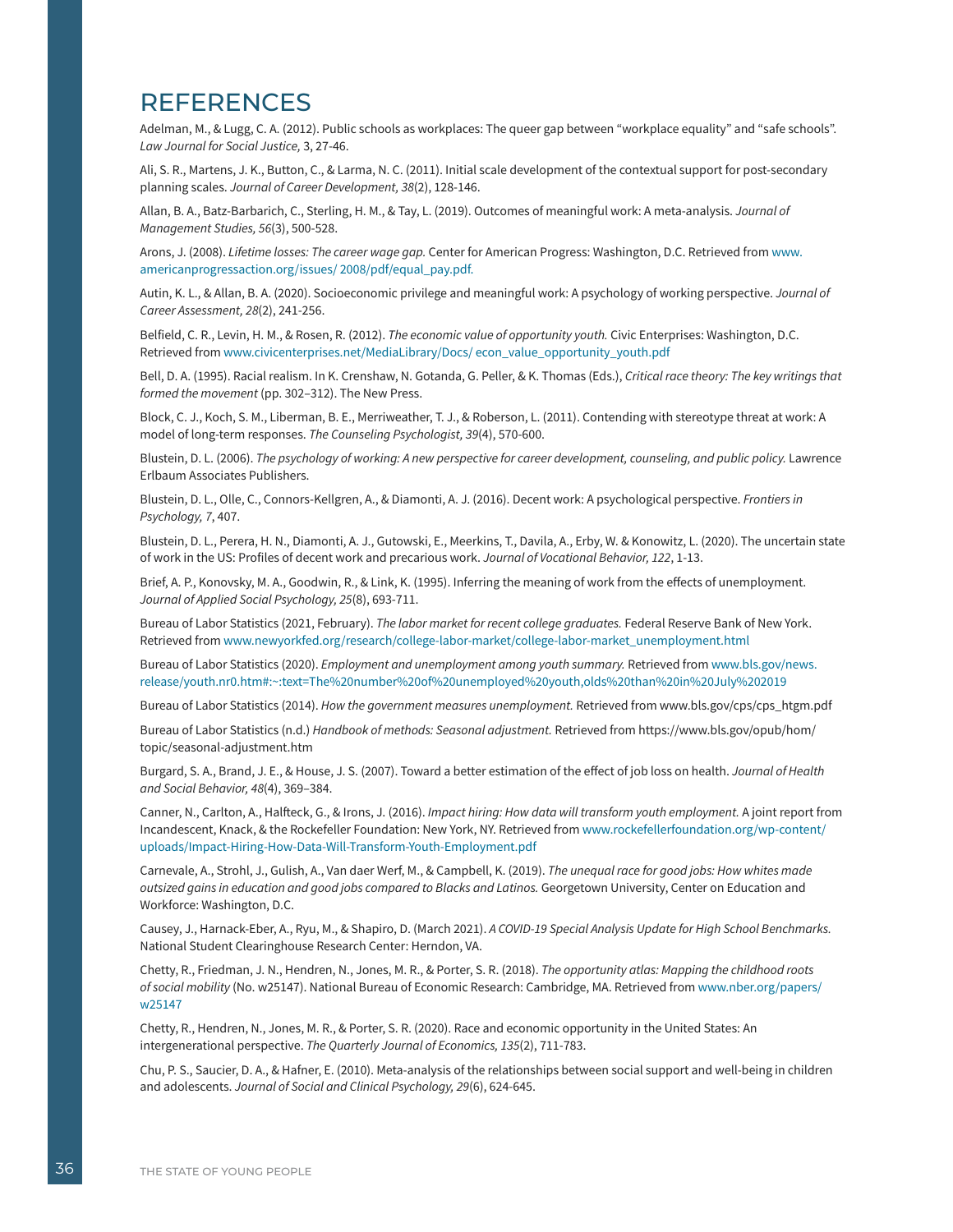Cohen, S., & Wills, T. A. (1985). Stress, social support, and the buffering hypothesis. *Psychological Bulletin, 98*(2), 310-357.

Diemer, M. A., & Blustein, D. L. (2007). Vocational hope and vocational identity: Urban adolescents' career development. *Journal of Career Assessment, 15(*1), 98-118.

Duffy, R. D., Allan, B. A., England, J. W., Blustein, D. L., Autin, K. L., Douglass, R. P., Ferreira, J., & Santos, E. J. (2017). The development and initial validation of the Decent Work Scale. *Journal of Counseling Psychology, 64(*2), 206-221.

Duffy, R. D., Blustein, D. L., Diemer, M. A., & Autin, K. L. (2016). The psychology of working theory. *Journal of Counseling Psychology, 63*(2), 127-148.

Duffy, R. D., Kim, H. J., Allan, B. A., & Prieto, C. G. (2020). Predictors of decent work across time: Testing propositions from Psychology of Working Theory. *Journal of Vocational Behavior, 123,* 1-14.

Eagly, A. H., & Karau, S. J. (2002). Role congruity theory of prejudice toward female leaders. *Psychological Review, 109*(3), 573-598.

Elo, A. L., Leppänen, A., & Jahkola, A. (2003). Validity of a single-item measure of stress symptoms. *Scandinavian journal of work, environment & health,* 444-451.

Emdin, C. (2016). *For White folks who teach in the hood... and the rest of y'all too: Reality pedagogy and urban education.* Beacon Press.

England, P. (2005). Emerging theories of care work. *Annual Review of Sociology, 31,* 381-399.

Flanagan, S. K., & Castine, E. B. (2020). *Ready, Connected, Supported: A Framework for Youth Workforce Development and the YES Project.* America's Promise Alliance. Washington, D.C

Flanagan, S.K., Zaff, J.F., Varga, S.M., Margolius, M. (2020). Webs of Supportive Relationships: A Positive Youth Development Approach to Career and Workforce Development with Risk Immersed Youth. In Y. Mantak, W. Beamish, & V.S.H. Solberg, (Eds.) *Careers for students with special needs – Perspectives on development and transitions from the asia pacific region* (pp. 47-65). Springer International Publishing.

Fisher, J. F. (2018). *Who you know: Unlocking innovations that expand students' networks.* Jossey Bass.

Frey, D. F. (2017). Economic growth, full employment and decent work: The means and ends in SDG 8. *The International Journal of Human Rights, 21*(8), 1164-1184.

Gould, E. (March, 2021*). Economic indicators: Jobs and unemployment.* Economic Policy Institute: Washington D.C. Retrieved from [www.epi.org/indicators/unemployment/](https://www.epi.org/indicators/unemployment/)

Gould, E., & Kassa, M. (2020). *Young Workers Hit Hard by the COVID-19 Economy.* Economic Policy Institute: Washington, DC. Retrieved from [files.epi.org/pdf/203139.pdf](https://files.epi.org/pdf/203139.pdf)

Gould, E. L., Perez, D., & Rawlston-Wilson, V. (2020). *Latinx Workers--particularly Women--face Devastating Job Losses in the COVID-19 Recession: Report.* Economic Policy Institute: Washington, D.C. Retrieved from [www.epi.org/publication/](https://www.epi.org/publication/latinx-workers-covid/) [latinx-workers-covid/](https://www.epi.org/publication/latinx-workers-covid/)

Gardecki, R. M. (2001). Racial differences in youth employment. *Monthly Labor Review, 124*(8), 51–67.

Gates, T. G. (2011). Why employment discrimination matters: Well-being and the queer employee. *Journal of Workplace Rights, 16*(1), 107-128.

Gould, E. L., & Rawlston-Wilson, V. (2020). *Black Workers Face Two of the Most Lethal Preexisting Conditions for Coronavirus--racism and Economic Inequality: Report.* Economic Policy Institute: Washington, D.C. Retrieved from [files.epi.org/pdf/193246.pdf](https://files.epi.org/pdf/193246.pdf)

Hardy, B. L., & Logan, T. D. (2020). *Racial Economic Inequality Amid the COVID-19 Crisis.* The Hamilton Project; Brookings Institution: Washington, D.C. Retrieved from [www.brookings.edu/research/racial-economic-inequality-amid-the-covid-19-crisis/](https://www.brookings.edu/research/racial-economic-inequality-amid-the-covid-19-crisis/)

Hirschi, A. (2014). Hope as a resource for self-directed career management: Investigating mediating effects on proactive career behaviors and life and job satisfaction. *Journal of Happiness Studies, 15*(6), 1495-1512.

Hong, P. Y. P., Choi, S., & Polanin, J. R. (2014). A multisample confirmatory factor analysis of the Short Employment Hope Scale (EHS-14). *Journal of Social Service Research, 40*(3), 339-352.

Hossain, F., & Bloom, D. (2015). *Toward a Better Future: Evidence on Improving Employment Outcomes for Disadvantaged Youth in the United States.* MDRC: New York, NY. Retrieved from [files.eric.ed.gov/fulltext/ED558539.pdf](https://files.eric.ed.gov/fulltext/ED558539.pdf)

Howell, F. M., Frese, W., & Sollie, C. R. (1984). The measurement of perceived opportunity for occupational attainment. *Journal of Vocational Behavior, 25*(3), 325-343.

Howell, F. M., Frese, W., & Sollie, C. R. (1977). Ginzberg's theory of occupational choice: A reanalysis of increasing realism. Journal of Vocational Behavior, 11(3), 332-346.

International Labour Organization (2020). COVID-19: Guidance for labour statistics data collection [technical note]. Retrieved from [https://ilo.org/wcmsp5/groups/public/---dgreports/---stat/documents/publication/wcms\\_745658.pdf](https://ilo.org/wcmsp5/groups/public/---dgreports/---stat/documents/publication/wcms_745658.pdf)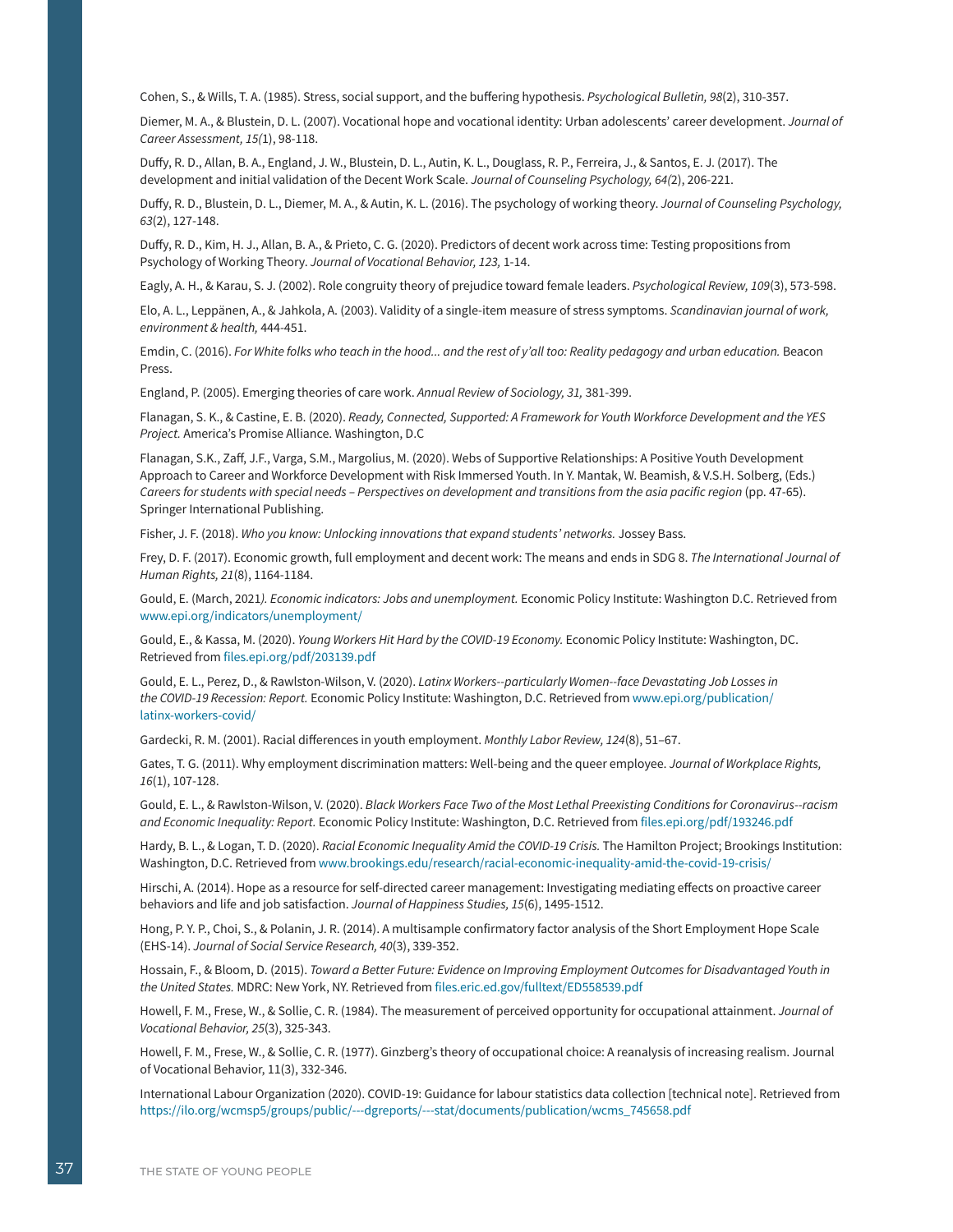Jackson, C. C., & Neville, H. A. (1998). Influence of racial identity attitudes on African American college students' vocational identity and hope. Journal of Vocational Behavior, 53(1), 97-113.

Juntunen, C. L., & Wettersten, K. B. (2006). Work hope: Development and initial validation of a measure. Journal of Counseling Psychology, 53(1), 94-106.

Kalleberg, A. L., & Von Wachter, T. M. (2017). The US labor market during and after the Great Recession: Continuities and transformations. RSF: The Russell Sage Foundation Journal of the Social Sciences, 3(3), 1-19.

Kawachi, I., & Berkman, L. F. (2001). Social ties and mental health. Journal of Urban health, 78(3), 458-467.

Kenny, M. E., Blustein, D. L., & Meerkins, T. M. (2018). Integrating relational perspectives in career counseling practice. The Career Development Quarterly, 66(2), 135-148.

Kenny, M. E., Walsh-Blair, L. Y., Blustein, D. L., Bempechat, J., & Seltzer, J. (2010). Achievement motivation among urban adolescents: Work hope, autonomy support, and achievement-related beliefs. Journal of Vocational Behavior, 77(2), 205-212.

Kim, H. J., Duffy, R. D., & Allan, B. A. (2020). Profiles of decent work: General trends and group differences. Journal of Counseling Psychology. 68(1), 54–66.

Laursen, B. P., Little, T. D., & Card, N. A. (Eds.) (2012). Handbook of Developmental Research Methods. Guilford Press.

Lerner, R. M., Lerner, J. V., Bowers, E., & Geldhof, G. J. (2015). Positive youth development and relational developmental systems. In W. F. Overton & P. C. Molenaar (Eds.), *Theory and method. Volume 1 of the handbook of child psychology and developmental science*  (7th ed., pp. 607–651). Wiley.

Lewis, K. & Gluskin, R. (2018). *Two Futures: The Economic Case for Keeping Youth on Track.* Measure of America, Social Science Research Council: New York, NY. Retrieved from [ssrc-static.s3.amazonaws.com/moa/PSID2018\\_FINAL.pdf](https://ssrc-static.s3.amazonaws.com/moa/PSID2018_FINAL.pdf) 

Maguire, P. A., Reay, R. E., & Raphael, B. (2016). Correlates of a single-item Self-Rated Mental Health Question in people with schizophrenia. *Australasian Psychiatry, 24*(5), 473-477.

McDonald, S., Gaddis, S. M., Trimble, L. B., & Hamm, L. (2013). Frontiers of sociological research on networks, work, and inequality. *Research in the Sociology of Work*, 24, 1-41

McIntosh, Kriston, Emily Moss, Ryan Nunn, and Jay Shambaugh. 2020. *Examining the Black-White Wealth Gap.* Brookings Institution: Washington, DC. Retrieved from [www.brookings.edu/blog/up-front/2020/02/27/](https://www.brookings.edu/blog/up-front/2020/02/27/examining-the-black-white-wealth-gap/) [examining-the-black-white-wealth-gap/](https://www.brookings.edu/blog/up-front/2020/02/27/examining-the-black-white-wealth-gap/)

McKinney, L., & Novak, H. (2015). FAFSA filing among first-year college students: Who files on time, who doesn't, and why does it matter?. *Research in Higher Education, 56*(1), 1-28.

McWhirter, E. H. (1997). Perceived barriers to education and career: Ethnic and gender differences. *Journal of Vocational Behavior, 50*(1), 124-140.

Mishel, E. (2016). Discrimination against queer women in the US workforce: A résumé audit study. *Socius, 2,* 1-13.

National College Attainment Network (2021). *FAFSA completion tracker.* Retrieved from [formyourfuture.org/fafsa-tracker/](https://formyourfuture.org/fafsa-tracker/)

Nichols, A., Mitchell, J., & Lindner, S. (2013). *Consequences of long-term unemployment.* The Urban Institute: Washington, DC. Retrieved from [www.urban.org/sites/default/files/publication/23921/412887-Consequences-of-Long-Term-Unemployment.PDF](https://www.urban.org/sites/default/files/publication/23921/412887-Consequences-of-Long-Term-Unemployment.PDF)

Noguera, P. A. (2016). Race, education, and the pursuit of equity in the twenty-first century. In P.A. Noguera, J.C. Pierce, & R. Ahram (Eds.), *Race, equity, and education: Sixty years from brown* (pp. 3-23). Springer International Publishing.

Noguera, P. A. (2003). The trouble with Black boys: The role and influence of environmental and cultural factors on the academic performance of African American males. *Urban Education, 38*(4), 431-459.

Okun, T., & Jones, K. (2000). *Dismantling racism: A workbook for social change groups.* dRworks: Atlanta, GA

O'Sullivan, R., Mugglestone, K., & Allison, T. (2014). *In this together: The hidden cost of young adult unemployment.* Young Invincibles: Washington D.C. Retrieved from [younginvincibles.org/wp-content/uploads/2017/04/In-This-Together-The-Hidden-](https://younginvincibles.org/wp-content/uploads/2017/04/In-This-Together-The-Hidden-Cost-of-Young-Adult-Unemployment.pdf)[Cost-of-Young-Adult-Unemployment.pdf](https://younginvincibles.org/wp-content/uploads/2017/04/In-This-Together-The-Hidden-Cost-of-Young-Adult-Unemployment.pdf)

Pass S. (2018) Examining the Relationship Between Discrimination and Disengagement. In: Caven V., Nachmias S. (Eds.) *Hidden*  inequalities in the workplace: A quide to current challenges, issues and business solutions (pp. 279-301). Palgrave Macmillan.

Paternoster, R., Bushway, S., Apel, R., & Brame, R. (2003). The effect of teenage employment on delinquency and problem behaviors. *Social Forces, 82*(1), 297-335.

Petersen, T., & Morgan, L. A. (1995). Separate and unequal: Occupation-establishment sex segregation and the gender wage gap. *American Journal of Sociology,* 101(2), 329-365.

Reichard, R. J., Avey, J. B., Lopez, S., & Dollwet, M. (2013). Having the will and finding the way: A review and meta-analysis of hope at work. *The Journal of Positive Psychology, 8*(4), 292-304.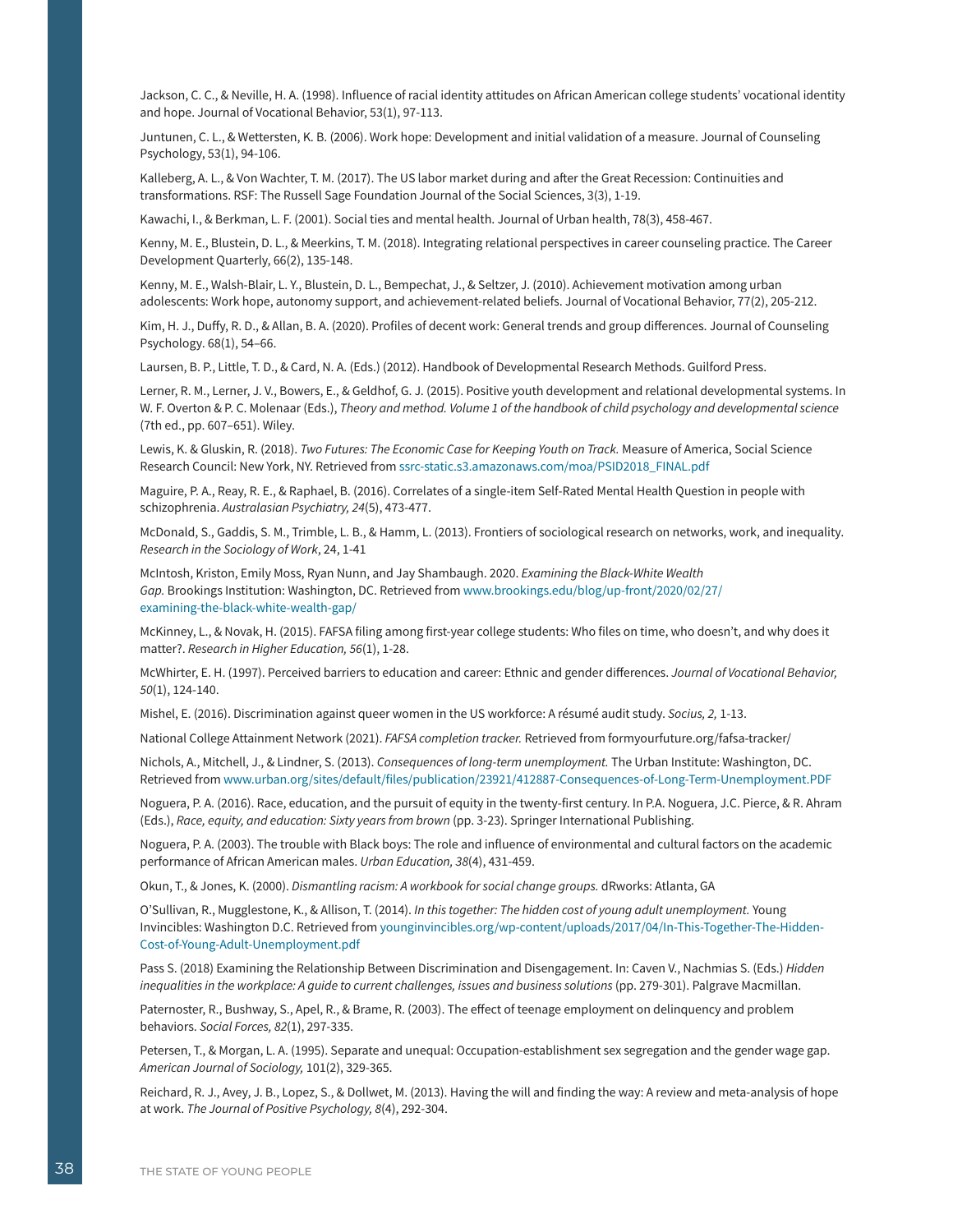Richardson, M. S. (2012). Counseling for work and relationship. *The Counseling Psychologist, 40*(2), 190-242.

Roscigno, V. J. (2019). Discrimination, sexual harassment, and the impact of workplace power. *Socius, 5,* 1-21.

Ross, C. E., & Mirowsky, J. (1995). Does employment affect health? *Journal of Health and Social Behavior,* 230-243.

Ross, M., Moore, K.A., Murphy, K., Bateman, N., DeMand, A., & Sacks, V. (2018). *Pathways to high-quality jobs for young adults.*  Brookings Institute: Washington, D.C.

Savickas, M. L. (2012). Life design: A paradigm for career intervention in the 21st century. *Journal of Counseling & Development, 90(*1), 13-19.

Schultheiss, D. E. P. (2009). To mother or matter: Can women do both?. *Journal of Career Development, 36*(1), 25-48.

Small, M. L. (2017). Someone to talk to. Oxford University Press. [dx.doi.org/10.1093/oso/9780190661427.001.0001](http://dx.doi.org/10.1093/oso/9780190661427.001.0001)

Snyder, C. R., Rand, K. L., & Sigmon, D. R. (2002). Hope theory: A member of the positive psychology family. In C. R. Snyder & S. J. Lopez (Eds.), *Handbook of positive psychology* (pp. 257–276). Oxford University Press.

Stamarski, C. S., & Son Hing, L. S. (2015). Gender inequalities in the workplace: the effects of organizational structures, processes, practices, and decision makers' sexism. *Frontiers in psychology, 6*(1400), 1-20.

Steger, M. F., & Dik, B. J. (2010). Work as meaning. In P. A. Linley, S. Harrington, & N. Page (Eds.), *Oxford handbook of positive psychology and work* (pp.131–142). Oxford University Press.

Steinberg, S. A. (2013). *The high cost of youth unemployment.* Washington, DC: Center for American Progress: Washington, D.C. Retrieved from [cdn.americanprogress.org/wp-content/uploads/2013/04/AyresYouthUnemployment1.pdf](https://cdn.americanprogress.org/wp-content/uploads/2013/04/AyresYouthUnemployment1.pdf)

Storlie, C. A., Albritton, K., Cureton, J. L., & Byrd, J. A. (2019). African American and Latino Male Youth: Perceived Strengths in Career Exploration. *Journal of Counselor Practice, 10*(2), 22-50.

Sum, A., Khatiwada, I., McLaughlin, J., & Palma, S. (2008). *The historically low summer and year round 2008 teen employment rate: The case for an immediate national public policy response to create jobs for the nation's youth.* Center for Labor Market Studies, Northeastern University: Boston, MA. Retrieved from [www.usmayors.org/workforce/documents/CLMS-Low\\_Summer\\_2008\\_Teen\\_](http://www.usmayors.org/workforce/documents/CLMS-Low_Summer_2008_Teen_Employment_Rate.pdf) [Employment\\_Rate.pdf](http://www.usmayors.org/workforce/documents/CLMS-Low_Summer_2008_Teen_Employment_Rate.pdf)

Van Hoye, G., Van Hooft, E. A., & Lievens, F. (2009). Networking as a job search behaviour: A social network perspective. *Journal of Occupational and Organizational Psychology, 82*(3), 661-682.

Varga, S. M., & Zaff, J. F. (2018). Webs of support: An integrative framework of relationships, social networks, and social support for positive youth development. *Adolescent Research Review, 3*(1), 1-11.

White House Council of Economic Advisors. (2016). *Active labor market policies: Theory and evidence for what works.* Retrieved from [obamawhitehouse.archives.gov/sites/default/files/page/files/20161220\\_active\\_labor\\_market\\_policies\\_issue\\_brief\\_cea.pdf](https://obamawhitehouse.archives.gov/sites/default/files/page/files/20161220_active_labor_market_policies_issue_brief_cea.pdf)

Williams, J., & Wilson, V. (2019). *Black workers endure persistent racial disparities in employment outcomes.* Economic Policy Institute: Washington, D.C. Retrieved from [files.epi.org/pdf/173265.pdf](https://files.epi.org/pdf/173265.pdf) 

Yeager, D. S., Purdie-Vaughns, V., Hooper, S. Y., & Cohen, G. L. (2017). Loss of institutional trust among racial and ethnic minority adolescents: A consequence of procedural injustice and a cause of life-span outcomes. *Child Development, 88*(2), 658-676.

Yosso, T. J. (2005). Whose culture has capital? A critical race theory discussion of community cultural wealth. *Race, Ethnicity, and Education, 8*(1), 69-91.

Zimet, G. D., Dahlem, N. W., Zimet, S. G., & Farley, G. K. (1988). The multidimensional scale of perceived social support. *Journal of personality assessment, 52*(1), 30-41.

Zaff, J. F., Donlan, A. E., Pufall Jones, E., Lin, E., & Anderson, S. (2016). Comprehensive community initiatives creating supportive youth systems: A theoretical rationale for creating youth focused CCIs. In J. F. Zaff, E. P. Jones, A. E. Donlan, & S. Anderson (Eds.), *Comprehensive community initiatives for positive youth development* (pp. 1-16). Taylor & Francis.